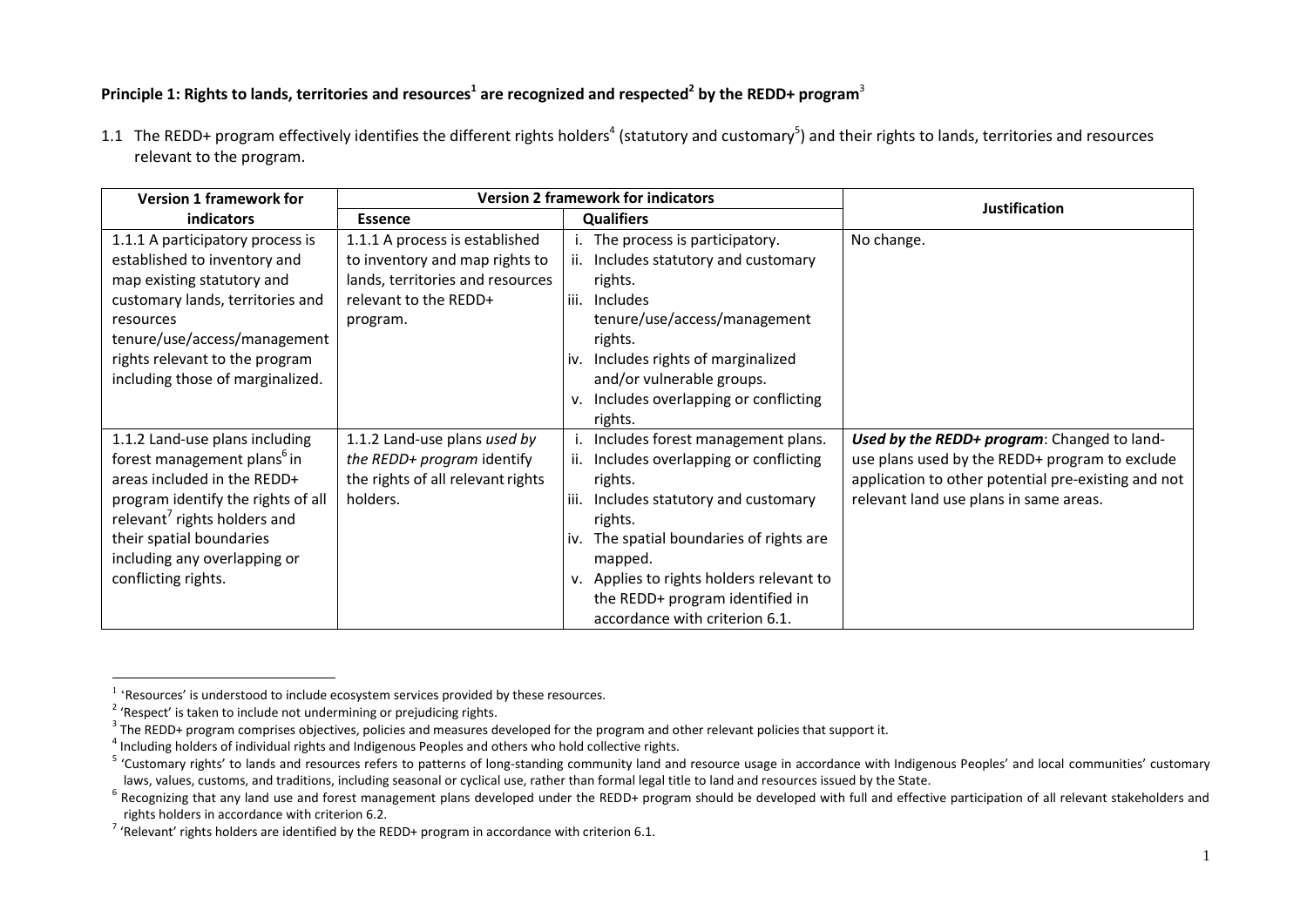1.2 The REDD+ program recognizes and respects both statutory and customary rights<sup>8</sup> to lands, territories and resources which Indigenous Peoples or local communities $^9$  have traditionally owned, occupied or otherwise used or acquired. $^{10}$ 

| <b>Version 1 framework for</b>                                                                                                                                                                                                                       | <b>Version 2 framework for indicators</b>                                                                                         |                                                                                                                                                                                                                                                                                                  | <b>Justification</b>                                                                                                                                                            |
|------------------------------------------------------------------------------------------------------------------------------------------------------------------------------------------------------------------------------------------------------|-----------------------------------------------------------------------------------------------------------------------------------|--------------------------------------------------------------------------------------------------------------------------------------------------------------------------------------------------------------------------------------------------------------------------------------------------|---------------------------------------------------------------------------------------------------------------------------------------------------------------------------------|
| indicators                                                                                                                                                                                                                                           | <b>Essence</b>                                                                                                                    | <b>Qualifiers</b>                                                                                                                                                                                                                                                                                |                                                                                                                                                                                 |
| 1.2.1 The policies of the<br>National REDD+ program<br>include recognition of and<br>respect for the customary<br>rights of Indigenous Peoples<br>and local communities.                                                                             | 1.2.1 Policies of the REDD+<br>program include recognition of<br>and respect for customary rights.                                | i. Applies to Indigenous Peoples and<br>local communities.                                                                                                                                                                                                                                       | No change.                                                                                                                                                                      |
| 1.2.2 Land-use plans<br>including forest<br>management plans in areas<br>included in the REDD+<br>program recognize and<br>respect customary and<br>statutory rights of<br>Indigenous Peoples and local<br>communities.                              | 1.2.2 Land-use plans used by the<br>REDD+ program recognize and<br>respect rights of Indigenous<br>Peoples and local communities. | Includes forest management plans.<br>ii. Includes customary and statutory<br>rights.                                                                                                                                                                                                             | Used by the REDD+ program: Changed to land-<br>use plans used by the REDD+ program to<br>exclude other potential pre-existing and not<br>relevant land use plans in same areas. |
| 1.2.3 The REDD+ program<br>promotes securing statutory<br>rights <sup>11</sup> to lands, territories<br>and resources which<br>Indigenous Peoples or local<br>communities have<br>traditionally owned,<br>occupied or otherwise used<br>or acquired. | 1.2.3 The REDD+ program<br>promotes securing statutory<br>rights to lands, territories and<br>resources.                          | i. Applies to lands, territories and<br>resources which Indigenous Peoples<br>and local communities have<br>traditionally owned, occupied or<br>otherwise used or acquired.<br>Including securing existing statutory<br>ii.<br>rights and conversion of customary<br>rights to statutory rights. | And conversion of customary rights to<br>statutory rights: V1 footnote 11 included as a<br>qualifier in V2 indicator 1.2.3.                                                     |

**THE CONSTREE**<br>Throuding individual and collective rights.

<sup>9</sup> Wherever the term Indigenous Peoples and local communities is used through these standards it is implicit that particular attention will be paid to marginalized and/or vulnerable groups within these communities.

<sup>&</sup>lt;sup>10</sup> In particular, recognizing that Indigenous Peoples have the right to own, use, develop and control the lands, territories and resources that they possess by reason of traditional ownership or other traditional occupation or use, as well as those that they have otherwise acquired.

 $11$  Includes securing existing statutory rights and conversion of customary rights to statutory rights.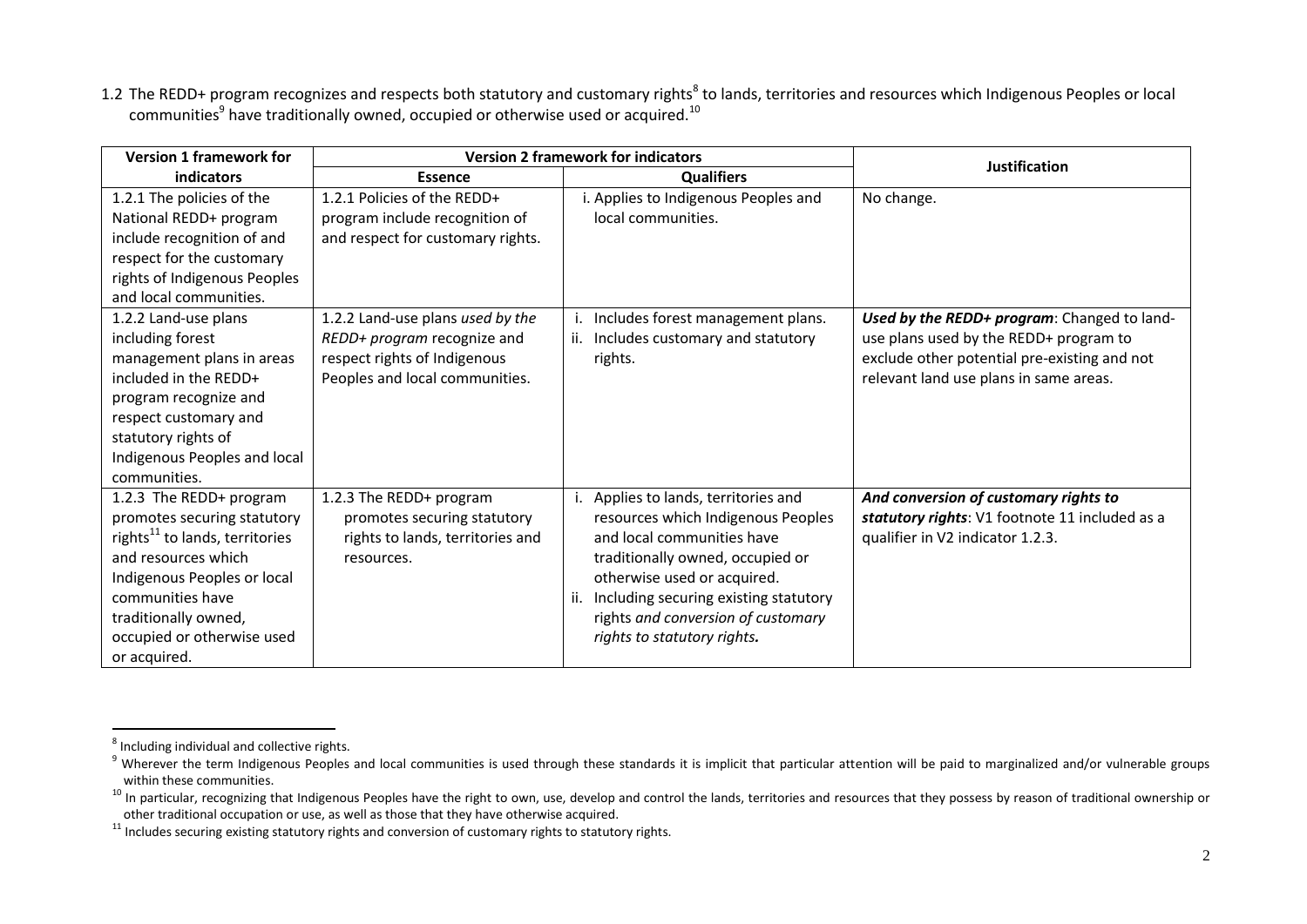1.3 The REDD+ program requires the free, prior and informed consent of Indigenous Peoples<sup>12</sup> and local communities for any activities affecting their rights to lands, territories and resources.

| <b>Version 1 framework for</b>                                                                                                                                                                                                                                             |                                                                                                                                                                                        | <b>Version 2 framework for indicators</b>                                                                                                                                      |                                                                                                                                                               |
|----------------------------------------------------------------------------------------------------------------------------------------------------------------------------------------------------------------------------------------------------------------------------|----------------------------------------------------------------------------------------------------------------------------------------------------------------------------------------|--------------------------------------------------------------------------------------------------------------------------------------------------------------------------------|---------------------------------------------------------------------------------------------------------------------------------------------------------------|
| <b>indicators</b>                                                                                                                                                                                                                                                          | <b>Essence</b>                                                                                                                                                                         | <b>Qualifiers</b>                                                                                                                                                              | <b>Justification</b>                                                                                                                                          |
| 1.3.1 The policies of the REDD+<br>program uphold the principle of<br>free, prior and informed consent<br>of Indigenous Peoples and local<br>communities for any activities<br>affecting their rights to lands,<br>territories and resources.                              | 1.3.1 Policies of the REDD+<br>program uphold the principle<br>of free, prior and informed<br>consent of Indigenous<br>Peoples and local<br>communities.                               | Applies to any activities affecting<br>their rights to lands, territories and<br>resources.                                                                                    | No change.                                                                                                                                                    |
| 1.3.2 The REDD+ program<br>effectively disseminates<br>information about the<br>requirement for free, prior and<br>informed consent of Indigenous<br>Peoples and local communities<br>for any activities affecting their<br>rights to lands, territories and<br>resources. | 1.3.2 The REDD+ program<br>effectively disseminates<br>information about the<br>requirement for free, prior<br>and informed consent of<br>Indigenous Peoples and local<br>communities. | Applies to any activities affecting<br>their rights to lands, territories and<br>resources.                                                                                    | No change.                                                                                                                                                    |
| 1.3.3 Collective rights holders<br>define a verifiable process of<br>obtaining their free, prior and<br>informed consent including<br>definition of their own<br>representative and traditional<br>institutions that have authority<br>to give consent on their behalf.    | 1.3.3 Collective rights holders<br>define a process of obtaining<br>their free, prior and informed<br>consent.                                                                         | Including definition of their own<br>representative and traditional<br>institutions that have authority to<br>give consent on their behalf.<br>ii. The process is transparent. | Verifiable: replaced by transparent in the new<br>indicator as it is not clear who would verify.<br>REDD+ SES does not include a process for<br>verification. |
| 1.3.4 Free, prior and informed<br>consent is obtained from<br>Indigenous Peoples, in<br>accordance with their customs,                                                                                                                                                     | 1.3.4 Free, prior and informed<br>consent is obtained from<br>Indigenous Peoples.                                                                                                      | i. In accordance with their customs,<br>norms and traditions.<br>ii. Applies to activities that may affect<br>their rights, particularly their rights                          | No change.                                                                                                                                                    |

<sup>&</sup>lt;sup>12</sup> In conformance with relevant international treaties, conventions and other instruments including the United Nations Declaration on the Rights of Indigenous Peoples and International Labor Organization Convention 169.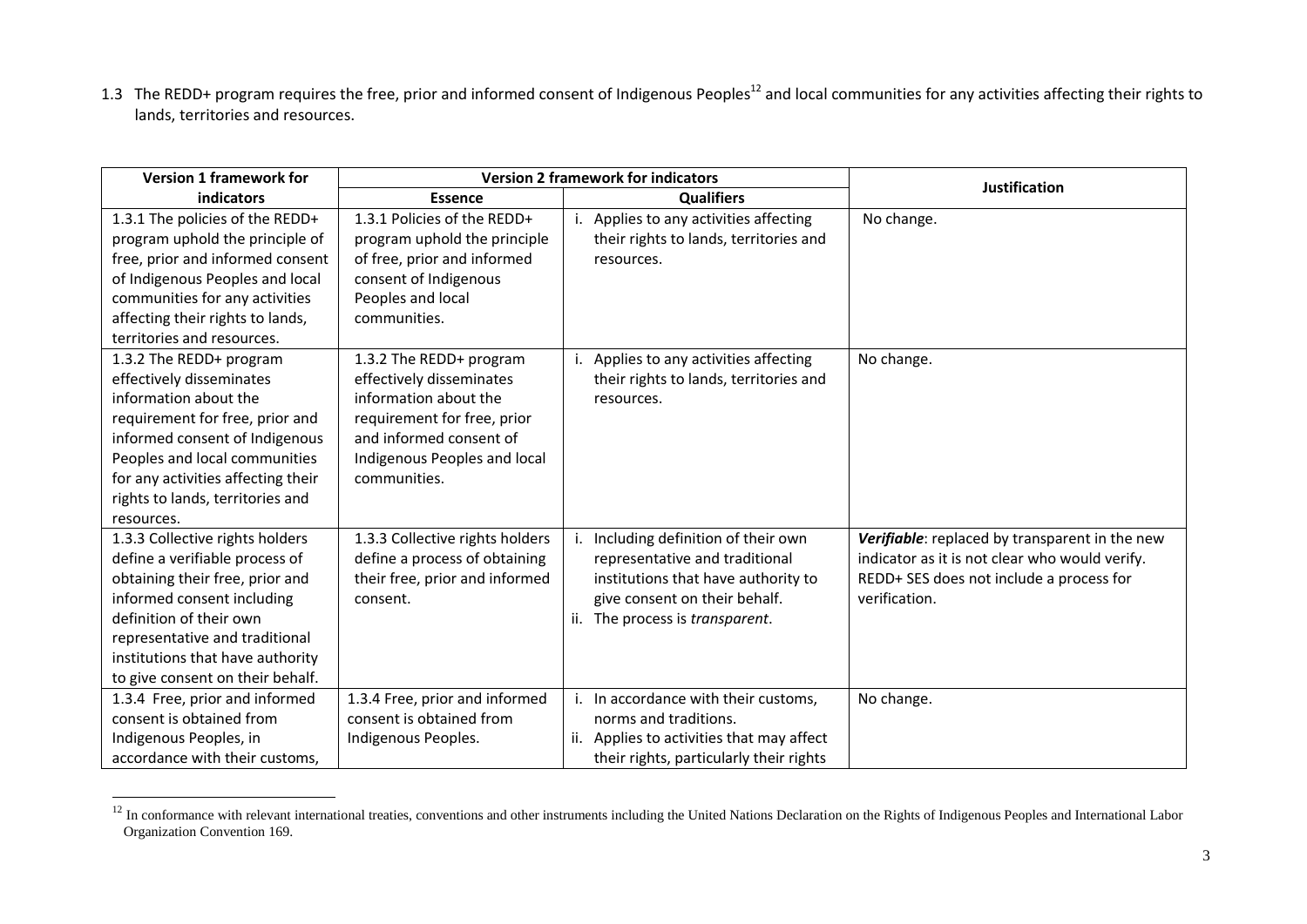| norms and traditions, for<br>activities that may affect their<br>rights, particularly their rights to<br>own and control traditionally<br>owned lands, territories and<br>resources.                                                                                                                                                 |                                                                                                                                                         | to own and control traditionally<br>owned lands, territories and<br>resources.                                                                                                                                                                                                    |            |
|--------------------------------------------------------------------------------------------------------------------------------------------------------------------------------------------------------------------------------------------------------------------------------------------------------------------------------------|---------------------------------------------------------------------------------------------------------------------------------------------------------|-----------------------------------------------------------------------------------------------------------------------------------------------------------------------------------------------------------------------------------------------------------------------------------|------------|
| 1.3.5 Free, prior and informed<br>consent is obtained from<br>members of local communities<br>for any activities affecting their<br>customary or other rights to<br>lands, territories and resources<br>pursuant to mutually acceptable<br>procedures.                                                                               | 1.3.5 Free, prior and informed<br>consent is obtained from<br>members of local<br>communities.                                                          | Applies to activities affecting their<br>customary or other rights to lands,<br>territories and resources<br>Uses mutually agreed procedures.<br>ii.                                                                                                                              | No change. |
| 1.3.6 Where any relocation or<br>displacement, whether physical<br>or economic, occurs in<br>accordance with free, prior and<br>informed consent, there is prior<br>agreement on the provision of<br>alternative lands and/or fair<br>compensation, and the right to<br>return once the reasons for the<br>displacement have ceased. | 1.3.6 Where any relocation or<br>displacement occurs, there is<br>prior agreement on the<br>provision of alternative lands<br>and/or fair compensation. | Any relocation or displacement is in<br>accordance with free, prior and<br>informed consent.<br>ii. Includes physical or economic<br>relocation or displacement.<br>The agreement includes the right to<br>l iii.<br>return once the reasons for the<br>displacement have ceased. | No change. |

1.4 Where the REDD+ program enables private ownership<sup>13</sup> of carbon rights<sup>14</sup>, these rights are based on the statutory and customary rights to the lands, territories and resources<sup>15</sup> that generated the greenhouse gas emissions reductions and removals.

| <b>Version 1 framework for</b> | <b>Version 2 framework for indicators</b> |                                      | <b>Justification</b> |
|--------------------------------|-------------------------------------------|--------------------------------------|----------------------|
| <i>indicators</i>              | <b>Essence</b>                            | <b>Qualifiers</b>                    |                      |
| 1.5.1 Where the REDD+ program  | 1.4.1 Where the REDD+ program             | The process is transparent.          | No change.           |
| enables private ownership of   | enables private ownership of              | The allocation of rights is based on |                      |
| carbon rights, a transparent   | carbon rights, a process for              | the statutory and customary rights   |                      |

<sup>&</sup>lt;sup>13</sup> Ownership of carbon rights may be individual or collective.

<sup>&</sup>lt;sup>14</sup> 'Carbon rights' are defined as the rights to enter into contracts and national or international transactions for the transfer of ownership of greenhouse gas emissions reductions or removals and the maintenance of carbon stocks.

<sup>&</sup>lt;sup>15</sup> 'The statutory and customary rights to the lands, territories and resources and the rights holders relevant to the REDD+ program' are identified in accordance with criterion 1.1.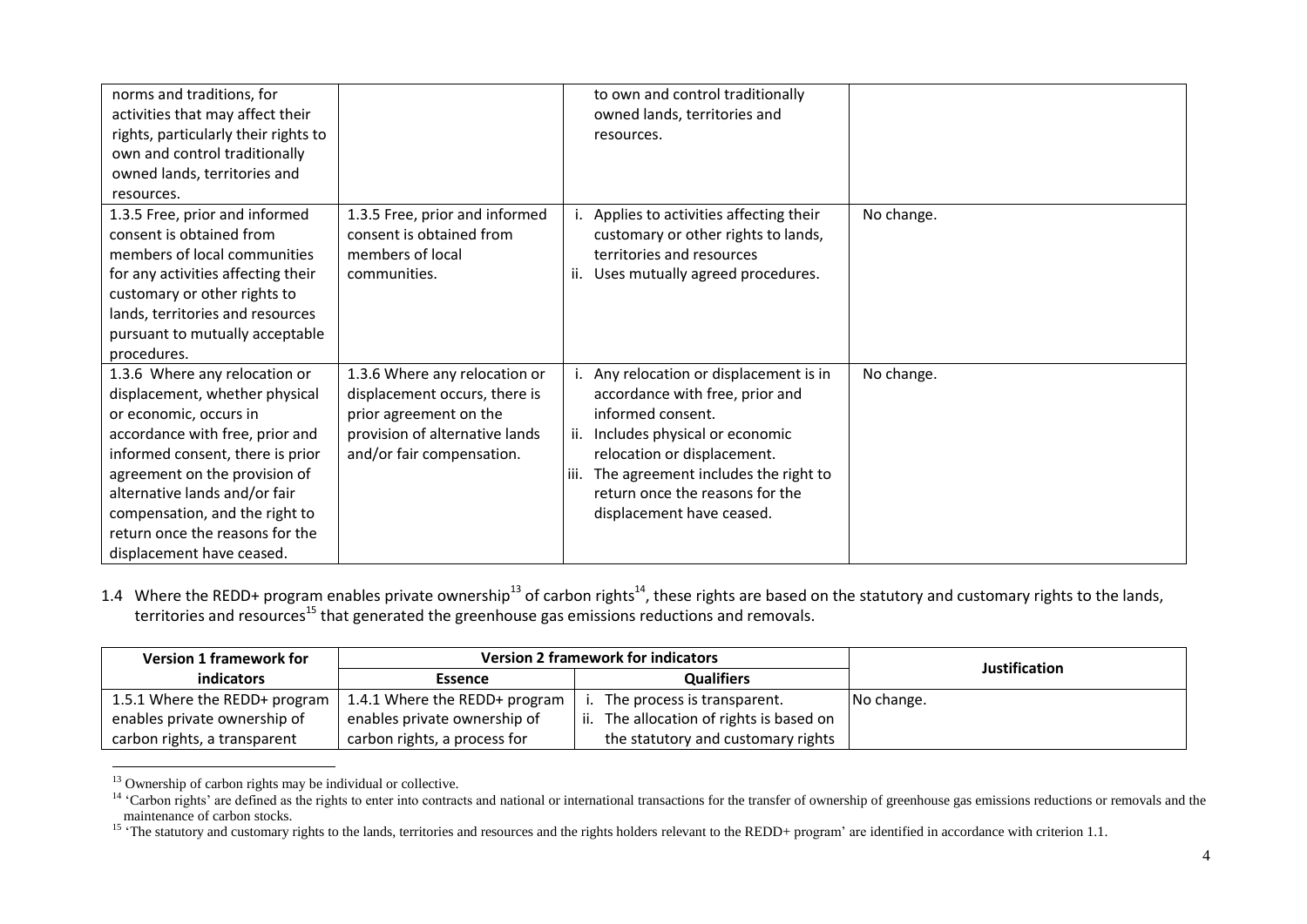| process for defining carbon    | defining carbon rights is  | to the lands, territories and |  |
|--------------------------------|----------------------------|-------------------------------|--|
| rights is developed and        | developed and implemented. | resources that generated the  |  |
| implemented based on the       |                            | greenhouse gas emissions      |  |
| statutory and customary rights |                            | reductions and removals.      |  |
| to the lands, territories and  |                            |                               |  |
| resources that generated the   |                            |                               |  |
| greenhouse gas emissions       |                            |                               |  |
| reductions and removals.       |                            |                               |  |

# **Principle 2: The benefits of the REDD+ program are shared equitably<sup>16</sup> among all relevant<sup>17</sup> rights holders and stakeholders.<sup>18</sup>**

2.1 There is transparent<sup>19</sup> and participatory analysis and monitoring of predicted and actual costs, benefits<sup>20</sup> and associated risks<sup>21</sup> of the REDD+ program for relevant rights holder and stakeholder groups<sup>22</sup> at all levels.

| <b>Version 1 framework for</b>                                                                                                                                                                                                               |                                                                                                                                             | <b>Version 2 framework for indicators</b>                                                                                                                                                                                         | <b>Justification</b>                                                             |
|----------------------------------------------------------------------------------------------------------------------------------------------------------------------------------------------------------------------------------------------|---------------------------------------------------------------------------------------------------------------------------------------------|-----------------------------------------------------------------------------------------------------------------------------------------------------------------------------------------------------------------------------------|----------------------------------------------------------------------------------|
| indicators                                                                                                                                                                                                                                   | <b>Essence</b>                                                                                                                              | <b>Qualifiers</b>                                                                                                                                                                                                                 |                                                                                  |
| 2.1.1 Projected costs,<br>potential revenues and other<br>benefits and associated risks<br>of the REDD+ program are<br>analyzed for each relevant<br>rights holder and stakeholder<br>groups at all levels using a<br>participatory process. | 2.1.1 Predicted costs, benefits and<br>associated risks of the REDD+<br>program are analyzed.                                               | For each relevant rights holder and<br>stakeholder group.<br>Applies to local, national and other<br>ii.<br>relevant levels.<br>iii.<br>The analysis is participatory.<br>Benefits include revenues and<br>İV.<br>other benefits. | No change.                                                                       |
| 2.3.1 Relevant rights holders<br>and stakeholders, including<br>representatives of the<br>marginalized and/or                                                                                                                                | 2.1.2 Relevant rights holders and<br>stakeholders participate in<br>monitoring, review and reporting<br>of the actual costs and benefits of | i. Including representatives of<br>marginalized and/or vulnerable<br>people.<br>Applies to local, national and other                                                                                                              | Review and reporting: added to reflect the<br>integration of V1 indicator 2.3.2. |

<sup>&</sup>lt;sup>16</sup> 'Equity' and 'equitable' are defined as just, impartial and fair to all parties including marginalized and vulnerable people.

<sup>17</sup> 'Relevant' rights holder and stakeholder groups are identified by the REDD+ program in accordance with criterion 6.1.

<sup>&</sup>lt;sup>18</sup> 'Rights holders' are those whose rights are potentially affected by the REDD+ program and 'stakeholders' are those whose interests are potentially affected by the program.

 $19$  'Transparent' means that full and clear information is publicly accessible.

<sup>&</sup>lt;sup>20</sup> Including any revenues and other benefits.

<sup>&</sup>lt;sup>21</sup> All analysis of costs, benefits and risks should include those that are direct and indirect and include social, cultural, human rights, environmental and economic aspects. Costs should include those related to responsibilities and also opportunity costs. All costs, benefits and risks should be compared against the reference scenario which is the most likely land-use scenario in the absence of the REDD+ program.

<sup>&</sup>lt;sup>22</sup> 'Relevant rights holder and stakeholder groups' are identified in accordance with criterion 6.1.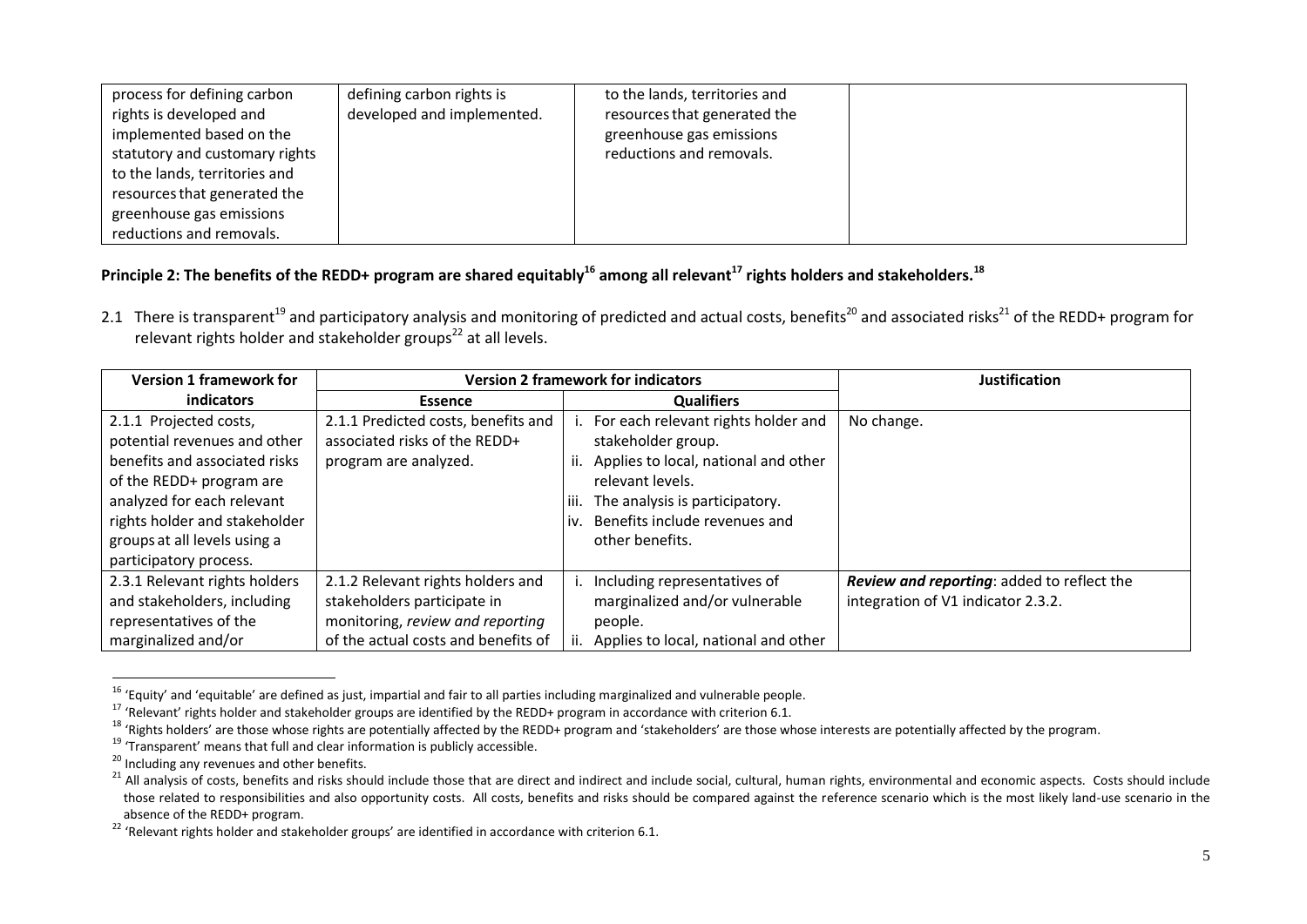| vulnerable groups, participate<br>effectively in monitoring of<br>the implementation of the<br>agreed benefit-sharing<br>process at national and local<br>levels.                                                                                                                                                                                                                                             | the REDD+ program, and their<br>distribution. | relevant levels.<br>Benefits include revenues and<br>iii.<br>other benefits<br>Taking into account the initial<br>iv.<br>analysis of predicted costs,<br>revenues, benefits and risks<br>undertaken in accordance with<br>criterion 2.1. |                                                                                                  |
|---------------------------------------------------------------------------------------------------------------------------------------------------------------------------------------------------------------------------------------------------------------------------------------------------------------------------------------------------------------------------------------------------------------|-----------------------------------------------|------------------------------------------------------------------------------------------------------------------------------------------------------------------------------------------------------------------------------------------|--------------------------------------------------------------------------------------------------|
| 2.3.2 Relevant rights holders<br>and stakeholders, including<br>representatives of the<br>marginalized and/or<br>vulnerable groups, participate<br>effectively in the reporting<br>and review of costs, revenues<br>and other benefits and how<br>they have been distributed,<br>taking into account the initial<br>analysis of projected costs,<br>potential benefits and<br>associated risks. <sup>23</sup> |                                               |                                                                                                                                                                                                                                          | Integration into V2 2.3.1. The integration enables<br>reduction in duplication and redundancies. |

2.2 Transparent, participatory, effective<sup>24</sup> and efficient<sup>25</sup> mechanisms are established for equitable sharing of benefits of the REDD+ program among and within relevant rights holder and stakeholder groups taking into account rights, costs, benefits and associated risks.

| <b>Version 1 framework for</b>           | <b>Version 2 framework for indicators</b> |                                        | <b>Justification</b> |
|------------------------------------------|-------------------------------------------|----------------------------------------|----------------------|
| indicators                               | <b>Essence</b>                            | <b>Qualifiers</b>                      |                      |
| 2.2.1 There is full and                  | 2.2.1 Relevant rights holders and         | Participation is full and effective in | No change.           |
| effective participation <sup>26</sup> of | stakeholders participate in               | accordance with Principle 6.           |                      |
| relevant rights holders and              | defining the decision-making              | ii. Participation is voluntary.        |                      |
| stakeholders that want to be             | process and distribution                  | Including marginalized and/or<br>└iii. |                      |

 $^{23}$  'The initial analysis of projected costs, potential benefits and associated risks for each rights holder and stakeholder group' undertaken in accordance with criterion 2.1.

<sup>&</sup>lt;sup>24</sup> 'Effective' is defined as the extent to which the emissions reductions and other goals of the program are achieved.

 $25$  'Efficient' is defined as achieving the target with minimum cost, effort and time.

<sup>&</sup>lt;sup>26</sup> 'Full and effective participation' means meaningful influence of all relevant rights holders and stakeholders who want to be involved throughout the process, ensuring they have prior access to adequate information.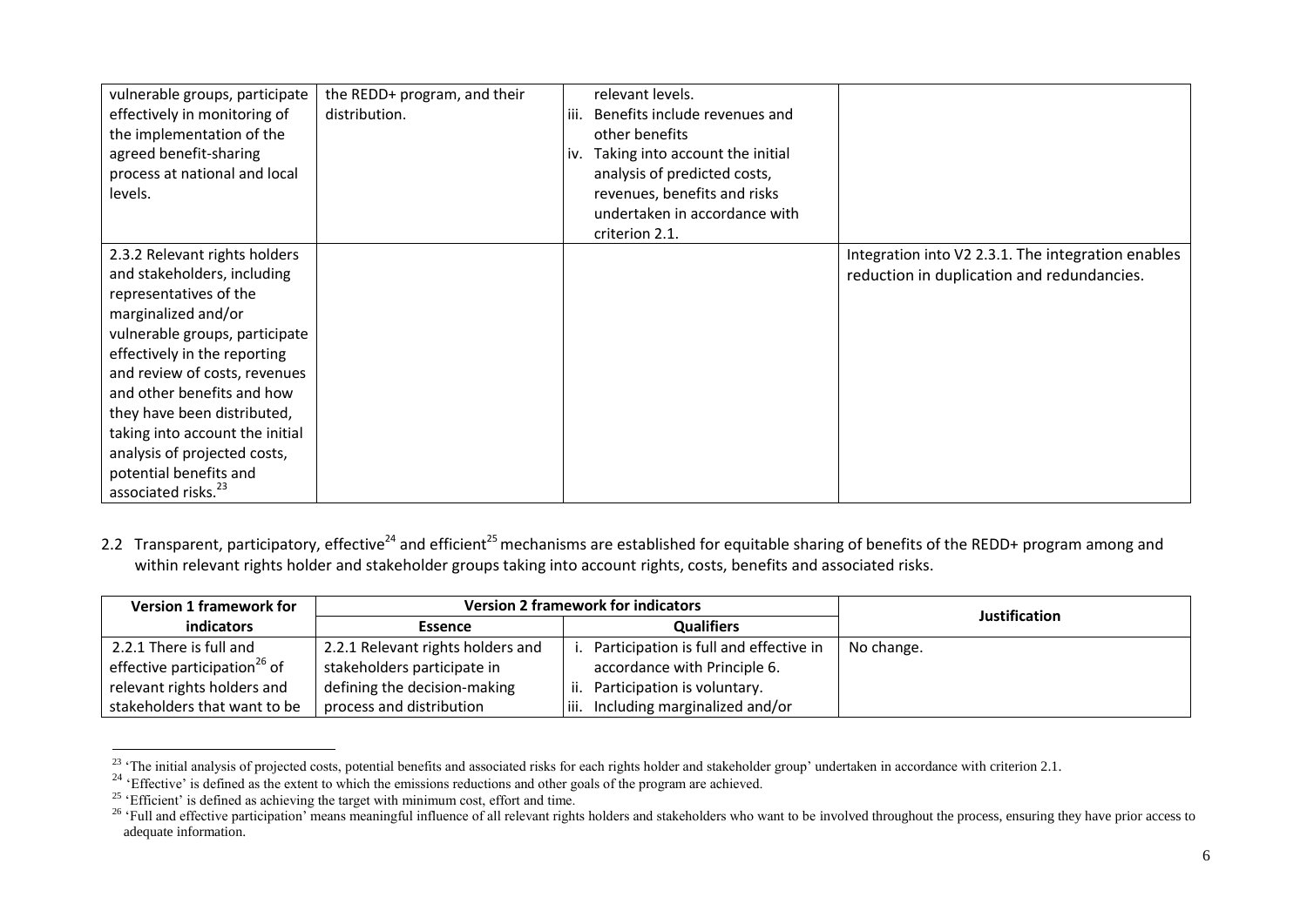| involved, including the<br>marginalized and/or<br>vulnerable people among<br>them, in defining the<br>decision-making process and<br>the distribution mechanism<br>for equitable benefit-sharing<br>among and within relevant<br>rights holders and                                                                                                                                         | mechanism for equitable benefit-<br>sharing.                                                                                       | vulnerable people.<br>iv. Addresses benefit sharing between<br>and within relevant rights holders<br>and stakeholder groups. |                                                                                                                                                                                                                                                                                                 |
|---------------------------------------------------------------------------------------------------------------------------------------------------------------------------------------------------------------------------------------------------------------------------------------------------------------------------------------------------------------------------------------------|------------------------------------------------------------------------------------------------------------------------------------|------------------------------------------------------------------------------------------------------------------------------|-------------------------------------------------------------------------------------------------------------------------------------------------------------------------------------------------------------------------------------------------------------------------------------------------|
| stakeholder groups.                                                                                                                                                                                                                                                                                                                                                                         |                                                                                                                                    |                                                                                                                              |                                                                                                                                                                                                                                                                                                 |
| 2.2.2 The REDD+ program<br>adopts an inclusive and<br>transparent process that<br>requires Indigenous Peoples<br>and local communities,<br>including the marginalized<br>and/or vulnerable people<br>among them, to determine<br>the form that the benefits<br>will take, how they are<br>delivered and how they will<br>improve their long-term<br>livelihood security and well-<br>being. | 2.2.2 Indigenous Peoples and local<br>communities determine the form<br>that the benefits will take and how<br>they are delivered. | i. The process is inclusive and<br>transparent.<br>ii. Including marginalized and/or<br>vulnerable people.                   | How they will improve their long-term livelihood<br>security and well-being: deleted to simplify the<br>language in the indicator. It is implicit that the<br>'form' of benefits for indigenous peoples implies<br>how they will improve their long-term livelihood<br>security and well-being. |
| 2.2.3 Clear policies and<br>guidelines for benefit-sharing<br>are developed, agreed,<br>disseminated and<br>implemented.                                                                                                                                                                                                                                                                    | 2.2.3 Clear policies and guidelines<br>for benefit-sharing are developed,<br>agreed, disseminated and<br>implemented.              |                                                                                                                              | No change.                                                                                                                                                                                                                                                                                      |
| 2.2.4 Administrative<br>procedures for fund<br>management and benefits<br>distribution are timely and<br>cost-effective.                                                                                                                                                                                                                                                                    | 2.2.4 Administrative procedures<br>for benefit sharing are timely and<br>efficient.                                                | i. Includes financial management.                                                                                            | Efficient: replaces cost-effective to ensure that<br>administrative procedures are carried out to<br>achieve the target with minimum cost, effort and<br>time.                                                                                                                                  |
| 2.2.5 The design of the<br>benefit-sharing mechanisms<br>is based on a review of                                                                                                                                                                                                                                                                                                            | 2.2.5 The design of the benefit-<br>sharing mechanisms is based on a<br>review of options with respect to                          |                                                                                                                              | No change.                                                                                                                                                                                                                                                                                      |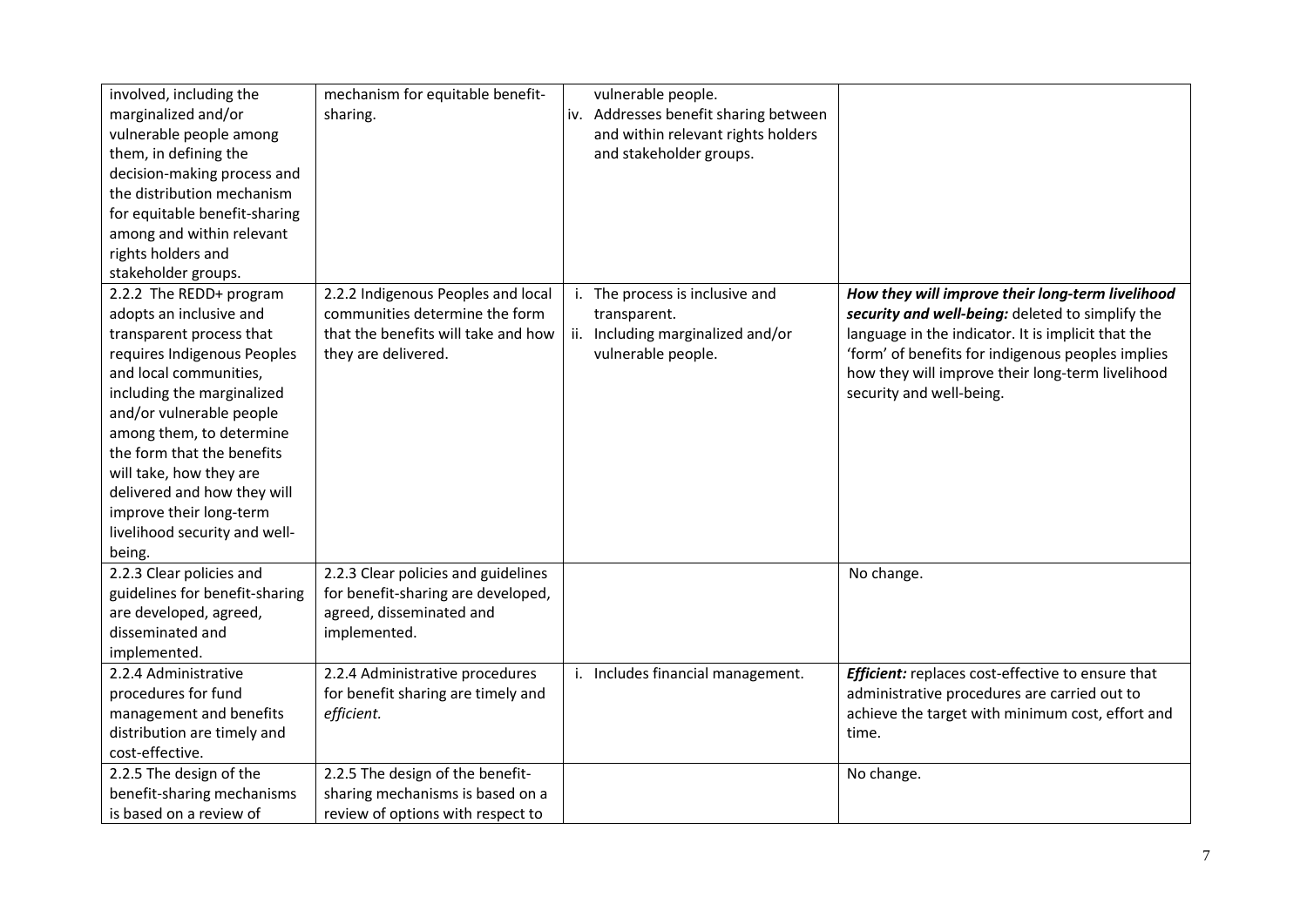| options with respect to the<br>equity, effectiveness <sup>27</sup> and<br>efficiency of the REDD+<br>program.                          | the equity, effectiveness and<br>efficiency of the REDD+ program. |                                                                                       |
|----------------------------------------------------------------------------------------------------------------------------------------|-------------------------------------------------------------------|---------------------------------------------------------------------------------------|
| 2.2.6 The benefit-sharing<br>process includes a<br>transparent and accessible<br>procedure for submitting and<br>resolving complaints. |                                                                   | V1 indicator 2.2.6 is moved to V2 criterion 6.4<br>which covers grievance mechanisms. |

**Principle 3: The REDD+ program improves long-term livelihood<sup>28</sup> security and well-being of Indigenous Peoples and local communities with special attention to women and the most vulnerable people.**<sup>29</sup>

3.1 The REDD+ program generates additional, positive impacts<sup>30</sup> on the long-term livelihood security and well-being of Indigenous Peoples and local communities, with special attention to women and the most vulnerable people.

| <b>Version 1 framework for</b>                                                                                                                                                                                                    | <b>Version 2 framework for indicators</b>                                                                                                                           |                                                                    | <b>Justification</b>                                                   |
|-----------------------------------------------------------------------------------------------------------------------------------------------------------------------------------------------------------------------------------|---------------------------------------------------------------------------------------------------------------------------------------------------------------------|--------------------------------------------------------------------|------------------------------------------------------------------------|
| indicators                                                                                                                                                                                                                        | <b>Essence</b>                                                                                                                                                      | <b>Qualifiers</b>                                                  |                                                                        |
| 3.1.1 The objectives of the<br>REDD+ program include<br>improving long-term<br>livelihood security and well-<br>being of Indigenous Peoples<br>and local communities, with<br>special attention to the most<br>vulnerable people. | 3.1.1 The objectives of the REDD+<br>program include improving long-<br>term livelihood security and well-<br>being of Indigenous Peoples and<br>local communities. | With special attention to women<br>and the most vulnerable people. | Women: included in each indicator to be in line<br>with the principle. |

<sup>&</sup>lt;sup>27</sup> The 'effectiveness' of the REDD+ program is defined as the extent to which the emissions reductions and other goals of the program are achieved.

<sup>28</sup> 'Livelihoods' are based on social, cultural, human, financial, natural, physical and political capabilities/assets.

<sup>&</sup>lt;sup>29</sup> 'Vulnerable' people or groups are those lacking the assets on which secure and sustainable livelihoods are built (social, cultural, human, financial, natural, physical and political) and/or having high exposure to external stresses and shocks, including climate change, that may affect these assets and/or peoples' ability to utilize these assets. Forest dependency may be an important factor affecting vulnerability particularly where the REDD+ program itself may change access to forest resources. In many situations marginalization exacerbates vulnerability.

<sup>&</sup>lt;sup>30</sup> All impacts are relative to the reference scenario which is the most likely land-use scenario in the absence of the REDD+ program.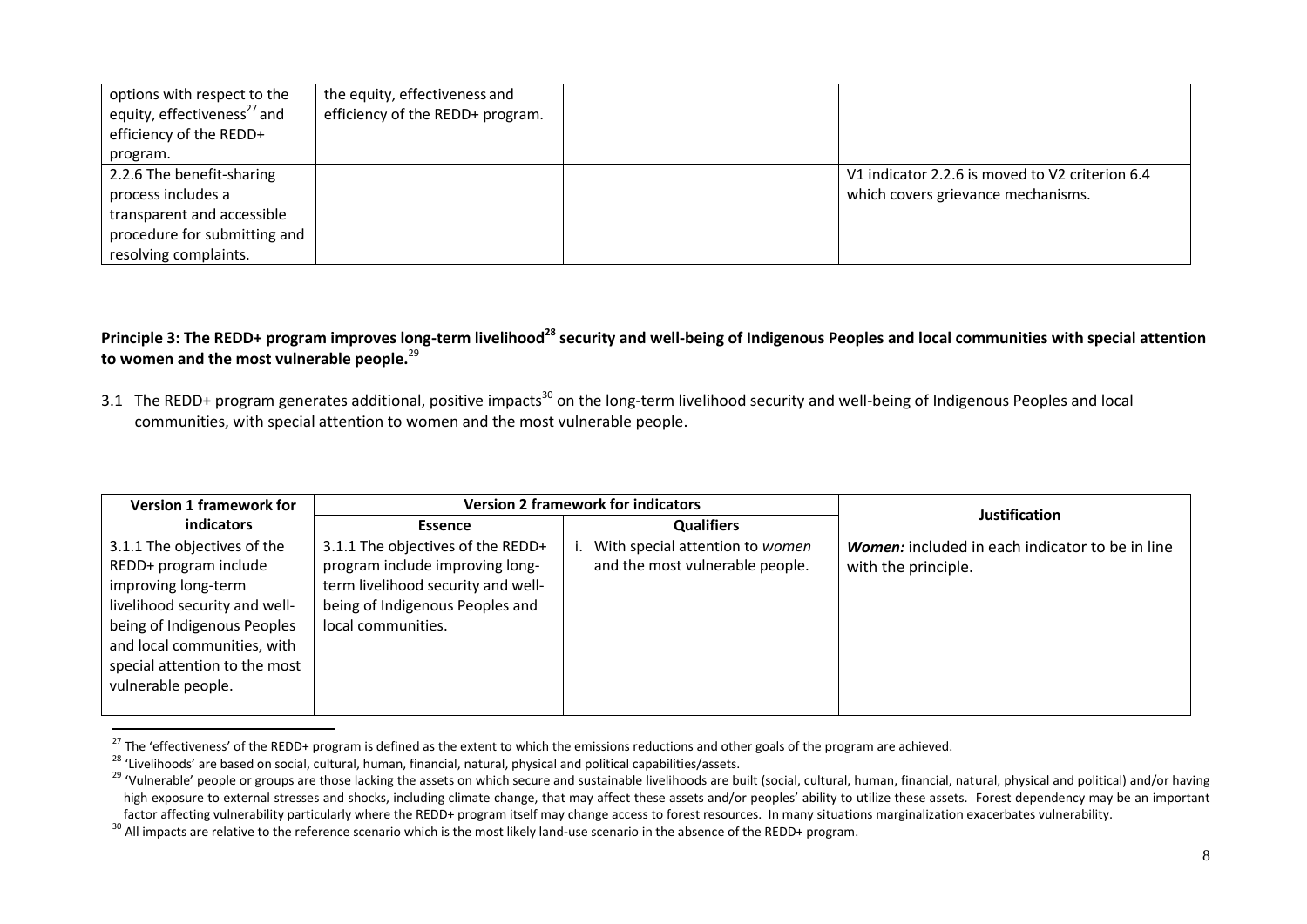| 3.1.2 The most vulnerable<br>people are identified among<br>the Indigenous Peoples and<br>local communities<br>participating in the REDD+<br>program.                                                    |                                                                                                                                                                            |                                                                                                                                                                                                 | V1 indicator 3.1.2 is moved to Criterion 6.1 level<br>which covers identifying right holder and<br>stakeholder groups that participate in the REDD+<br>program, including the Indigenous Peoples and<br>local communities and the most vulnerable<br>people among them. |
|----------------------------------------------------------------------------------------------------------------------------------------------------------------------------------------------------------|----------------------------------------------------------------------------------------------------------------------------------------------------------------------------|-------------------------------------------------------------------------------------------------------------------------------------------------------------------------------------------------|-------------------------------------------------------------------------------------------------------------------------------------------------------------------------------------------------------------------------------------------------------------------------|
| 3.1.3 Indigenous Peoples and<br>local communities, including<br>the most vulnerable people<br>among them, acknowledge<br>that they have received<br>benefits from participation in<br>the REDD+ program. | 3.1.2 Indigenous Peoples and local<br>communities, acknowledge that<br>they have received benefits from<br>participation in the REDD+<br>program.                          | i. Those acknowledging benefits<br>include women and the most<br>vulnerable people.                                                                                                             | No change.                                                                                                                                                                                                                                                              |
| 3.1.4 The REDD+ program<br>generates additional<br>resources <sup>31</sup> to improve long-<br>term livelihood security and<br>well-being of Indigenous<br>Peoples and local<br>communities.             | 3.1.3 The REDD+ program<br>generates additional resources to<br>improve long-term livelihood<br>security and well-being of<br>Indigenous Peoples and local<br>communities. | i. Includes financial, human or other<br>resources.<br>ii. Compared with the level of<br>resources available under the most<br>likely land-use scenario in the<br>absence of the REDD+ program. | Includes financial, human or other resources:<br>added to specify the type of additional resources<br>generated by the REDD+ program.                                                                                                                                   |
| 3.1.5 Measures are adopted<br>to ensure long-term<br>livelihood security and well-<br>being benefits for Indigenous<br>Peoples and local<br>communities are sustainable.                                 | 3.1.4 Measures are adopted to<br>ensure that long-term livelihood<br>security and well-being benefits<br>are sustainable.                                                  |                                                                                                                                                                                                 | For Indigenous Peoples and local communities:<br>deleted to simplify language in the indicator.                                                                                                                                                                         |

<sup>&</sup>lt;sup>31</sup> Resources should be additional compared with those available under the reference scenario which is the most likely land-use scenario in the absence of the REDD+ program.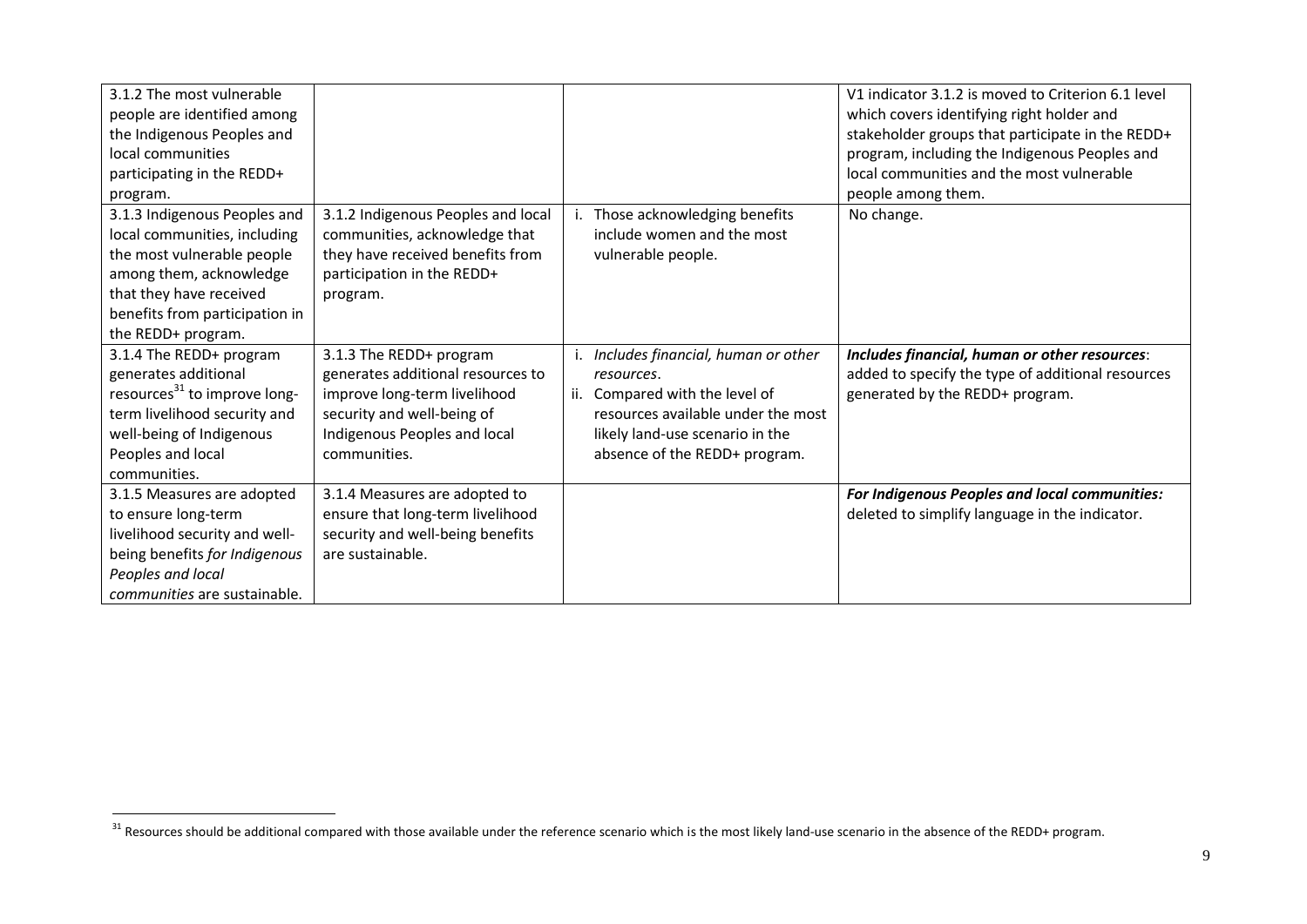3.2 There is participatory assessment of positive and negative social, cultural, human rights, environmental and economic impacts of the REDD+ program for Indigenous Peoples and local communities with special attention to women and the most vulnerable people, including both predicted and actual impacts.

| <b>Version 1 framework for</b>                                                                                                                                                                                                                                            | <b>Version 2 framework for indicators</b>                                                                                      |                                                                                                                                                                                                                                                 | <b>Justification</b>                                                                                                                                  |
|---------------------------------------------------------------------------------------------------------------------------------------------------------------------------------------------------------------------------------------------------------------------------|--------------------------------------------------------------------------------------------------------------------------------|-------------------------------------------------------------------------------------------------------------------------------------------------------------------------------------------------------------------------------------------------|-------------------------------------------------------------------------------------------------------------------------------------------------------|
| indicators                                                                                                                                                                                                                                                                | <b>Essence</b>                                                                                                                 | <b>Qualifiers</b>                                                                                                                                                                                                                               |                                                                                                                                                       |
| 3.2.1 A participatory process<br>is established and<br>implemented to assess the<br>predicted and actual positive<br>and negative social, cultural,<br>human rights environmental<br>and economic impacts of the<br>REDD+ program for                                     | 3.2.1 The predicted and actual<br>impacts of the REDD+ program on<br>Indigenous Peoples and local<br>communities are assessed. | The assessment is participatory.<br>ii. Includes positive and negative<br>social, cultural, human rights,<br>environmental and economic<br>impacts.<br>With special attention to impacts<br>iii.<br>on women and the most vulnerable<br>people. | Women: replaces 'including gender<br>differentiated impacts' to be in line with the<br>principle.<br>The indicator is rephrased to simplify language. |
| Indigenous Peoples and local<br>communities and specifically<br>for the most vulnerable<br>people among them,<br>including gender<br>differentiated impacts.                                                                                                              |                                                                                                                                |                                                                                                                                                                                                                                                 |                                                                                                                                                       |
| 3.2.2 The social, cultural,<br>human rights, environmental<br>and economic impact<br>monitoring takes a<br>differentiated approach that<br>can identify positive and<br>negative impacts on the<br>most vulnerable people,<br>including gender<br>differentiated impacts. |                                                                                                                                |                                                                                                                                                                                                                                                 | Integrated into V2 indicator 3.2.1.                                                                                                                   |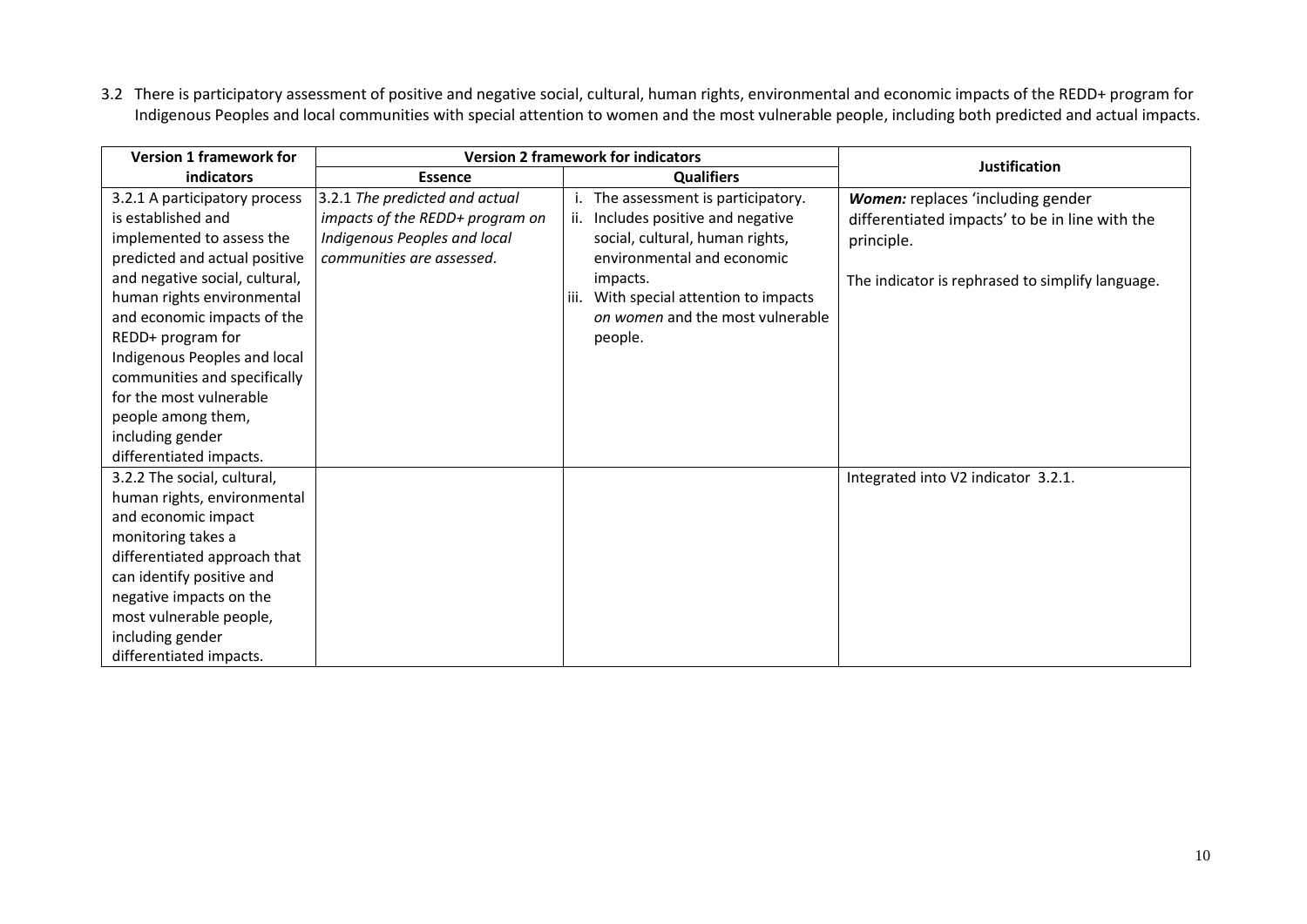3.3 The REDD+ program is adapted based on assessment of predicted and actual impacts in order to mitigate negative, and enhance positive, impacts on Indigenous Peoples and local communities with special attention to women and the most vulnerable people.

| <b>Version 1 framework for</b>                                                                                                                                                                                                                                              | <b>Version 2 framework for indicators</b>                                                                                                                                                        |                                                                                            | <b>Justification</b>                                                                                                                                                                                                                                                |
|-----------------------------------------------------------------------------------------------------------------------------------------------------------------------------------------------------------------------------------------------------------------------------|--------------------------------------------------------------------------------------------------------------------------------------------------------------------------------------------------|--------------------------------------------------------------------------------------------|---------------------------------------------------------------------------------------------------------------------------------------------------------------------------------------------------------------------------------------------------------------------|
| indicators                                                                                                                                                                                                                                                                  | <b>Essence</b>                                                                                                                                                                                   | <b>Qualifiers</b>                                                                          |                                                                                                                                                                                                                                                                     |
| 3.3.1 Measures to identify<br>and effectively mitigate<br>potential negative impacts on<br>Indigenous Peoples and local<br>communities in general, and<br>the most vulnerable people in<br>particular, are included in the<br>design of the REDD+<br>program. <sup>32</sup> | 3.3.1 The REDD+ program design<br>includes measures to mitigate<br>potential negative, and enhance<br>positive, impacts on Indigenous<br>Peoples and local communities.                          | With special attention to potential<br>impacts on women and the most<br>vulnerable people. | Identify: removed since identification of negative<br>impacts in covered in V2 Criterion 3.1.<br>Women: included in each indicator to be in line<br>with the principle.<br>Indicator rephrased to simplify language.                                                |
| 3.3.2 Feedback from<br>monitoring is used to develop<br>and implement measures<br>to further mitigate potential<br>and actual negative impacts<br>on the most vulnerable<br>people in particular, during<br>the implementation phase of<br>the REDD+ program.               | 3.3.2 Feedback from impact<br>assessment is used to develop<br>measures to further mitigate<br>negative impacts, and enhance<br>positive impacts on Indigenous<br>Peoples and local communities. | i. With special attention to impacts<br>on women and the most vulnerable<br>people.        | Impact assessment: replaces monitoring to fit<br>with the accepted wording.<br>On Indigenous Peoples and local communities:<br>added to reflect the integration of V1 indicator<br>3.3.3.<br>Women: included in each indicator to be in line<br>with the principle. |
| 3.3.3 Feedback from<br>monitoring results in<br>measures to enhance the<br>positive impacts on<br>Indigenous Peoples and local<br>communities in general, and<br>the most vulnerable people in<br>particular.                                                               |                                                                                                                                                                                                  |                                                                                            | Integrated in V2 indicator 3.3.2. The integration<br>enables reduction in duplication and<br>redundancies.                                                                                                                                                          |

 $32$  Recognizing that any mitigation measures within the REDD+ program should be developed and implemented with full and effective participation of all relevant rights holders and stakeholders in accordance with criterion 6.2.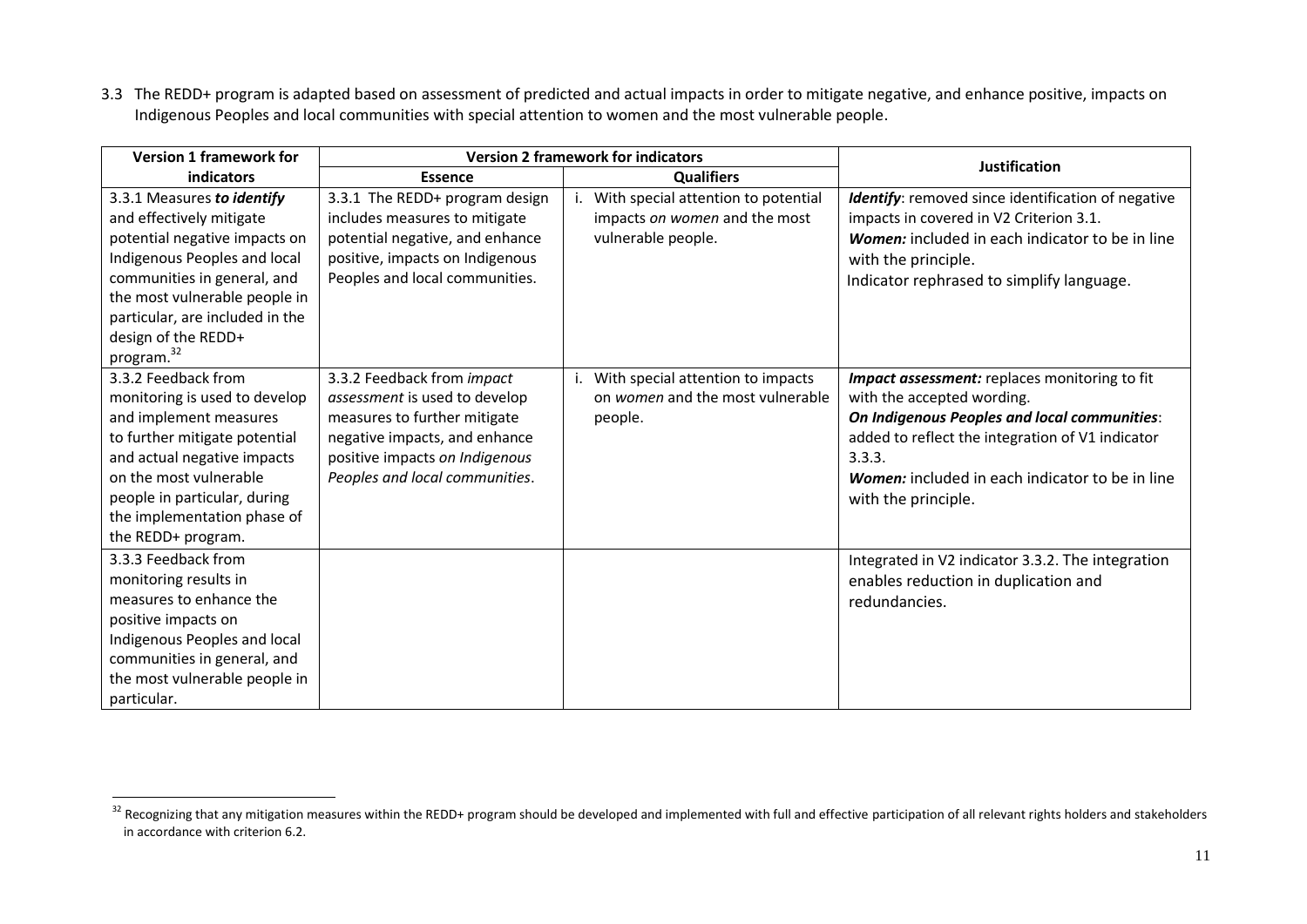## Principle 4: The REDD+ program contributes to good governance<sup>33</sup>, to broader sustainable development and to social justice.<sup>34</sup>

| <b>Version 1 framework for</b> | <b>Version 2 framework for indicators</b>                                                                                                                     |                                                                                                                                                                                                                                                                      | <b>Justification</b>                                     |
|--------------------------------|---------------------------------------------------------------------------------------------------------------------------------------------------------------|----------------------------------------------------------------------------------------------------------------------------------------------------------------------------------------------------------------------------------------------------------------------|----------------------------------------------------------|
| indicators                     | <b>Essence</b>                                                                                                                                                | <b>Qualifiers</b>                                                                                                                                                                                                                                                    |                                                          |
|                                | 4.1.1 The REDD+ program<br>governance structures enable<br>effective representation of<br>rights holders and<br>stakeholders.                                 | <i>i.</i> Applies to all relevant rights holder<br>and stakeholder groups, including<br>Indigenous Peoples and local<br>communities identified in 6.1.1.<br>ii. With special attention to women and<br>marginalized and/or vulnerable<br>people identified in 6.1.1. | New indicator developed for the new V2<br>criterion 4.1. |
|                                | 4.1.2 Information on the roles,<br>responsibilities and decision<br>making processes, of REDD+<br>program governance<br>structures is publicly<br>accessible. | Includes criteria and processes for<br>participation of rights holders and<br>stakeholders and other internal<br>regulations.<br>Includes information on decisions<br>ii.<br>taken.<br>iii.<br>With dissemination to relevant rights<br>holders and stakeholders.    | New indicator developed for the new V2<br>criterion 4.1. |
|                                | 4.1.3 Decisions of the REDD+<br>program are made in<br>accordance with defined<br>principles.                                                                 | Following internal regulations and<br>decision-making processes, and<br>principles defined by the governance<br>structures.                                                                                                                                          | New indicator developed for the new V2<br>criterion 4.1. |

4.1 The governance structures of the REDD+ program are clearly defined, transparent and accountable.

<sup>&</sup>lt;sup>33</sup> The elements of good governance include accessibility, people's participation, transparency, accountability, rule of law, predictability, justice and sustainability.

<sup>&</sup>lt;sup>34</sup> Human rights are the basic rights and freedoms that belong to every person in the world, based on core principles like dignity, fairness, equality, respect and autonomy, including but not limited to the rights enshrined in relevant international treaties, conventions and other instruments.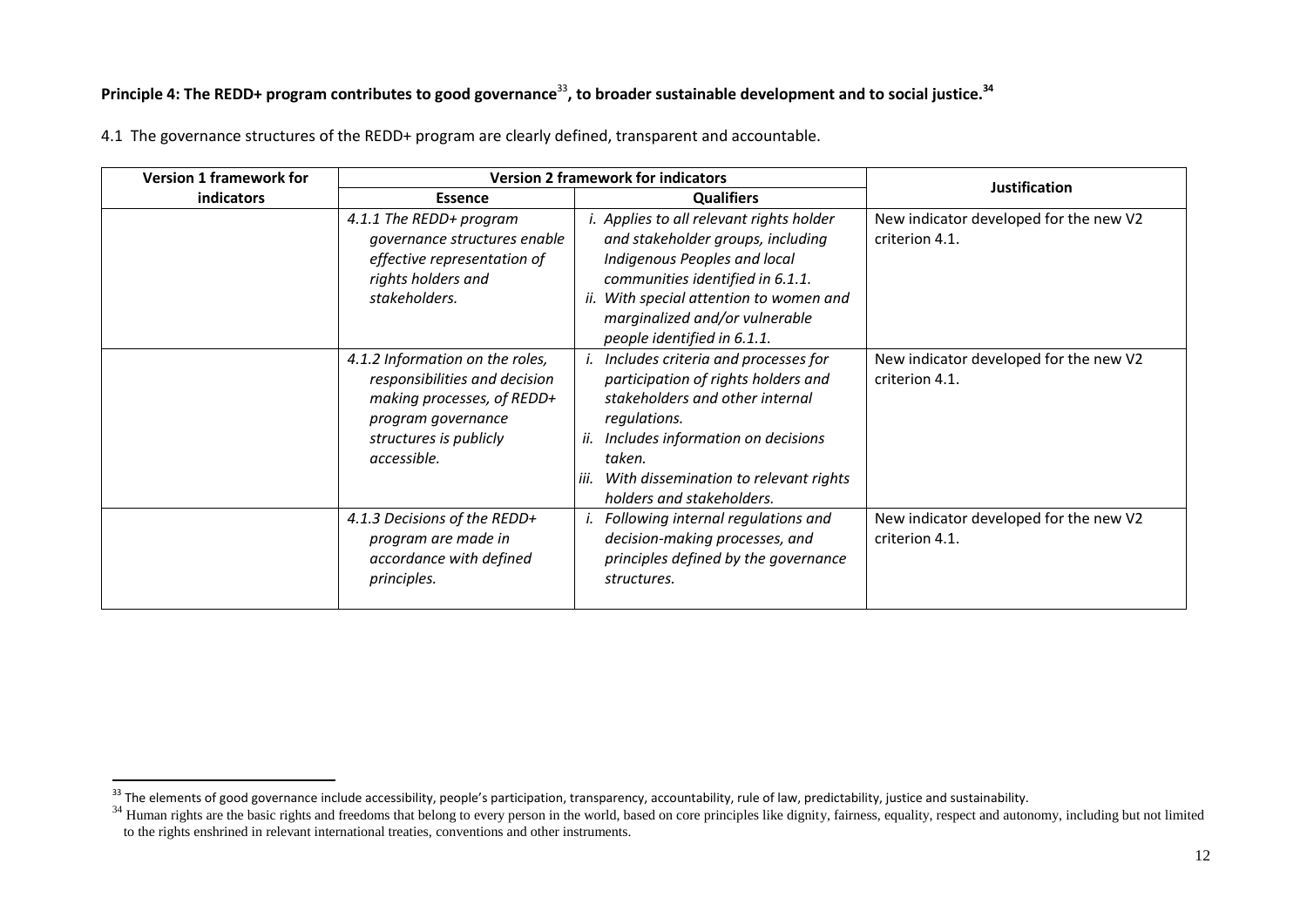4.2 The REDD+ program is coherent with relevant policies, strategies and plans at all relevant levels and there is effective coordination between agencies/organizations responsible for the design, implementation and evaluation of the REDD+ program and other relevant agencies/organizations.

| <b>Version 1 framework for</b>                                                                                                                                                                             | <b>Version 2 framework for indicators</b>                                                                                               |                                                                                                                                                       | <b>Justification</b>                                                                                                                                                                                                                                     |
|------------------------------------------------------------------------------------------------------------------------------------------------------------------------------------------------------------|-----------------------------------------------------------------------------------------------------------------------------------------|-------------------------------------------------------------------------------------------------------------------------------------------------------|----------------------------------------------------------------------------------------------------------------------------------------------------------------------------------------------------------------------------------------------------------|
| <b>indicators</b>                                                                                                                                                                                          | <b>Essence</b>                                                                                                                          | <b>Qualifiers</b>                                                                                                                                     |                                                                                                                                                                                                                                                          |
| 4.5.1 Land use planning<br>elements of the REDD+<br>program including recognition<br>of customary rights to land<br>territories and resources are<br>consistent with other land use<br>planning processes. | 4.2.1 Land use planning elements<br>of the REDD+ program are<br>consistent with other land use<br>planning processes.                   | i. Land use planning elements of the<br>REDD+ program include recognition<br>of customary rights to land<br>territories and resources.                | No change.                                                                                                                                                                                                                                               |
| 4.5.2 The REDD+ program is<br>consistent with national<br>policies and strategies to<br>protect human rights and<br>combat discrimination against<br>marginalized groups.                                  | 4.2.2 The REDD+ program is<br>consistent with national policies<br>and strategies to protect human<br>rights.                           | Protecting human rights includes<br>combating discrimination against<br>marginalized groups.                                                          | No change.                                                                                                                                                                                                                                               |
| 4.5.3 The REDD+ program is<br>integrated into the broader<br>policy framework of the forest<br>sector and other relevant<br>sectors.                                                                       | 4.2.3 The REDD+ program is<br>integrated into the broader policy<br>framework of the forest sector<br>and other relevant sectors.       | i. With special attention to the<br>agriculture sector when this is a<br>driver of deforestation.                                                     | With special attention to the agriculture<br>sector when this is a driver of deforestation:<br>added to ensure that the agriculture sector is<br>considered under other relevant sectors when<br>it is a driver of deforestation.                        |
| 4.5.4 Inconsistencies between<br>the REDD+ program and other<br>relevant sustainable<br>development, governance,<br>and, human rights policies,<br>strategies and plans are<br>identified and resolved.    | 4.2.4 Inconsistencies between<br>the REDD+ program and other<br>relevant policies, strategies and<br>plans are identified and resolved. | Including development, governance,<br>human rights and land use policies,<br>strategies and plans.<br>Using an agreed process and<br>ii.<br>timeline. | <b>Development:</b> added to reflect the integration<br>of V1 indicator 4.5.5. 'Sustainable' was<br>removed since inconsistencies are most likely<br>to happen with development policies that are<br>not designed under the sustainability<br>framework. |
| 4.5.5 A review process and<br>timeline for resolving the<br>inconsistencies between the<br>REDD+ program and other<br>relevant sustainable<br>development policies,<br>strategies and plans is             |                                                                                                                                         |                                                                                                                                                       | Integrated as a qualifier to V2 indicator 4.2.4.<br>The integration enables reduction in<br>duplication and redundancies.                                                                                                                                |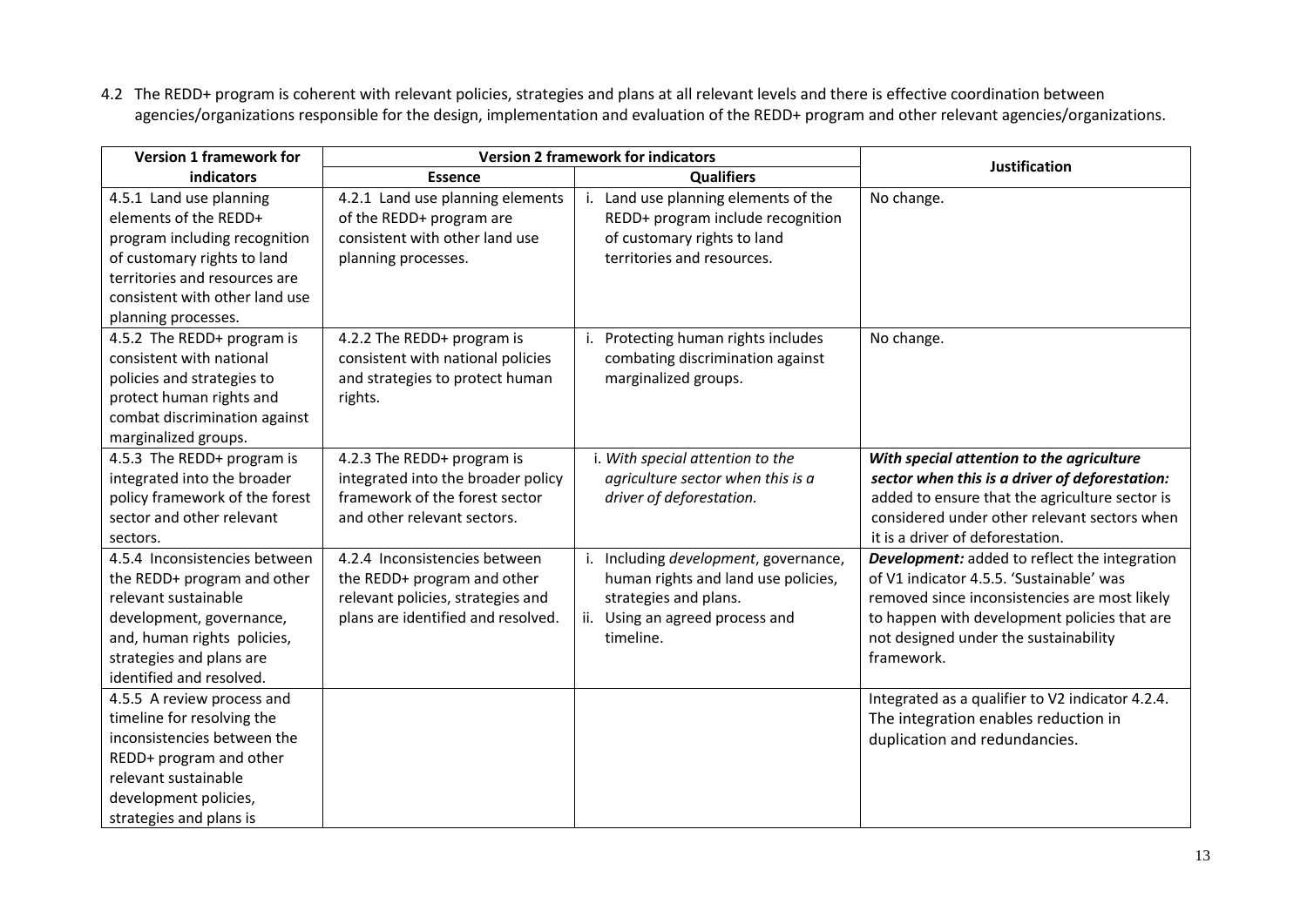| established and implemented.                                                                                                                                                                      |                                                                                        |             |                                                                                                                                                                                                                                                                                                                                        |                                                                                                                                                                                                                                                                                                                                                                           |
|---------------------------------------------------------------------------------------------------------------------------------------------------------------------------------------------------|----------------------------------------------------------------------------------------|-------------|----------------------------------------------------------------------------------------------------------------------------------------------------------------------------------------------------------------------------------------------------------------------------------------------------------------------------------------|---------------------------------------------------------------------------------------------------------------------------------------------------------------------------------------------------------------------------------------------------------------------------------------------------------------------------------------------------------------------------|
| 4.5.6 An effective and<br>efficient process is<br>established to link the<br>REDD+ program with all<br>relevant ministries and<br>government<br>agencies/organizations at<br>all relevant levels. | 4.2.5 The REDD+ program is<br>coordinated with all relevant<br>agencies/organizations. | iii.<br>iv. | Coordination is effective and<br>efficient<br>Including relevant non-government<br>and <i>multilateral</i> as well as<br>government agencies/organizations.<br>Applies to all relevant levels.<br>With special attention to<br>agencies/organizations that are<br>involved in sectors that are related to<br>drivers of deforestation. | Multilateral: added as agencies may be<br>multilateral<br>With special attention to<br>agencies/organizations that are involved in<br>sectors that are related to drivers of<br>deforestation: added to emphasize the<br>importance of coordination with agencies<br>related to the drivers of deforestation for the<br>effective implementation of the REDD+<br>program. |

4.3 Adequate information about the REDD+ program is publicly available to promote general awareness and good governance.

| <b>Version 1 framework for</b> |                             | <b>Version 2 framework for indicators</b> |                                                |
|--------------------------------|-----------------------------|-------------------------------------------|------------------------------------------------|
| <b>indicators</b>              | <b>Essence</b>              | <b>Qualifiers</b>                         | <b>Justification</b>                           |
| 7.1.1 Adequate information     | 4.3.1 Adequate information  | Includes information about program        | Access is free and timely: added to all        |
| about the REDD+ program is     | about the REDD+ program is  | design, implementation and                | indicators that relate to accessibility of     |
| made publicly available and    | made publicly available.    | evaluation.                               | information.                                   |
| accessible to potentially      |                             | Includes social and environmental         |                                                |
| interested members of the      |                             | impact assessment, benefit-sharing,       |                                                |
| public, including information  |                             | biodiversity and ecosystem services       |                                                |
| about program design,          |                             | and rights to lands, territories,         |                                                |
| implementation and             |                             | resources.                                |                                                |
| evaluation, including social   |                             | The information is accessible to<br>iii.  |                                                |
| and environmental impact       |                             | potentially interested members of         |                                                |
| assessment, benefit-sharing,   |                             | the public.                               |                                                |
| biodiversity and ecosystem     |                             | iv. Access is free and timely.            |                                                |
| services and rights to lands,  |                             |                                           |                                                |
| territories, resources.        |                             |                                           |                                                |
| 7.1.2 Government policies      | 4.3.2 Government policies   | i. Includes information about program     | <b>Stakeholder:</b> removed to stress that     |
| support free and timely        | support access to           | design, implementation and                | government policies support access to          |
| stakeholder access to          | information about the REDD+ | evaluation.                               | information for general transparency and not   |
| information about the REDD+    | program.                    | ii. Includes social and environmental     | only to stakeholders.                          |
| program, including             |                             | impact assessment, benefit-sharing,       | Includes information about program design,     |
| information on rights to       |                             | biodiversity and ecosystem services,      | <i>implementation and evaluation: added to</i> |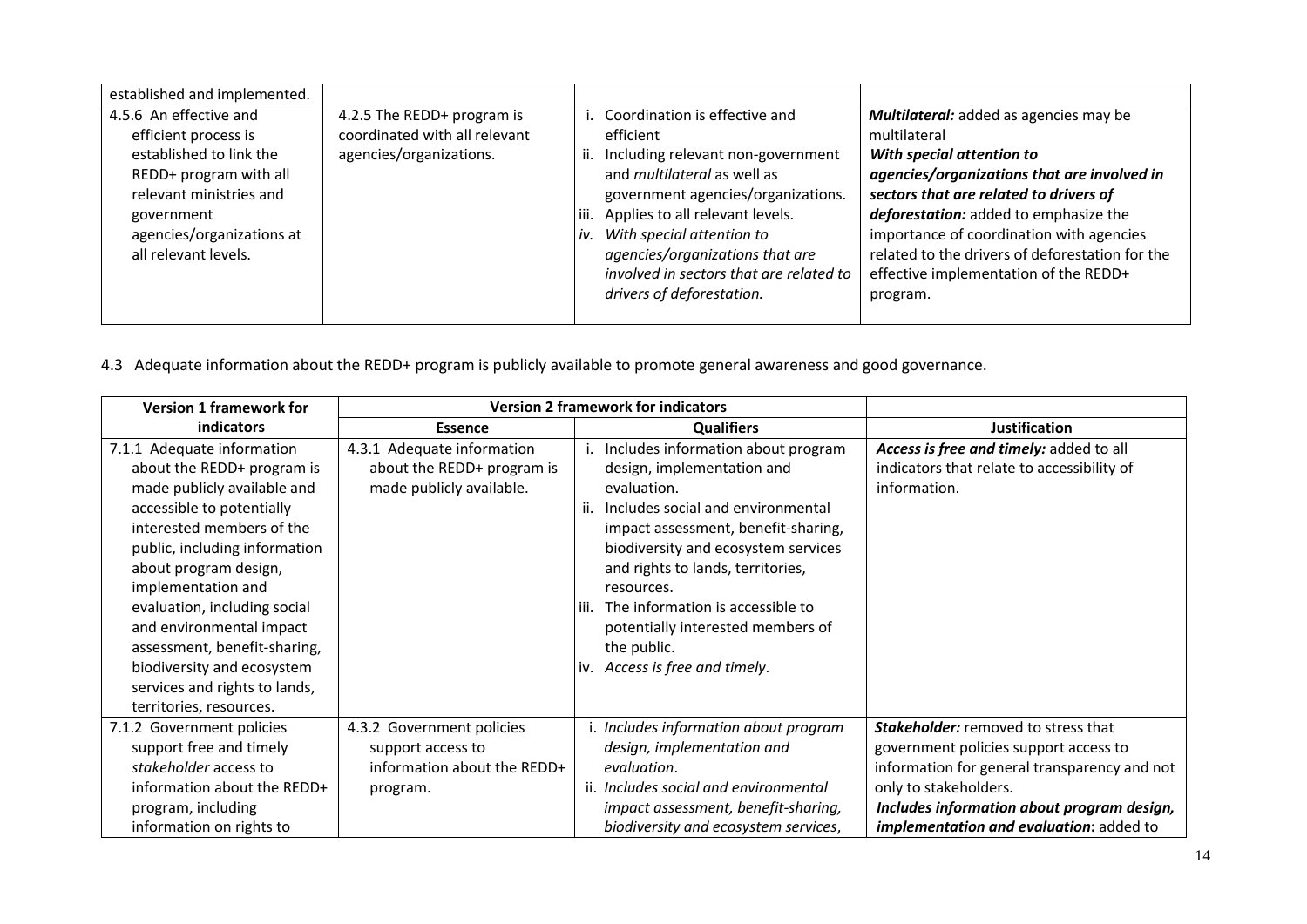| lands, territories, resources. | and rights to lands, territories, | ensure consistency with V2 indicator 4.3.1 |
|--------------------------------|-----------------------------------|--------------------------------------------|
|                                | resources.                        | Includes social and environmental impact   |
|                                | iii. Access is free and timely.   | assessment, benefit-sharing, biodiversity  |
|                                |                                   | and ecosystem services: added to ensure    |
|                                |                                   | consistency with V2 indicator 4.3.1        |
|                                |                                   |                                            |

4.4 Financial management systems of the REDD+ program are managed with integrity<sup>35</sup>, transparency and accountability.

| <b>Version 1 framework for</b> |                                                                                                  | <b>Version 2 framework for indicators</b>                                                                                                                                                                                                                                                   | <b>Justification</b>                                                                                                                                                      |
|--------------------------------|--------------------------------------------------------------------------------------------------|---------------------------------------------------------------------------------------------------------------------------------------------------------------------------------------------------------------------------------------------------------------------------------------------|---------------------------------------------------------------------------------------------------------------------------------------------------------------------------|
| indicators                     | <b>Essence</b>                                                                                   | <b>Qualifiers</b>                                                                                                                                                                                                                                                                           |                                                                                                                                                                           |
|                                | 4.4.1 Information about REDD+<br>program financial management<br>systems is publicly accessible. | Includes:<br>assignation of clear authority,<br>a)<br>roles and responsibilities for the<br>collection, commitment and use<br>of funds of the REDD+ program,<br>accounting systems,<br>b)<br>procedures for internal controls<br>and external audits, and<br>schedules for reporting.<br>d) | New indicator developed for the new V2<br>criterion 4.4.                                                                                                                  |
|                                | 4.4.2 Audited financial reports for<br>the REDD+ program are<br>published regularly. .           | Audits are undertaken by<br>independent accredited auditors in<br>accordance with professional<br>auditing standards of the country.<br>Applies to public and private finance.                                                                                                              | New indicator developed for the new V2<br>criterion 4.4<br>Accredited: added to specify that independent<br>auditors must be nationally or internationally<br>accredited. |

4.5 The REDD+ program leads to improvements in governance of the forest sector and other relevant sectors.

| <b>Version 1 framework for</b> | <b>Version 2 framework for indicators</b> |                                      | Justification                                   |
|--------------------------------|-------------------------------------------|--------------------------------------|-------------------------------------------------|
| indicators                     | <b>Essence</b>                            | <b>Qualifiers</b>                    |                                                 |
| 4.2.1 The REDD+ program        | 4.5.1 The REDD+ program                   | With special attention to targets    | <b>Monitors:</b> reflects the integration of V1 |
| identifies the broader         | establishes and <i>monitors</i>           | related to the equity, effectiveness | indicator 4.2.3.                                |
| forest governance issues       | performance targets for the               | and efficiency of the REDD+          | With special attention to targets: rephrased    |
| that it can address,           | governance issues that it can             | program.                             | to simplify language.                           |

 $35$  The elements of integrity include honesty, consistency, accuracy and maintaining completeness ('the state of being whole').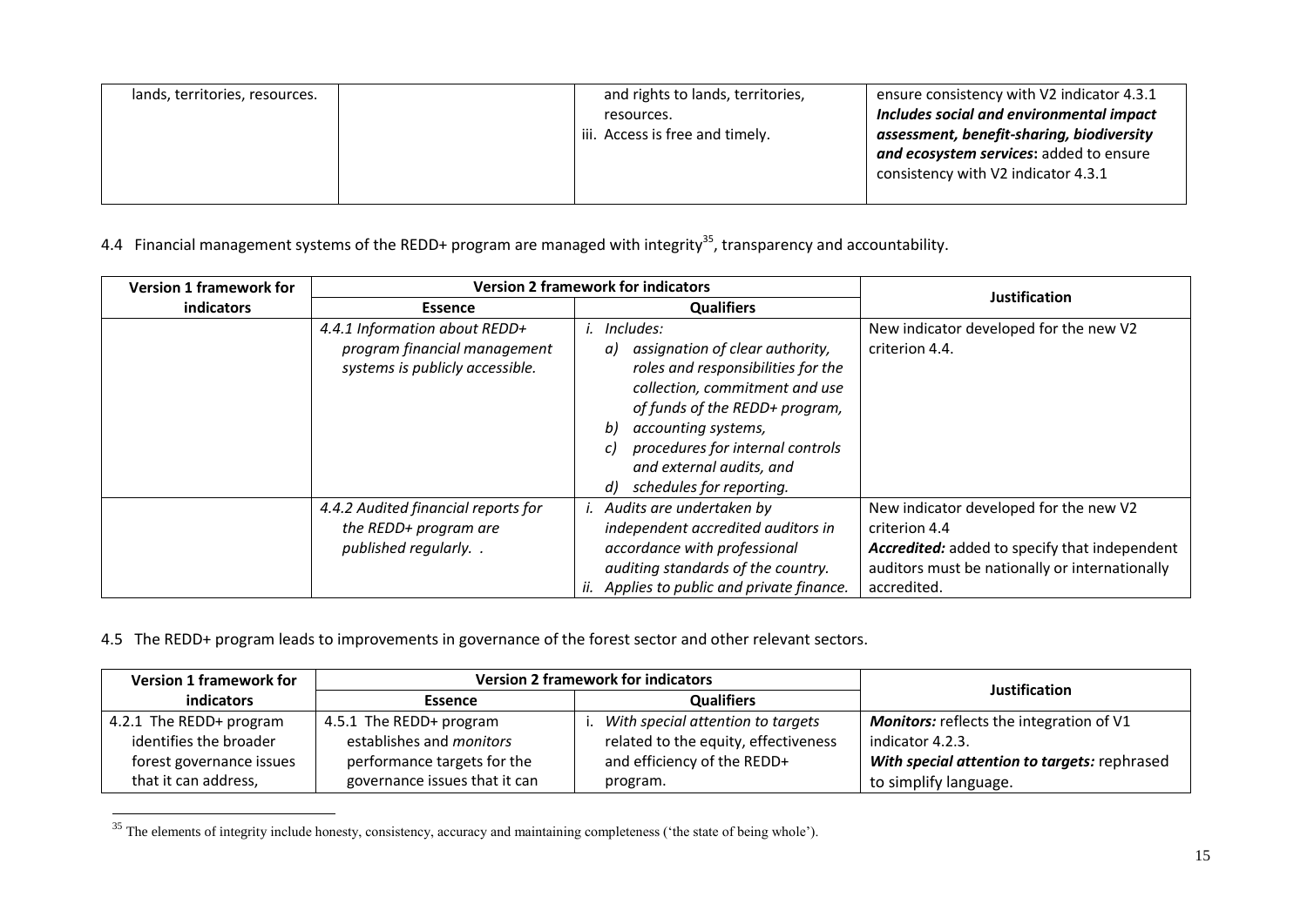| particularly those related<br>to the equity $36$ ,<br>effectiveness and<br>efficiency of the REDD+<br>program, and establishes<br>country-specific<br>performance targets. | address in the forest sector and<br>other relevant sectors.                                                                 | With special attention to sectors that<br>are related to drivers of<br>deforestation. | With special attention to those that are<br>related to drivers of deforestation:<br>emphasizes the importance to the REDD+<br>program of governance issues in sectors<br>related to the drivers of deforestation. |
|----------------------------------------------------------------------------------------------------------------------------------------------------------------------------|-----------------------------------------------------------------------------------------------------------------------------|---------------------------------------------------------------------------------------|-------------------------------------------------------------------------------------------------------------------------------------------------------------------------------------------------------------------|
| 4.2.2 The REDD+ program<br>includes institutional<br>capacity strengthening<br>and other measures that<br>aim to improve these<br>governance aspects.                      | 4.5.2 The REDD+ program includes<br>institutional capacity<br>strengthening and other<br>measures to improve<br>governance. | Linked to the governance issues<br>identified in 4.5.1.                               | Linked to the governance issues identified in<br>4.5.1: qualifier specifies the identified<br>governance issues to be improved.                                                                                   |
| 4.2.3 The REDD+ program<br>monitoring and evaluation<br>plan includes key forest<br>governance indicators.                                                                 |                                                                                                                             |                                                                                       | Integrated into V2 indicator 4.5.1. The<br>integration enables reduction in duplication<br>and redundancies.                                                                                                      |

4.6 The REDD+ program contributes to achieving the objectives of sustainable development policies, strategies and plans established at national and other relevant levels.

| <b>Version 1 framework for</b> | <b>Version 2 framework for indicators</b> |                                        | <b>Justification</b>                           |
|--------------------------------|-------------------------------------------|----------------------------------------|------------------------------------------------|
| indicators                     | Essence                                   | <b>Qualifiers</b>                      |                                                |
| 4.1.1 The REDD+ program        | 4.6.1 The REDD+ program                   | Applies to policies, strategies and    | Sustainable development: included in           |
| elaborates how its policies    | elaborates how its policies and           | plans developed at national and        | indicator to be in line with the criterion.    |
| and measures will              | measures will contribute to the           | other relevant levels.                 |                                                |
| contribute to the              | implementation of any existing            | Includes poverty reduction policies,   | Biodiversity policies, strategies and plans,   |
| implementation of any          | sustainable development                   | strategies and plans, and biodiversity | including plans for public, private and        |
| existing poverty reduction     | policies, strategies and plans            | policies, strategies and plans,        | community protected areas: included to         |
| policies, strategies and       |                                           | including plans for public, private    | reflect the integration of V1 indicator 4.1.2, |
| plans developed at             |                                           | and community protected areas.         | including V1 footnote 37 on the type of plans. |
| national and other             |                                           |                                        |                                                |
| relevant levels.               |                                           |                                        |                                                |
| 4.1.2 The REDD+ program        |                                           |                                        | Integrated into V2 indicator 4.6.1. The        |
| elaborates how its policies    |                                           |                                        |                                                |

 $36\textdegree$  Equity' and 'equitable' are defined as just, impartial and fair to all parties including marginalized and vulnerable groups.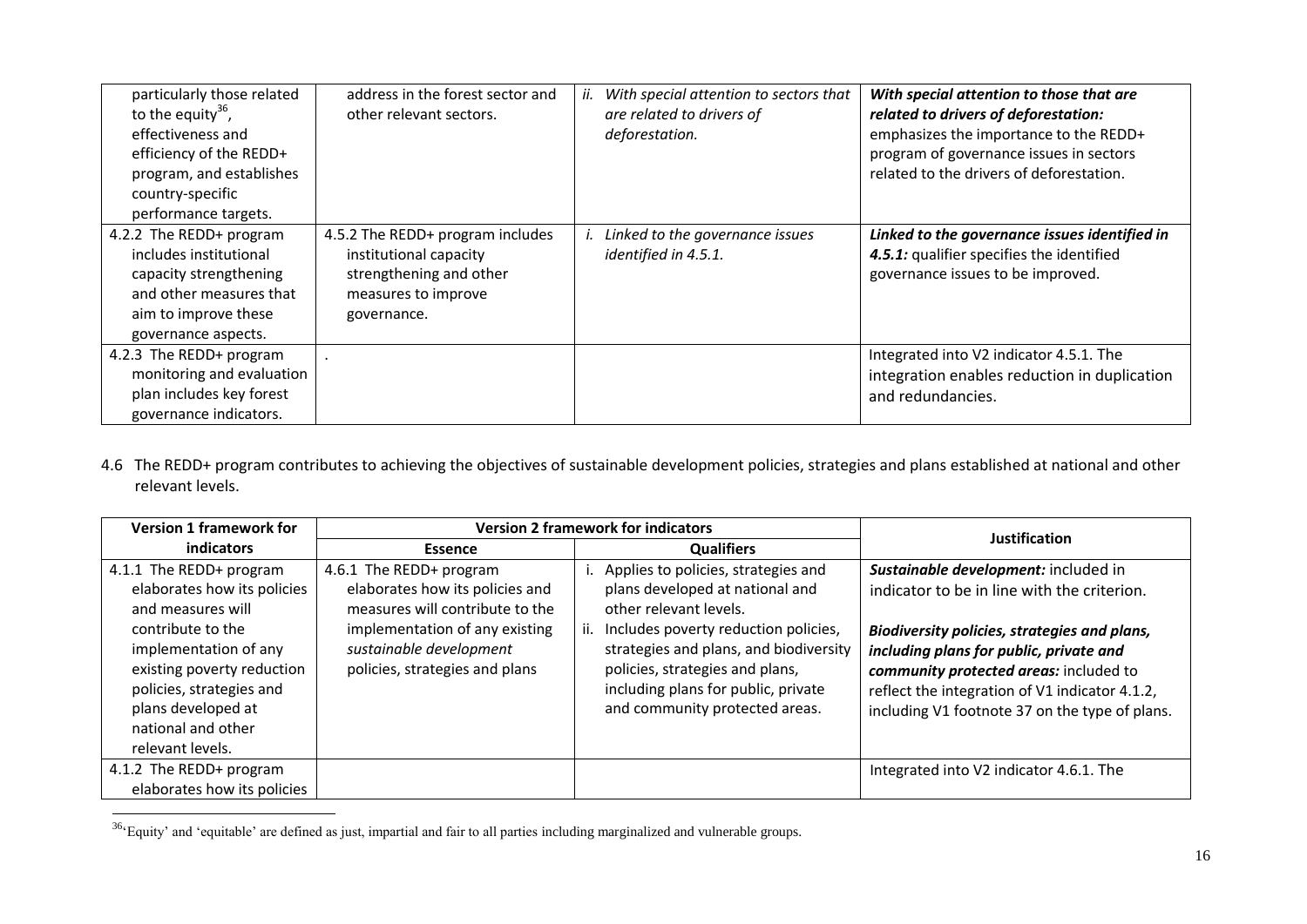| and measures will<br>contribute to the<br>implementation of any<br>existing biodiversity<br>policies, strategies and<br>plans <sup>37</sup> developed at<br>national level and other<br>relevant levels. |                                                                                                                |                                                                                                   | integration enables the reduction in<br>duplication and redundancies, in line with<br>the criterion. |
|----------------------------------------------------------------------------------------------------------------------------------------------------------------------------------------------------------|----------------------------------------------------------------------------------------------------------------|---------------------------------------------------------------------------------------------------|------------------------------------------------------------------------------------------------------|
| 4.1.3 National livelihood,<br>poverty and other<br>millennium development<br>goal monitoring shows<br>improvements in areas<br>where REDD+ program<br>activities are<br>implemented.                     | 4.6.3 National poverty monitoring<br>shows improvements in areas<br>where the REDD+ program is<br>implemented. | Includes livelihood and Millennium<br>Development Goal monitoring where<br>these are taking place | No change.                                                                                           |

## 4.7 The REDD+ program contributes to respect, protection and fulfilment of human rights.

| <b>Version 1 framework for</b>                                                                                                                             | <b>Version 2 framework for indicators</b>                                                                                                                        |                                                           | <b>Justification</b>                                                                                                                 |
|------------------------------------------------------------------------------------------------------------------------------------------------------------|------------------------------------------------------------------------------------------------------------------------------------------------------------------|-----------------------------------------------------------|--------------------------------------------------------------------------------------------------------------------------------------|
| <b>indicators</b>                                                                                                                                          | Essence                                                                                                                                                          | <b>Qualifiers</b>                                         |                                                                                                                                      |
| 4.3.1 The REDD+ program<br>elaborates how its<br>policies and measures will<br>contribute to the<br>improved respect and<br>protection of human<br>rights. | 4.7.1 The REDD+ program<br>elaborates how its policies and<br>measures will contribute to the<br>improved respect, protection<br>and fulfilment of human rights. |                                                           | Fulfilment: replaces 'respect and protection' of<br>human rights to be in line with the criterion.                                   |
| 4.3.2 The REDD+ program<br>monitoring and<br>evaluation plan includes<br>key human rights<br>indicators.                                                   | 4.7.2 The REDD+ program<br>monitoring and evaluation plan<br>includes key human rights<br>indicators.                                                            | Linked to the human rights issues<br>identified in 4.7.1. | Linked to the human rights issues identified in<br>4.7.1: qualifier specifies the identified human<br>rights issues to be monitored. |

<sup>&</sup>lt;sup>37</sup> Including public, private and community protected areas.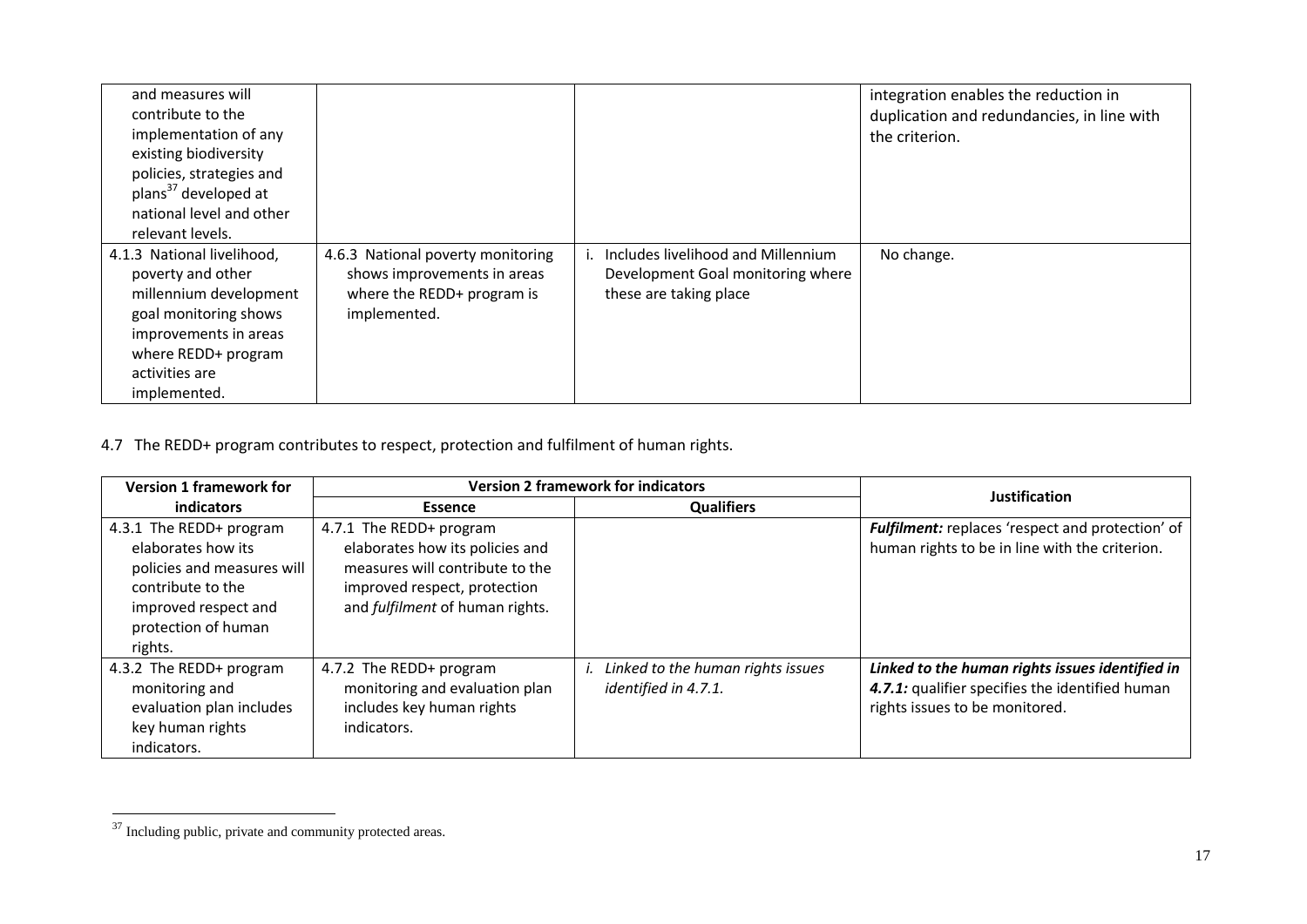#### **Principle 5: The REDD+ program maintains and enhances<sup>38</sup> biodiversity and ecosystem services.<sup>39</sup>**

|  |  |  |  |  |  | 5.1 Biodiversity and ecosystem services potentially affected by the REDD+ program are maintained and enhanced. |  |
|--|--|--|--|--|--|----------------------------------------------------------------------------------------------------------------|--|
|--|--|--|--|--|--|----------------------------------------------------------------------------------------------------------------|--|

| <b>Version 1 framework for</b>            |                             | <b>Version 2 framework for indicators</b> | <b>Justification</b> |
|-------------------------------------------|-----------------------------|-------------------------------------------|----------------------|
| indicators                                | <b>Essence</b>              | <b>Qualifiers</b>                         |                      |
| 5.1.1 Biodiversity and ecosystem          | 5.1.1 Biodiversity and      | Includes biodiversity and ecosystem       |                      |
| services <sup>40</sup> potentially        | ecosystem services          | service priorities identified in          |                      |
| affected by the REDD+                     | potentially affected by the | existing national biodiversity            |                      |
| program are identified,                   | REDD+ program are           | strategy and action plans (NBSAP),        |                      |
| prioritized and mapped <sup>41</sup> at a | identified, prioritized and | gap analyses supporting the               |                      |
| scale and level of detail                 | mapped.                     | Convention on Biological Diversity        |                      |
| appropriate to each                       |                             | targets, key biodiversity areas, high     |                      |
| element/activity within the               |                             | conservation value areas and other        |                      |
| program. <sup>42</sup>                    |                             | relevant systematic conservation          |                      |
|                                           |                             | planning approaches.                      |                      |
|                                           |                             | At a scale and level of detail<br>ii.     |                      |
|                                           |                             | appropriate to each element/activity      |                      |
|                                           |                             | within the program.                       |                      |
|                                           |                             | Analysis of impacts involves spatial      |                      |
|                                           |                             | analysis including but not limited to     |                      |
|                                           |                             | areas of significance for threatened      |                      |
|                                           |                             | or endemic species, for significant       |                      |
|                                           |                             | concentrations of a species during        |                      |
|                                           |                             | any time in their lifecycle, and for      |                      |
|                                           |                             | ecosystem services of economic,           |                      |
|                                           |                             | climate change adaptation, cultural       |                      |
|                                           |                             | or religious importance, particularly     |                      |

<sup>&</sup>lt;u>.</u>  $38$  Impacts on biodiversity and ecosystem services are relative to the reference scenario which is the most likely land-use scenario in the absence of the REDD+ program.

<sup>&</sup>lt;sup>39</sup> 'Ecosystem services' in this context refers to services other than greenhouse gas emissions reductions or removals from both forest and non-forest ecosystems.

<sup>&</sup>lt;sup>40</sup> Including biodiversity and ecosystem service priorities identified in existing national biodiversity strategy and action plans (NBSAP), gap analyses supporting the Convention on Biological Diversity 2010 targets or application of frameworks aligned with these efforts such as multilateral development bank safeguards (World Bank OP 4.04, IFC Performance Standard 6), key biodiversity areas, high conservation value areas and other relevant systematic conservation planning approaches.

<sup>&</sup>lt;sup>41</sup> Including natural forest and areas important for the conservation of biodiversity and ecosystem service priorities and paying specific attention to any plans to expand non-native forests and their impacts on biodiversity and ecosystem service priorities.

Including but are not limited to areas of significance for threatened or endemic species, for significant concentrations or source populations of other species, for ecosystems and for ecosystem services of economic, climate change adaptation, cultural or religious importance to stakeholders, particularly Indigenous Peoples and local communities.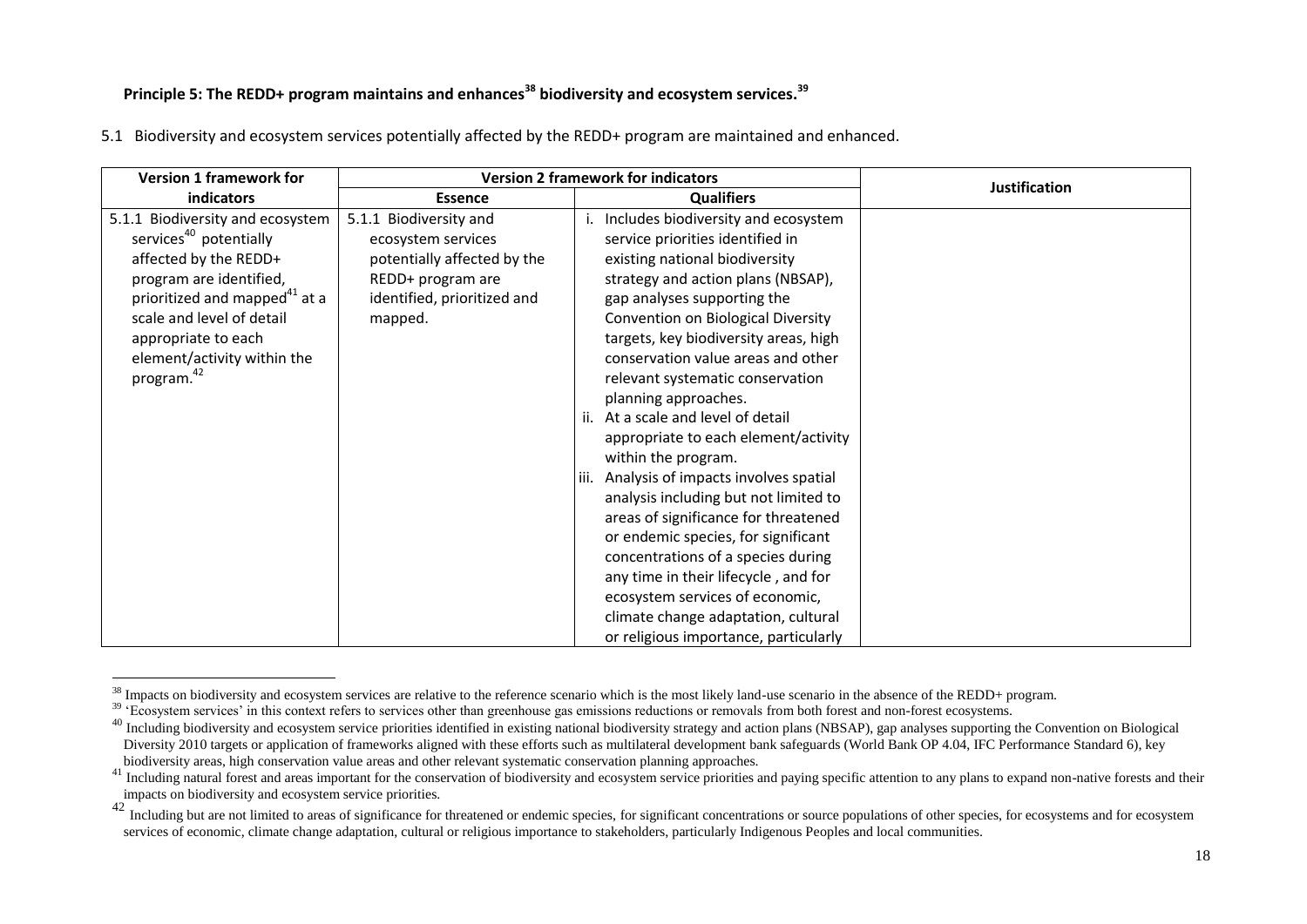|                                                                                                                                                                                                                          |                                                                                                                                                                      | iv.  | to Indigenous Peoples and local<br>communities<br>With special attention to any plans<br>for afforestation, reforestation and<br>forest restoration, and their impacts<br>on biodiversity and ecosystem<br>service priorities. |                                                                                                                                                                                                                                                                  |
|--------------------------------------------------------------------------------------------------------------------------------------------------------------------------------------------------------------------------|----------------------------------------------------------------------------------------------------------------------------------------------------------------------|------|--------------------------------------------------------------------------------------------------------------------------------------------------------------------------------------------------------------------------------|------------------------------------------------------------------------------------------------------------------------------------------------------------------------------------------------------------------------------------------------------------------|
| 5.1.2 The objectives of the<br>REDD+ program include<br>making a significant<br>contribution to maintaining<br>and enhancing biodiversity<br>and ecosystem services.                                                     | 5.1.2 The objectives of the<br>REDD+ program include<br>making a significant<br>contribution to maintaining<br>and enhancing biodiversity<br>and ecosystem services. |      |                                                                                                                                                                                                                                | No change.                                                                                                                                                                                                                                                       |
| 5.1.3 The REDD+ program<br>identifies and implements<br>measures that aim to<br>maintain and enhance the<br>identified biodiversity and<br>ecosystem service priorities<br>potentially affected by the<br>REDD+ program. | 5.1.3 The REDD+ program<br>includes measures to<br>maintain and enhance the<br>identified biodiversity and<br>ecosystem service priorities.                          |      | Measures are specifically targeted at<br>priorities identified in 5.1.1.                                                                                                                                                       | includes measures to: Indicator rephrased to<br>simplify language, in line with V2 indicator<br>3.3.1<br>Measures are specifically targeted at<br>priorities identified in 5.1.1: qualifier specifies<br>the identified biodiversity measures to be<br>included. |
| 5.1.5 The REDD+ program<br>generates additional<br>resources <sup>43</sup> to maintain and<br>enhance biodiversity and<br>ecosystem services.                                                                            | 5.1.4 The REDD+ program<br>generates additional<br>resources to maintain and<br>enhance biodiversity and<br>ecosystem services.                                      | iii. | Includes financial, human or other<br>resources.<br>Compared with the level of<br>resources available under the most<br>likely land-use scenario in the<br>absence of the REDD+ program.                                       | Includes financial, human or other resources:<br>added to specify the type of additional<br>resources generated by the REDD+ program, in<br>line with V2 indicator 3.1.3.                                                                                        |

 $^{43}$  Resources should be additional compared against the reference scenario which is the most likely land-use scenario in the absence of the REDD+ program.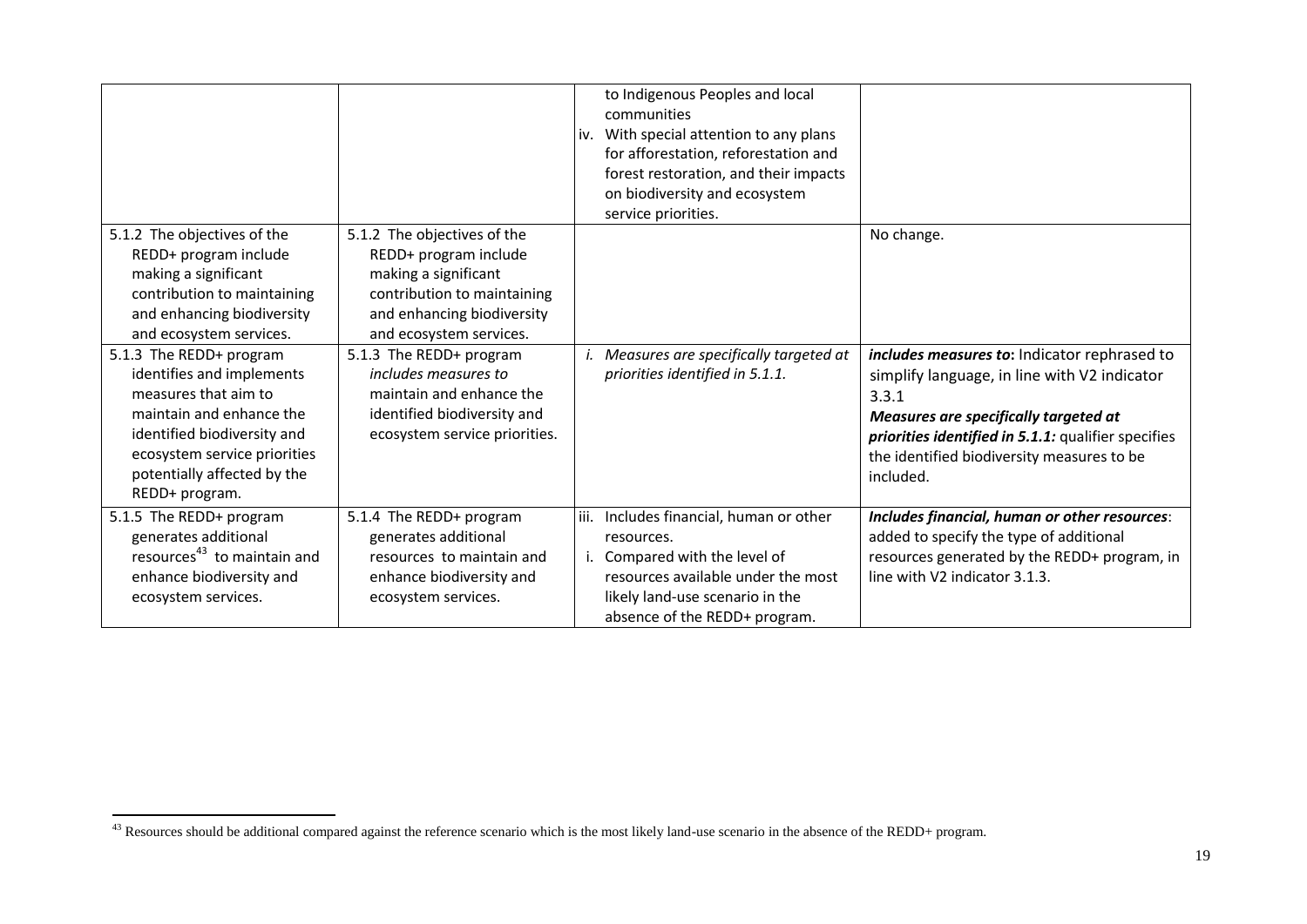5.2 The REDD+ program does not lead to the conversion of natural forests or other areas that are important for maintaining and enhancing the identified biodiversity and ecosystem service priorities.

| <b>Version 1 framework for</b>                                                                                                                                                                                                | <b>Version 2 framework for indicators</b>                                                                                                                    |                                                                                                                                                                                                                                                                                                                                              | <b>Justification</b>                                                                                                                                                                                                                                                                                                                                                                                                                                                                                                                                                  |  |
|-------------------------------------------------------------------------------------------------------------------------------------------------------------------------------------------------------------------------------|--------------------------------------------------------------------------------------------------------------------------------------------------------------|----------------------------------------------------------------------------------------------------------------------------------------------------------------------------------------------------------------------------------------------------------------------------------------------------------------------------------------------|-----------------------------------------------------------------------------------------------------------------------------------------------------------------------------------------------------------------------------------------------------------------------------------------------------------------------------------------------------------------------------------------------------------------------------------------------------------------------------------------------------------------------------------------------------------------------|--|
| <b>indicators</b><br><b>Essence</b>                                                                                                                                                                                           |                                                                                                                                                              | <b>Qualifiers</b>                                                                                                                                                                                                                                                                                                                            |                                                                                                                                                                                                                                                                                                                                                                                                                                                                                                                                                                       |  |
| 5.1.4 The REDD+ program does<br>not lead to the conversion<br>of natural forests or other<br>areas that are important for<br>maintaining and enhancing<br>the identified biodiversity<br>and ecosystem service<br>priorities. | 5.2.1 Monitoring of the impacts<br>of the REDD+ program on<br>natural forests and other<br><i>important areas</i><br>demonstrates there is no<br>conversion. | Includes any areas identified in 5.1.1<br>as important for maintaining and<br>enhancing the identified biodiversity<br>and ecosystem service priorities.<br>ii. With special attention to any plans for<br>afforestation, reforestation and forest<br>restoration, and their impacts on<br>biodiversity and ecosystem service<br>priorities. | The indicator is rephrased to simplify<br>language and emphasize the monitoring of<br>the impacts in accordance with safeguards<br>of UNFCCC decision 1/CP.16.<br>With special attention to any plans for<br>afforestation, reforestation and forest<br>restoration, and their impacts on<br>biodiversity and ecosystem service<br><i>priorities:</i> added to help cover the gap that<br>REDD+ SES V1 did not adequately address<br>risks for biodiversity and ecosystem<br>services linked to afforestation,<br>reforestation and forest restoration<br>activities. |  |

5.3 The positive and negative environmental impacts of the REDD+ program on biodiversity and ecosystem service priorities and any other negative environmental impacts are assessed including both predicted and actual impacts.

| <b>Version 1 framework for</b>                                                                                                                                                                                                              | <b>Version 2 framework for indicators</b>                                                                                                                    |                                                                                                    | Justification                                                                         |
|---------------------------------------------------------------------------------------------------------------------------------------------------------------------------------------------------------------------------------------------|--------------------------------------------------------------------------------------------------------------------------------------------------------------|----------------------------------------------------------------------------------------------------|---------------------------------------------------------------------------------------|
| indicators                                                                                                                                                                                                                                  | <b>Essence</b>                                                                                                                                               | <b>Qualifiers</b>                                                                                  |                                                                                       |
| 5.2.1 A monitoring plan and<br>indicators are defined for<br>measurement of the<br>identified biodiversity and<br>ecosystem service<br>priorities potentially<br>affected by the REDD+<br>program drawing from<br>traditional knowledge and | 5.3.1 A monitoring plan is<br>developed to assess the impacts<br>of the REDD+ program on the<br>identified biodiversity and<br>ecosystem service priorities. | The monitoring plan draws from<br>traditional knowledge and scientific<br>research as appropriate. | And indicators: removed since a monitoring<br>plan contains indicators by definition. |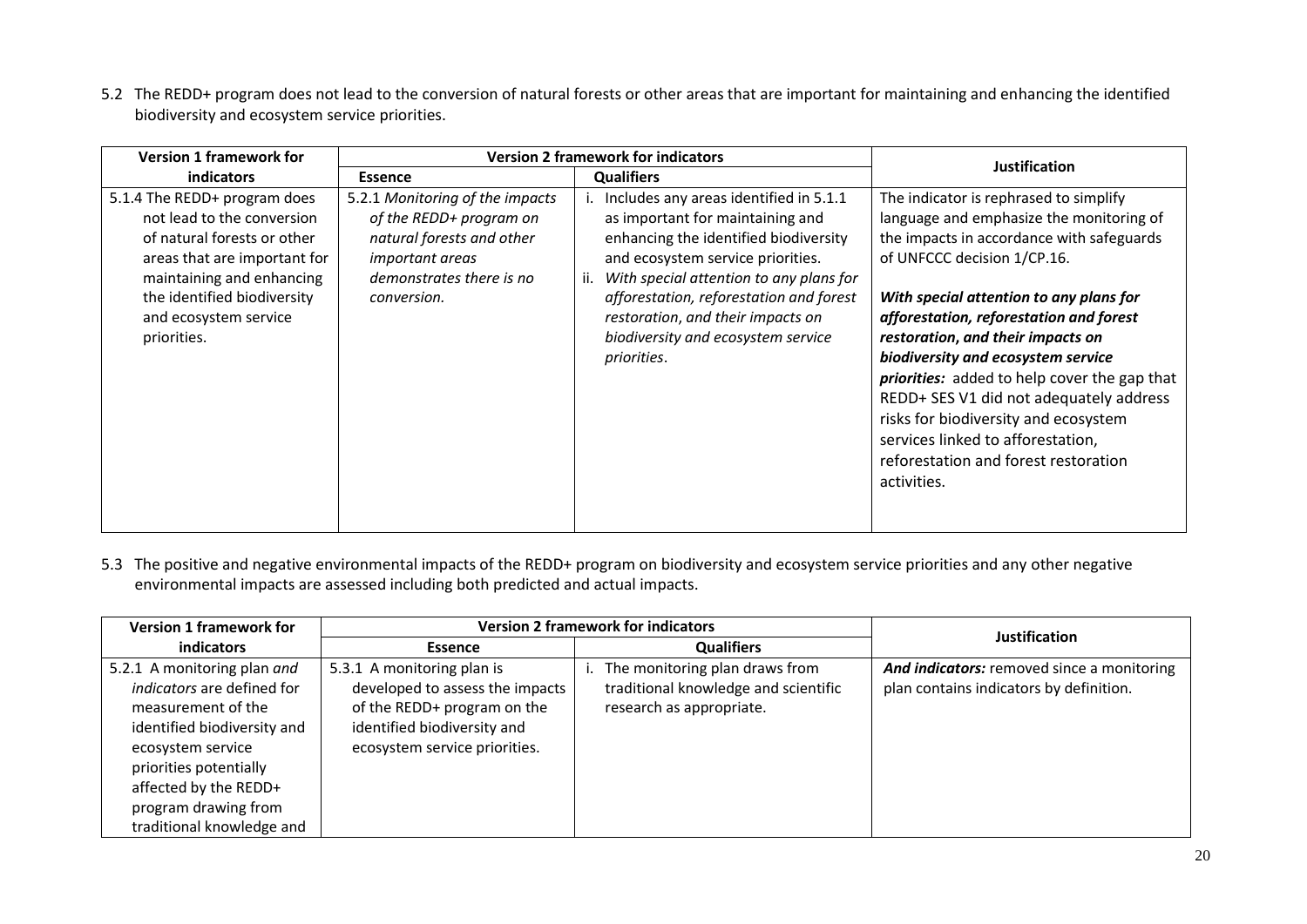| scientific research as                                                                                                                                                                                                                 |                                                                                               |     |                                                                                                                                                                                                                                   |                                                                                              |
|----------------------------------------------------------------------------------------------------------------------------------------------------------------------------------------------------------------------------------------|-----------------------------------------------------------------------------------------------|-----|-----------------------------------------------------------------------------------------------------------------------------------------------------------------------------------------------------------------------------------|----------------------------------------------------------------------------------------------|
| appropriate.                                                                                                                                                                                                                           |                                                                                               |     |                                                                                                                                                                                                                                   |                                                                                              |
| 5.2.2 There is an assessment<br>of both predicted and<br>actual environmental<br>impacts of the REDD+<br>program <sup>44</sup> , involving<br>Indigenous Peoples and<br>local communities and<br>other stakeholders as<br>appropriate. | 5.3.2 The predicted and actual<br>environmental impacts of the<br>REDD+ program are assessed. | ii. | The assessment involves Indigenous<br>Peoples and local communities and<br>other stakeholders as appropriate.<br>Using strategic environmental<br>assessment, environmental impact<br>assessment or other appropriate<br>methods. | The indicator is rephrased to simplify<br>language and be in line with V2 indicator<br>3.2.1 |

5.4 The REDD+ program is adapted based on assessment of predicted and actual impacts, in order to mitigate negative, and enhance positive, environmental impacts.

| <b>Version 1 framework for</b> | <b>Version 2 framework for indicators</b> |                   | <b>Justification</b>                      |
|--------------------------------|-------------------------------------------|-------------------|-------------------------------------------|
| <i>indicators</i>              | <b>Essence</b>                            | <b>Qualifiers</b> |                                           |
| 5.3.1 Measures to identify     | 5.3.1 The REDD+ program includes          |                   | The indicator is rephrased to simplify    |
| and effectively mitigate       | measures to mitigate negative,            |                   | language and be in line with V2 indicator |
| potential negative             | and enhance positive,                     |                   | 3.3.1.                                    |
| environmental impacts          | environmental impacts.                    |                   |                                           |
| are included in the design     |                                           |                   |                                           |
| of the REDD+ program.          |                                           |                   |                                           |
| 5.3.2 Feedback from            | 5.3.2 Feedback from monitoring is         |                   | during the implementation phase of the    |
| monitoring is used to          | used to develop measures                  |                   | REDD+ program: removed to simplify        |
| develop and implement          | to further mitigate negative              |                   | language, since feedback from monitoring  |
| measures to further            | impacts, and enhance positive             |                   | would necessarily be during the           |
| mitigate potential and         | environmental impacts.                    |                   | implementation phase.                     |
| actual negative                |                                           |                   |                                           |
| environmental impacts,         |                                           |                   |                                           |
| during the implementation      |                                           |                   |                                           |
| phase of the REDD+             |                                           |                   |                                           |
| program.                       |                                           |                   |                                           |
| 5.3.3 Feedback from            |                                           |                   | Included in V2 indicator 5.3.2. The       |
| monitoring results in          |                                           |                   | integration enables the reduction of      |

 $44$  For example through strategic environmental assessment or environmental impact assessments.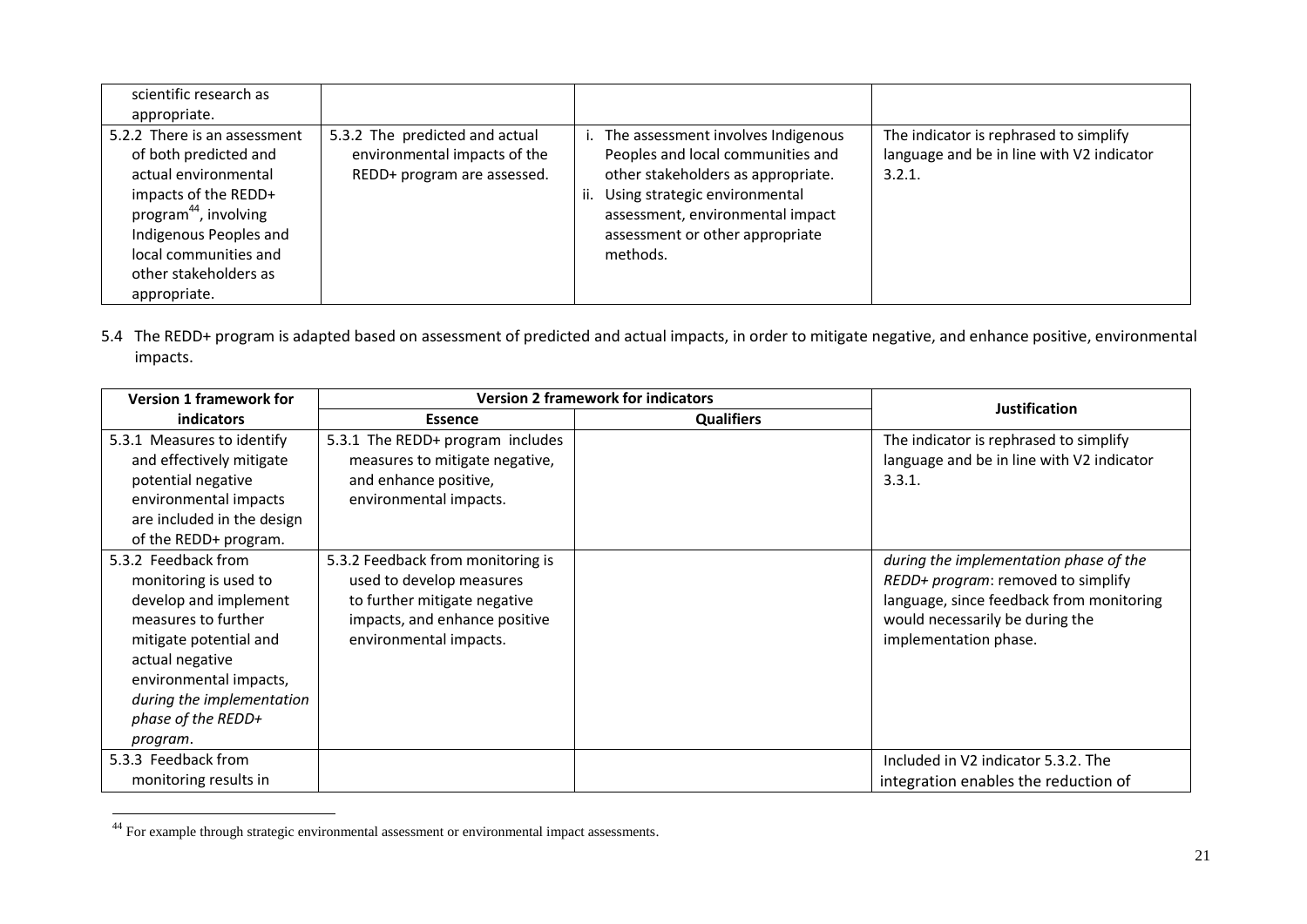| to enhance<br>`asures<br>me. |  | . .<br>$\, \hat{}\,$ and redundancies.<br>duplication |
|------------------------------|--|-------------------------------------------------------|
| impacts.<br>environmental    |  |                                                       |

# **Principle 6: All relevant<sup>45</sup> rights holders and stakeholders participate fully and effectively<sup>46</sup> in the REDD+ program.**

6.1 The REDD+ program identifies all rights holder and stakeholder groups<sup>47</sup> and characterizes their rights and interests and their relevance to the REDD+ program.

| <b>Version 1 framework for</b>                                                                                                                                                                                                                                | <b>Version 2 framework for indicators</b>                                                                                                                     |                                                                                                                                                                                                                                                  | <b>Justification</b>                                                                                                                                                                                                                                                                                                                                                                             |
|---------------------------------------------------------------------------------------------------------------------------------------------------------------------------------------------------------------------------------------------------------------|---------------------------------------------------------------------------------------------------------------------------------------------------------------|--------------------------------------------------------------------------------------------------------------------------------------------------------------------------------------------------------------------------------------------------|--------------------------------------------------------------------------------------------------------------------------------------------------------------------------------------------------------------------------------------------------------------------------------------------------------------------------------------------------------------------------------------------------|
| indicators                                                                                                                                                                                                                                                    | <b>Essence</b>                                                                                                                                                | <b>Qualifiers</b>                                                                                                                                                                                                                                |                                                                                                                                                                                                                                                                                                                                                                                                  |
| 6.1.1 Rights holder and<br>stakeholder groups are<br>identified including<br>Indigenous Peoples, local<br>communities, with special<br>attention to marginalized<br>and/or vulnerable groups.                                                                 | 6.1.1 Rights holder and<br>stakeholder groups are<br>identified and their rights and<br>interests and relevance to the<br>REDD+ program are<br>characterized. | Includes Indigenous Peoples and local<br>communities.<br>With special attention to women,<br>marginalized and/or vulnerable people<br>Identifying potential barriers to<br>ii.<br>participation for each rights holder<br>and stakeholder group. | and their rights and interests and relevance<br>to the REDD+ program are characterized:<br>added to reflect the integration of V1<br>indicator 6.1.2.<br>to women: added to ensure rights are also<br>characterized for women.<br>Identifying potential barriers to<br>participation for each rights holder and<br>stakeholder group: added to reflect the<br>integration of V1 indicator 6.1.2. |
| 6.1.2 The rights and interests<br>of each rights holder and<br>stakeholder group in<br>relation to the REDD+<br>program are characterized,<br>including potential barriers<br>to their participation, and<br>their relevance to the<br>REDD+ program defined. |                                                                                                                                                               |                                                                                                                                                                                                                                                  | Integrated into V2 indicator 6.1.1 because<br>stakeholder mapping exercise would identify<br>groups and their rights and interests in one<br>exercise.                                                                                                                                                                                                                                           |
| 6.1.3 There is a procedure to                                                                                                                                                                                                                                 | 6.1.3 There is a procedure to                                                                                                                                 | Relevance is based on their rights and                                                                                                                                                                                                           | No change.                                                                                                                                                                                                                                                                                                                                                                                       |

 $45$  The 'relevant' rights holder and stakeholder groups are identified by the REDD+ program in accordance with criterion 6.1.

<sup>&</sup>lt;sup>46</sup> 'Full and effective participation' means meaningful influence of all relevant rights holder and stakeholder groups who want to be involved throughout the process, and includes consultation and free, prior and informed consent..

<sup>47</sup> Groups of rights holders or stakeholders who have a similar rights or interests with respect to the REDD+ program.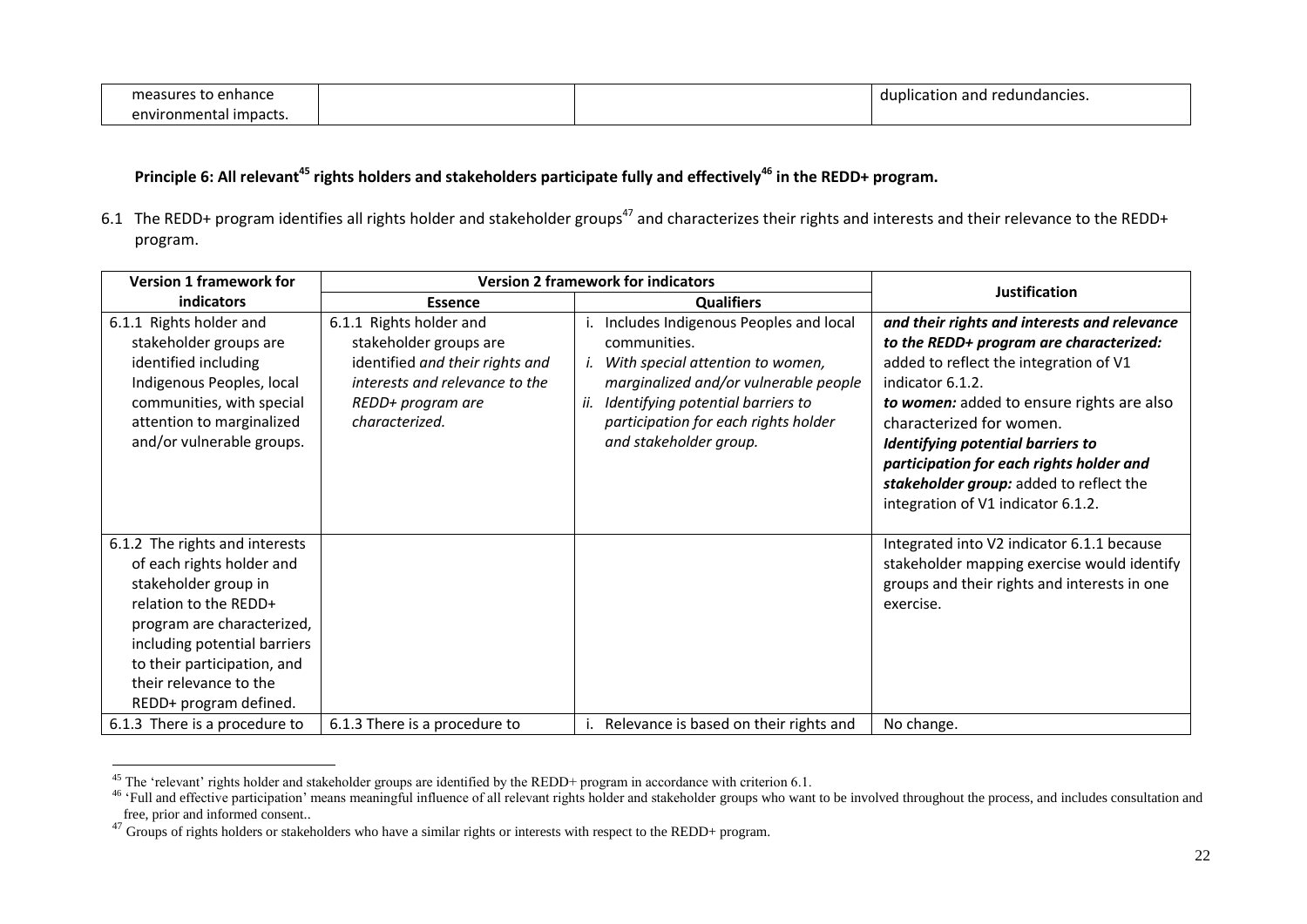| enable any interested        | enable any interested party to | interests related to REDD+ program. |  |
|------------------------------|--------------------------------|-------------------------------------|--|
| party to apply be            | apply to be considered a       |                                     |  |
| considered as a relevant     | relevant rights holder or      |                                     |  |
| rights holder or             | stakeholder.                   |                                     |  |
| stakeholder based on their   |                                |                                     |  |
| rights and interests related |                                |                                     |  |
| to REDD+ program.            |                                |                                     |  |

6.2 All relevant rights holder and stakeholder groups that want to be involved in REDD+ program design<sup>48</sup>, implementation<sup>49</sup>, monitoring and evaluation are fully involved through culturally appropriate and effective participation.

| <b>Version 1 framework for</b>                                                                                                                                                                                                                           | <b>Version 2 framework for indicators</b>                                                                                 |                                                                                                                                               | <b>Justification</b>                                                                                                                                                                             |
|----------------------------------------------------------------------------------------------------------------------------------------------------------------------------------------------------------------------------------------------------------|---------------------------------------------------------------------------------------------------------------------------|-----------------------------------------------------------------------------------------------------------------------------------------------|--------------------------------------------------------------------------------------------------------------------------------------------------------------------------------------------------|
| indicators                                                                                                                                                                                                                                               | <b>Essence</b>                                                                                                            | <b>Qualifiers</b>                                                                                                                             |                                                                                                                                                                                                  |
| 6.2.1 A process and<br>institutional structure are<br>established and functional<br>to enable all relevant<br>rights holder and<br>stakeholder groups to<br>participate fully and<br>effectively in program<br>design, implementation<br>and evaluation. | 6.2.1 A process and institutional<br>structure for full and effective<br>participation are established<br>and functional. | Applies to all relevant rights holder<br>and stakeholder groups.<br>Applies to REDD+ program design,<br>ii.<br>implementation and evaluation. | Indicator rephrased to simplify language.                                                                                                                                                        |
| 6.2.2 There is effective and<br>equitable representation<br>of marginalized and/or<br>vulnerable groups in the<br>rights holder and<br>stakeholder participation<br>process, including women.                                                            | 6.2.2 Marginalized and/or<br>vulnerable groups are<br>effectively represented.                                            | Including women.                                                                                                                              | Indicator rephrased to simplify language.<br><b>Equitable:</b> removed to simplify because<br>effective representation implies that the<br>representation is balanced and fair, or<br>equitable. |
| 6.2.3 Consultations about the<br>REDD+ program are<br>tailored to the local<br>context using socially and                                                                                                                                                | 6.2.3 Consultations use socially<br>and culturally appropriate<br>approaches.                                             | Approaches are tailored to the local<br>context.<br>Consultations are conducted at<br>ij.<br>mutually agreed locations.                       | Indicator rephrased to simplify language.<br>Approaches: broader term that replaces<br>'methods'.                                                                                                |

<sup>&</sup>lt;sup>48</sup> Including the development of land use and forest management plans related to the REDD+ program.

 $49$  'Implementation' is understood to include on-going planning/decision-making as well as the implementation of the activities.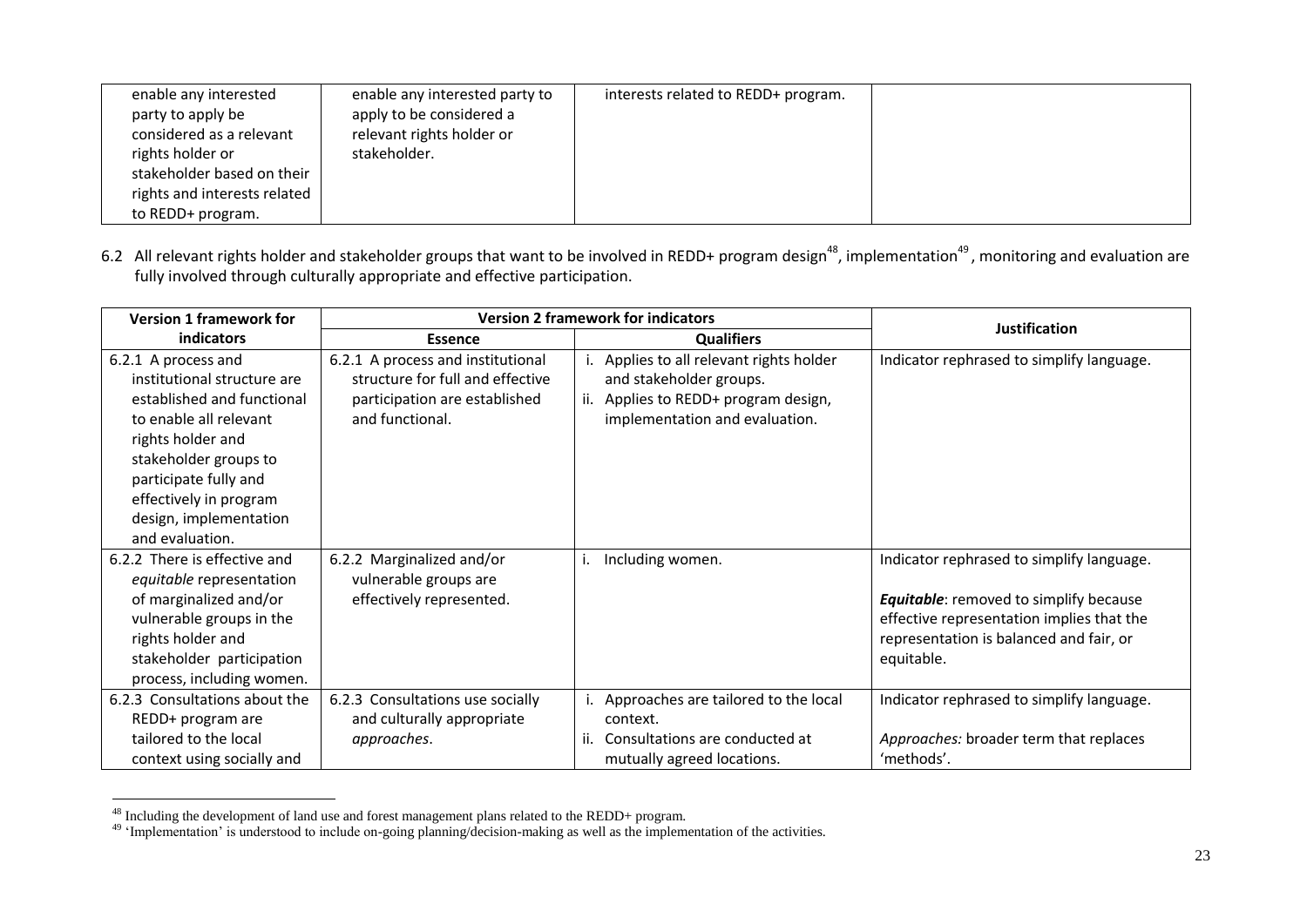| culturally appropriate<br>methods and are<br>conducted at mutually<br>agreed locations.                                                                                                                                                                        |                                                                                                                                                              |                                                                                                               |                                                                                                                                                                                                                                                                    |
|----------------------------------------------------------------------------------------------------------------------------------------------------------------------------------------------------------------------------------------------------------------|--------------------------------------------------------------------------------------------------------------------------------------------------------------|---------------------------------------------------------------------------------------------------------------|--------------------------------------------------------------------------------------------------------------------------------------------------------------------------------------------------------------------------------------------------------------------|
| 6.2.4 Local government is<br>involved in the REDD+<br>program as well as<br>government at national or<br>other relevant levels and<br>their roles and<br>responsibilities are clearly<br>defined.                                                              | 6.2.4 All relevant levels of<br>government are involved in the<br>REDD+ program.                                                                             | Roles and responsibilities are clearly<br>i.<br>defined.                                                      | Involved: replaced 'participates' and covers<br>both local and other levels of government<br>being informed and the opportunity to<br>participate actively in the REDD+ program.                                                                                   |
| 6.2.5 The REDD+ program<br>design and<br>implementation is adapted<br>based on ongoing rights<br>holder and stakeholder<br>participation in design,<br>implementation and<br>evaluation of the program.                                                        | 6.2.5 The REDD+ program design<br>and implementation is adapted<br>in response to rights holder<br>and stakeholder participation.                            | i. Through full and effective<br>participation in design,<br>implementation and evaluation of the<br>program. | No change.                                                                                                                                                                                                                                                         |
| 6.2.6 Relevant rights holders<br>and stakeholder groups<br>have access to sufficient<br>resources to participate<br>fully and effectively in the<br>design, implementation<br>and evaluation of the<br>REDD+ program.                                          | 6.2.6 Sufficient resources are<br>available for full and effective<br>participation of relevant rights<br>holders and stakeholders.                          |                                                                                                               | Indicator rephrased to simplify language.                                                                                                                                                                                                                          |
| 6.3 The relevant rights holder<br>and stakeholder groups<br>determine, in a verifiable<br>manner, the process and<br>mechanism by which they<br>will participate and be<br>represented in relation to<br>the REDD+ program, taking<br>account of statutory and | 6.2.7 The participation processes<br>employed by the REDD+<br>program are developed and<br>agreed with the relevant rights<br>holder and stakeholder groups. | i. Taking account of statutory and<br>customary institutions and practices.                                   | V1 Criterion 6.3 and V1 indicator 6.3.1 have<br>been integrated into one indicator.<br>Integration enables the reduction in<br>duplication and redundancies.<br>In a verifiable manner: removed since<br>REDD+ SES does not include a process for<br>verification. |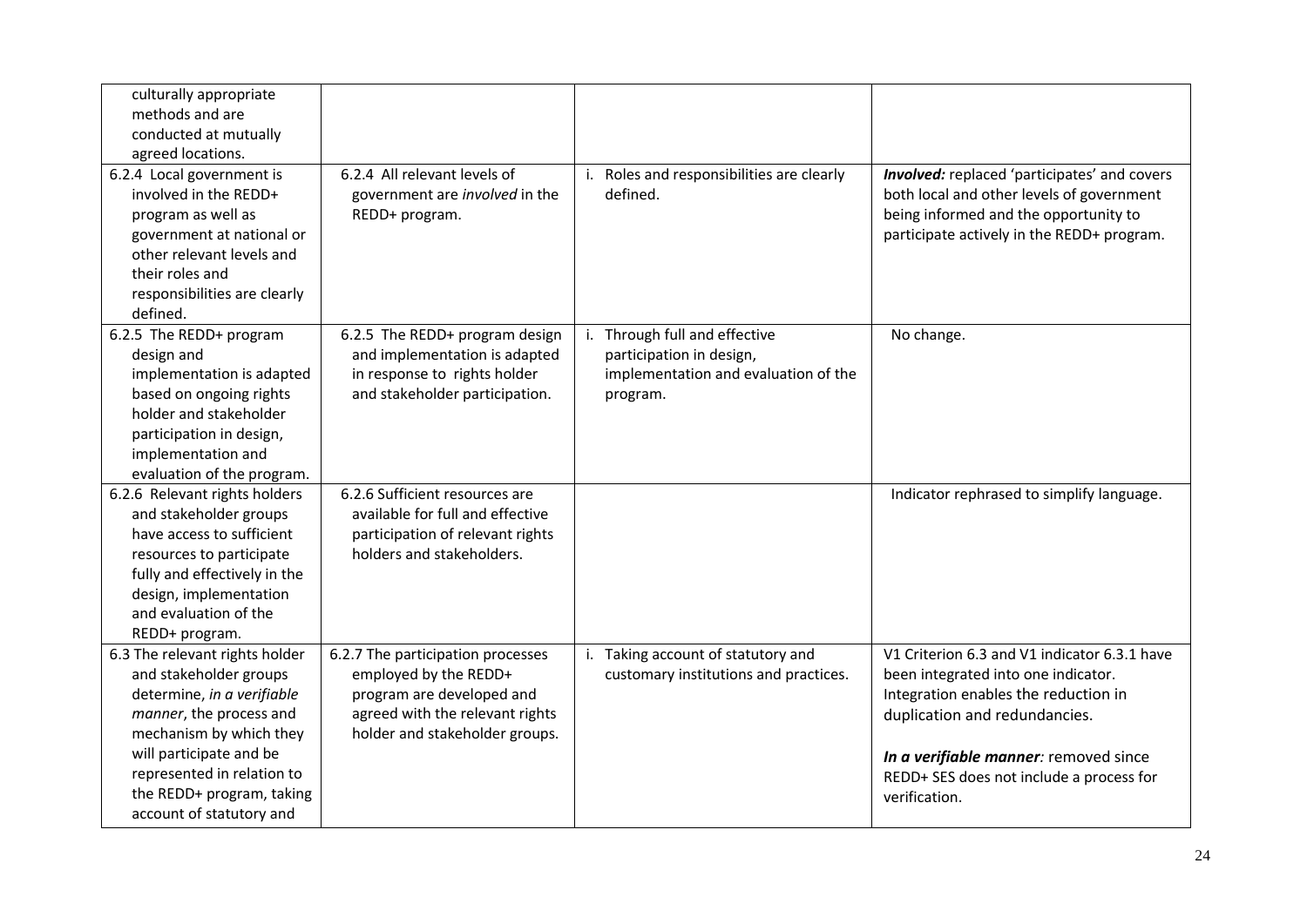| customary institutions.                                                                                                                                                                                                                                                                       |                                                                                                                              |                                                                                                                                                                                                                                                                                                                                                                                   |  |
|-----------------------------------------------------------------------------------------------------------------------------------------------------------------------------------------------------------------------------------------------------------------------------------------------|------------------------------------------------------------------------------------------------------------------------------|-----------------------------------------------------------------------------------------------------------------------------------------------------------------------------------------------------------------------------------------------------------------------------------------------------------------------------------------------------------------------------------|--|
| 6.3.1 The participation<br>processes employed by the<br>REDD+ program are<br>developed with and<br>approved by the relevant<br>rights holder and<br>stakeholder groups, taking<br>account of statutory and<br>customary institutions and<br>practices.                                        |                                                                                                                              |                                                                                                                                                                                                                                                                                                                                                                                   |  |
| 6.3.3 Rights holder and<br>stakeholder groups select<br>their own representatives<br>to participate in decision-<br>making about the REDD+<br>program.                                                                                                                                        | 6.2.8 Rights holder and<br>stakeholder groups select their<br>own representatives.                                           | With special attention to the<br>With special attention to the participation<br>of women and vulnerable and/or<br>participation of women and vulnerable<br>and/or marginalized people in the<br>marginalized people in the selection of<br>representatives: added to ensure the<br>selection of representatives.<br>women's participation in the selection of<br>representatives. |  |
| 6.3.4 Rights holder and<br>stakeholder group<br>representatives ensure<br>effective involvement of,<br>and accountability to, the<br>people they represent,<br>informing them about how<br>the REDD+ program could<br>potentially affect them and<br>facilitating discussion and<br>feedback. | 6.2.9 Rights holder and stakeholder<br>group representatives involve<br>and are accountable to the<br>people they represent. | Representatives inform the people<br>Indicator rephrased to simplify language.<br>they represent about how the REDD+<br>program could potentially affect them,<br>facilitating discussion and feedback.                                                                                                                                                                           |  |

6.3 Design, implementation, monitoring and evaluation of the REDD+ program builds on, respects, supports and protects rights holders' and stakeholders' traditional and other knowledge, skills and management systems including those of Indigenous Peoples and local communities.

| <b>Version 1 framework for</b>  | <b>Version 2 framework for indicators</b> | <b>Justification</b>                 |  |
|---------------------------------|-------------------------------------------|--------------------------------------|--|
| indicators                      | Essence                                   | <b>Qualifiers</b>                    |  |
| $\vert$ 6.3.2 The REDD+ program | 6.3.2 The decision-making                 | Ensuring that customary institutions |  |
| recognizes and respects and     | structures and processes of               | and practices are not undermined.    |  |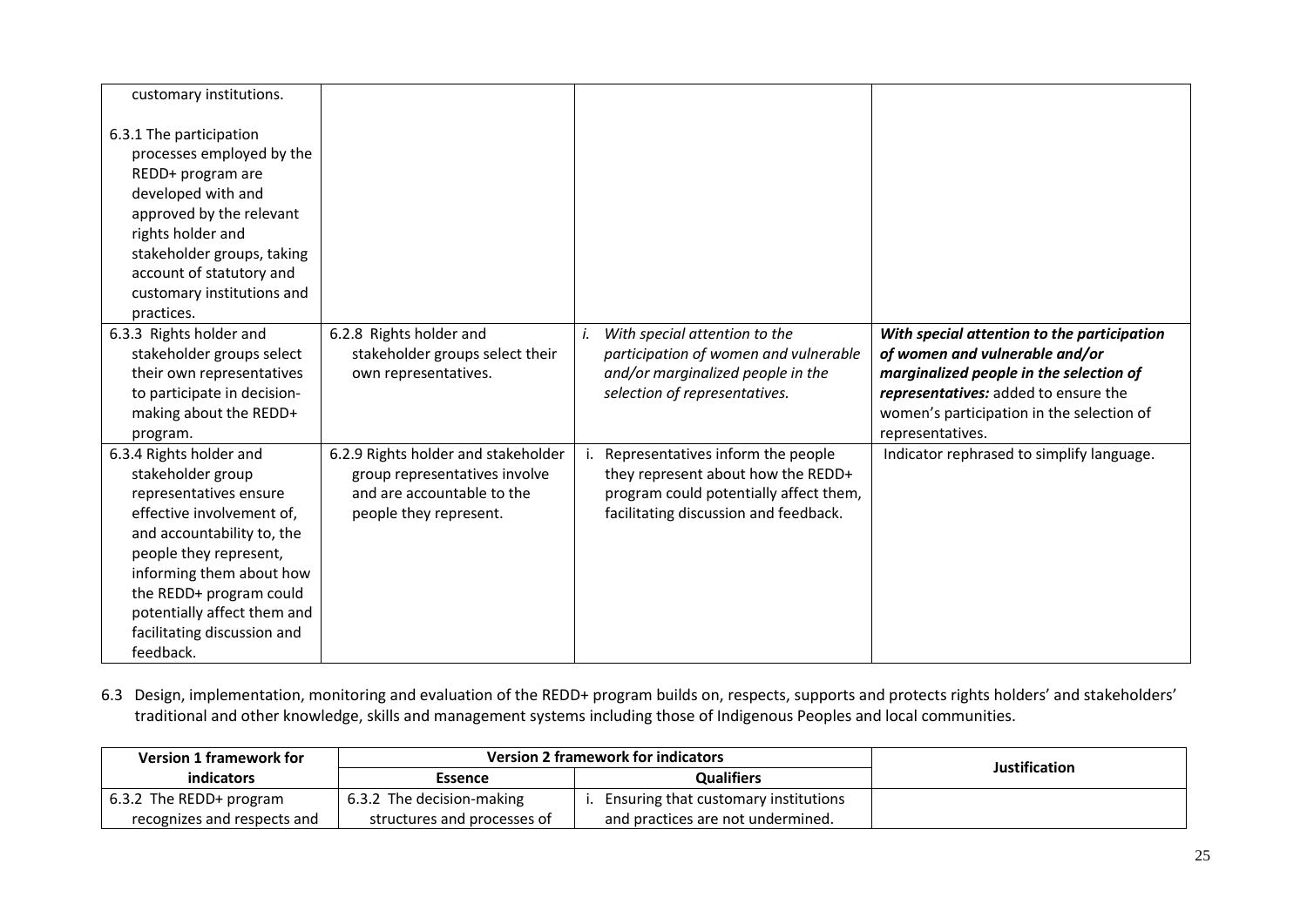| does not undermine rights<br>holder and stakeholder<br>groups' own decision-making<br>structures and processes<br>particularly those of<br>Indigenous Peoples and local<br>communities.                                                                                                        | Indigenous Peoples and local<br>communities are recognized,<br>respected, supported and<br>protected.                                                                          |                                                                                                                  |                                                                                                                                                                                                                                                                                                              |
|------------------------------------------------------------------------------------------------------------------------------------------------------------------------------------------------------------------------------------------------------------------------------------------------|--------------------------------------------------------------------------------------------------------------------------------------------------------------------------------|------------------------------------------------------------------------------------------------------------------|--------------------------------------------------------------------------------------------------------------------------------------------------------------------------------------------------------------------------------------------------------------------------------------------------------------|
| 6.5.1 A process is established to<br>identify traditional and other<br>knowledge, skills and<br>management systems of<br>relevance to the REDD+<br>program.                                                                                                                                    | 6.3.3 Traditional and other<br>knowledge, skills and<br>management systems of<br>relevance to the REDD+<br>program are identified.                                             |                                                                                                                  | Indicator rephrased to ensure not only that<br>a process is established but also that<br>traditional and other knowledge, skills and<br>management systems are actually<br>identified.                                                                                                                       |
| 6.5.2 The REDD+ program builds<br>on and respects, as<br>appropriate, the identified<br>relevant rights holder and<br>stakeholder traditional and<br>other knowledge, skills and<br>management systems in<br>planning, implementation<br>and evaluation.                                       | 6.3.4 The REDD+ program builds<br>on, respects and supports<br>relevant traditional and<br>other knowledge, skills and<br>management systems.                                  | ii. Applies to planning, implementation<br>and evaluation of the REDD+ program.                                  | As appropriate: removed because if<br>traditional and other knowledge, skills and<br>management systems are relevant, 'as<br>appropriate' is not necessary.<br>Rights holder and stakeholder: removed as<br>it may apply to other groups or people that<br>are not directly related to the REDD+<br>program. |
| 6.5.3 Where the traditional<br>knowledge, innovations and<br>practices of Indigenous<br>Peoples and local<br>communities is used,<br>recorded or exploited, this is<br>with their free, prior and<br>informed consent in<br>accordance with relevant<br>international standards. <sup>50</sup> | 6.3.5 Free, prior and informed<br>consent is obtained for any<br>use of traditional knowledge,<br>innovations and practices of<br>Indigenous Peoples and local<br>communities. | iii. In accordance with relevant<br>international standards including the<br>Convention on Biological Diversity. | Indicator rephrased to emphasizes the free,<br>prior, informed consent in accordance to<br>international standards.                                                                                                                                                                                          |

 $50$  E.g. the Convention on Biological Diversity.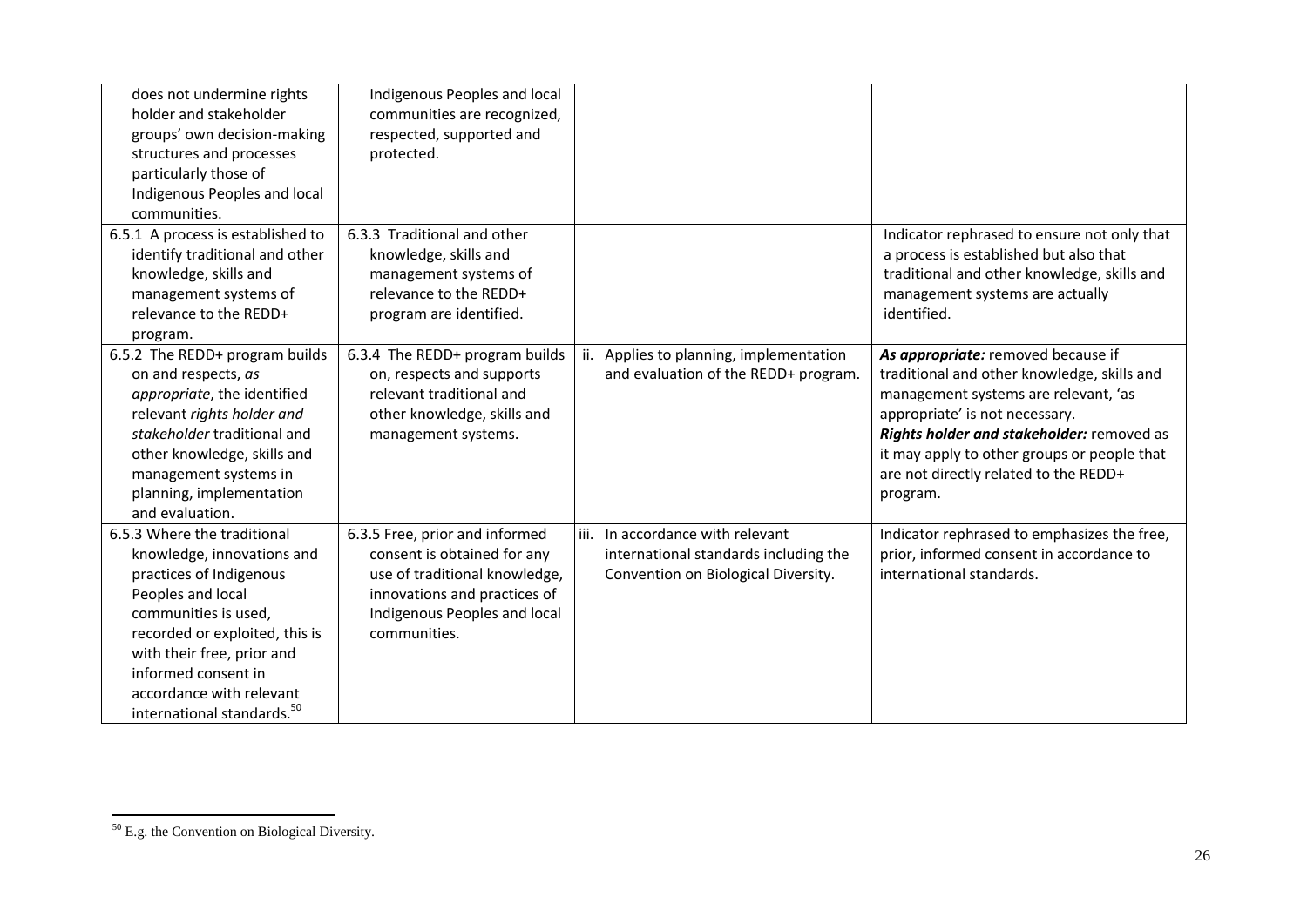6.4 The REDD+ program identifies and uses processes for effective resolution of grievances and disputes relating to the design, implementation and evaluation of the REDD+ program, including disputes over rights to lands, territories and resources relating to the program.

| <b>Version 1 framework for</b>                                                                                                                                                                                                                                                                                                                      | <b>Version 2 framework for indicators</b>                                                                          | <b>Justification</b>                                                                                                                                                                                                                                                                                                                                                                                                                                                                                                                                    |                                                                                                                                                                                                                                                                                                                                                                                                                                                                                                                                                                                   |
|-----------------------------------------------------------------------------------------------------------------------------------------------------------------------------------------------------------------------------------------------------------------------------------------------------------------------------------------------------|--------------------------------------------------------------------------------------------------------------------|---------------------------------------------------------------------------------------------------------------------------------------------------------------------------------------------------------------------------------------------------------------------------------------------------------------------------------------------------------------------------------------------------------------------------------------------------------------------------------------------------------------------------------------------------------|-----------------------------------------------------------------------------------------------------------------------------------------------------------------------------------------------------------------------------------------------------------------------------------------------------------------------------------------------------------------------------------------------------------------------------------------------------------------------------------------------------------------------------------------------------------------------------------|
| indicators                                                                                                                                                                                                                                                                                                                                          | <b>Essence</b>                                                                                                     | <b>Qualifiers</b>                                                                                                                                                                                                                                                                                                                                                                                                                                                                                                                                       |                                                                                                                                                                                                                                                                                                                                                                                                                                                                                                                                                                                   |
| 6.6.1 A transparent, impartial,<br>and accessible process is<br>established to address<br>grievances and disputes that<br>arise during REDD+ program<br>design, implementation and<br>evaluation including a<br>process for hearing,<br>responding to and resolving<br>rights holder and stakeholder<br>grievances within an agreed<br>time period. | 6.4.1 Processes are established<br>to resolve grievances and<br>disputes related to the<br>REDD+ program.          | i. Includes national, local, regional and<br>customary processes.<br>ii. Includes grievances and disputes that<br>arise during design, implementation<br>and evaluation of the REDD+ program.<br>Includes disputes over rights to lands,<br>iii.<br>territories and resources relating to<br>the REDD+ program.<br>iv. Includes grievances and disputes<br>related to benefit sharing.<br>v. The processes are transparent,<br>impartial, and accessible.<br>Grievances are heard, responded to<br>vi.<br>and resolved within an agreed time<br>period. | Includes national, local, regional and<br>customary processes: added to ensure that<br>processes at all levels are included.<br>Includes disputes over rights to lands,<br>territories and resources relating to the<br>REDD+ program: added to reflect the<br>integration of V1 indicator 1.4.1.<br>Includes grievances and disputes related to<br>benefit sharing: added to reflect the<br>integration of V1 indicator 2.2.6.<br>Grievances are heard, responded to and<br>resolved within an agreed time period:<br>added to reflect the integration of V1<br>indicator 1.4.2. |
| 6.6.2 The grievance and dispute<br>resolution process is<br>publicized to all rights holders<br>and stakeholders.                                                                                                                                                                                                                                   |                                                                                                                    |                                                                                                                                                                                                                                                                                                                                                                                                                                                                                                                                                         | Integrated in V2 indicator 6.4.2. Integration<br>enables the reduction of duplication and<br>redundancies.                                                                                                                                                                                                                                                                                                                                                                                                                                                                        |
| 6.6.3 Rights holders and<br>stakeholders have<br>information on and are able<br>to access relevant<br>international mechanisms to<br>resolve grievances related to<br>the operational procedures of<br>relevant international<br>agencies and/or international                                                                                      | 6.4.2 Rights holders and<br>stakeholders are informed<br>about and can access<br>relevant grievance<br>mechanisms. | i. Applies to grievance mechanisms at<br>local, national, international levels and<br>other relevant levels.<br>Includes grievances related to the<br>ii.<br>operational procedures of relevant<br>international agencies and/or<br>international treaties, conventions or<br>other instruments.<br>iii. Ensuring that information is provided                                                                                                                                                                                                          | Applies to grievance mechanisms at local,<br>national, international levels and other<br>relevant levels: added to ensure that all<br>levels are included.<br>Ensuring that information is provided in a<br>form that they understand: added to stress<br>the need for using an appropriate approach,<br>in particular for Indigenous Peoples and<br>local communities.                                                                                                                                                                                                           |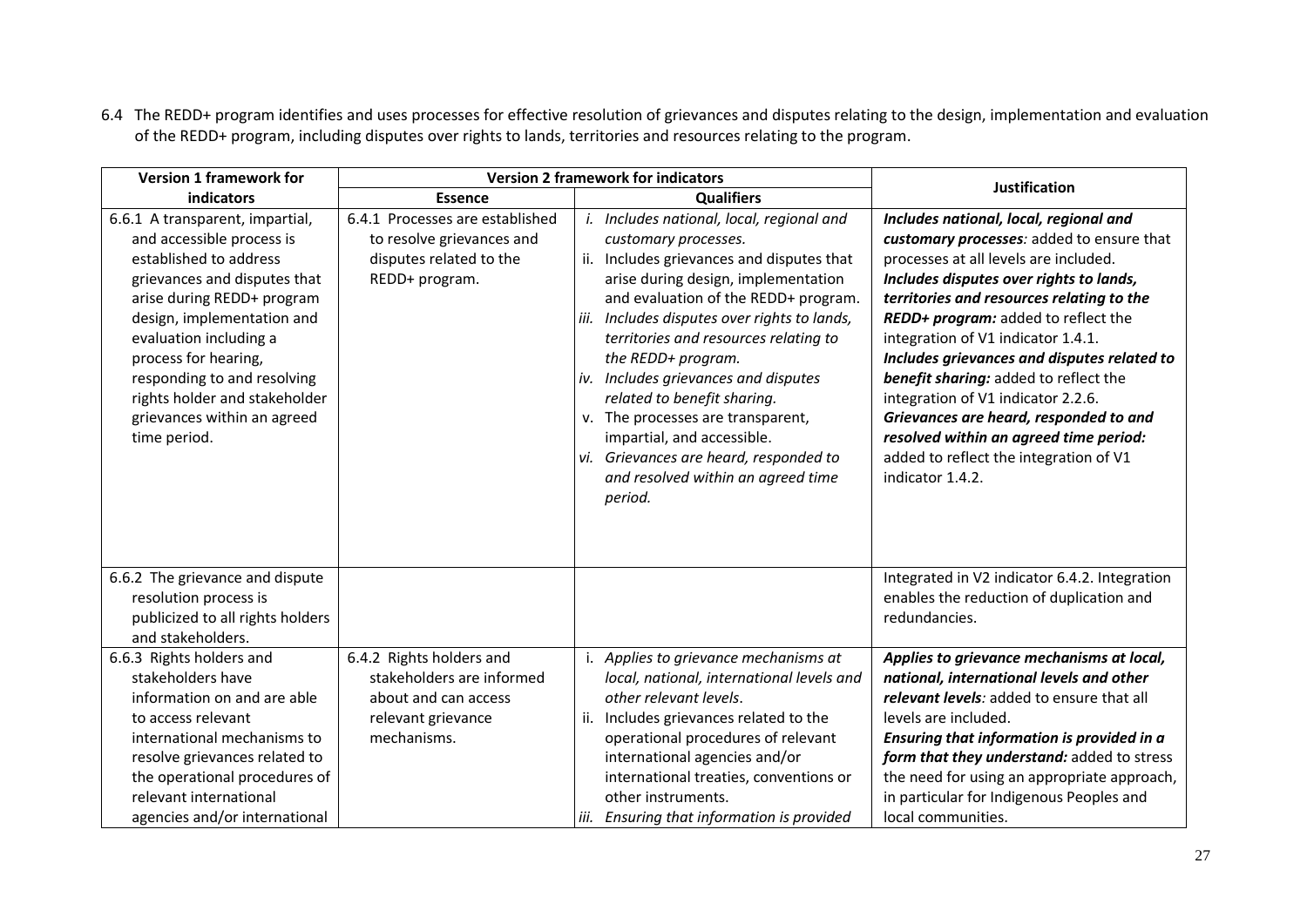| treaties, conventions or other   |                                 |      | in a form that they understand.          |                                               |
|----------------------------------|---------------------------------|------|------------------------------------------|-----------------------------------------------|
| instruments.                     |                                 |      |                                          |                                               |
| 1.4.1 A transparent, accessible  |                                 |      |                                          | Integrated as a qualifier into V2 Criterion   |
| and effective mechanism to       |                                 |      |                                          | 6.6.1 to create one indicator on grievance    |
| resolve any disputes over        |                                 |      |                                          | mechanisms.                                   |
| rights to land, territories and  |                                 |      |                                          |                                               |
| resources related to the         |                                 |      |                                          |                                               |
| REDD+ program is identified      |                                 |      |                                          |                                               |
| or developed.                    |                                 |      |                                          |                                               |
| 1.4.2 Disputes over rights to    |                                 |      |                                          | V1 indicator 1.4.2 has become a qualifier     |
| lands, territories and           |                                 |      |                                          | under the new indicator 6.4.1, to create one  |
| resources created by the         |                                 |      |                                          | indicator on grievance mechanisms.            |
| REDD+ program are                |                                 |      |                                          |                                               |
| transparently resolved within    |                                 |      |                                          |                                               |
| an agreed time frame.            |                                 |      |                                          |                                               |
| 1.4.3 No activity is undertaken  | 6.4.3 No activity is undertaken |      | Includes disputes over rights to lands,  | Includes disputes related to benefit sharing: |
| by the REDD+ program that        | by the REDD+ program that       |      | territories and resources.               | included to be consistent with V2 indicator   |
| could prejudice the outcome      | could prejudice the outcome     |      | ii. Includes disputes related to benefit | 6.4.2 that considers both disputes related to |
| of an unresolved dispute over    | of an unresolved dispute        |      | sharing.                                 | rights to land, territories and resources and |
| rights to lands, territories and | related to the program.         | iii. | Applies to the specific area or activity | to benefit sharing.                           |
| resources related to the         |                                 |      | affected by the dispute.                 | Applies to the specific area or activity      |
| program.                         |                                 |      |                                          | affected by the dispute: added to ensure      |
|                                  |                                 |      |                                          | that activities are suspended only where the  |
|                                  |                                 |      |                                          | conflict occurs.                              |

6.5 Rights holders and stakeholders have the information that they need about the REDD+ program, provided in a culturally appropriate and timely way, and the capacity to participate fully and effectively in program design, implementation and evaluation.

| <b>Version 1 framework for</b> | <b>Version 2 framework for indicators</b> |  |                                      | Justification                               |
|--------------------------------|-------------------------------------------|--|--------------------------------------|---------------------------------------------|
| <b>indicators</b>              | <b>Essence</b>                            |  | <b>Qualifiers</b>                    |                                             |
| 7.2.1 Rights holders and       |                                           |  |                                      | Indicator integrated as a qualifier in V2   |
| stakeholders know what         |                                           |  |                                      | indicator 6.5.1. Integration enables the    |
| information is available about |                                           |  |                                      | reductions of duplication and redundancies. |
| the REDD+ program and how      |                                           |  |                                      |                                             |
| to access it.                  |                                           |  |                                      |                                             |
| 7.2.2 The most effective means | 6.5.2 The most effective means            |  | With special attention to Indigenous | With special attention to Indigenous        |
| of dissemination of            | of dissemination of                       |  | Peoples and local communities,       | Peoples and local communities, including    |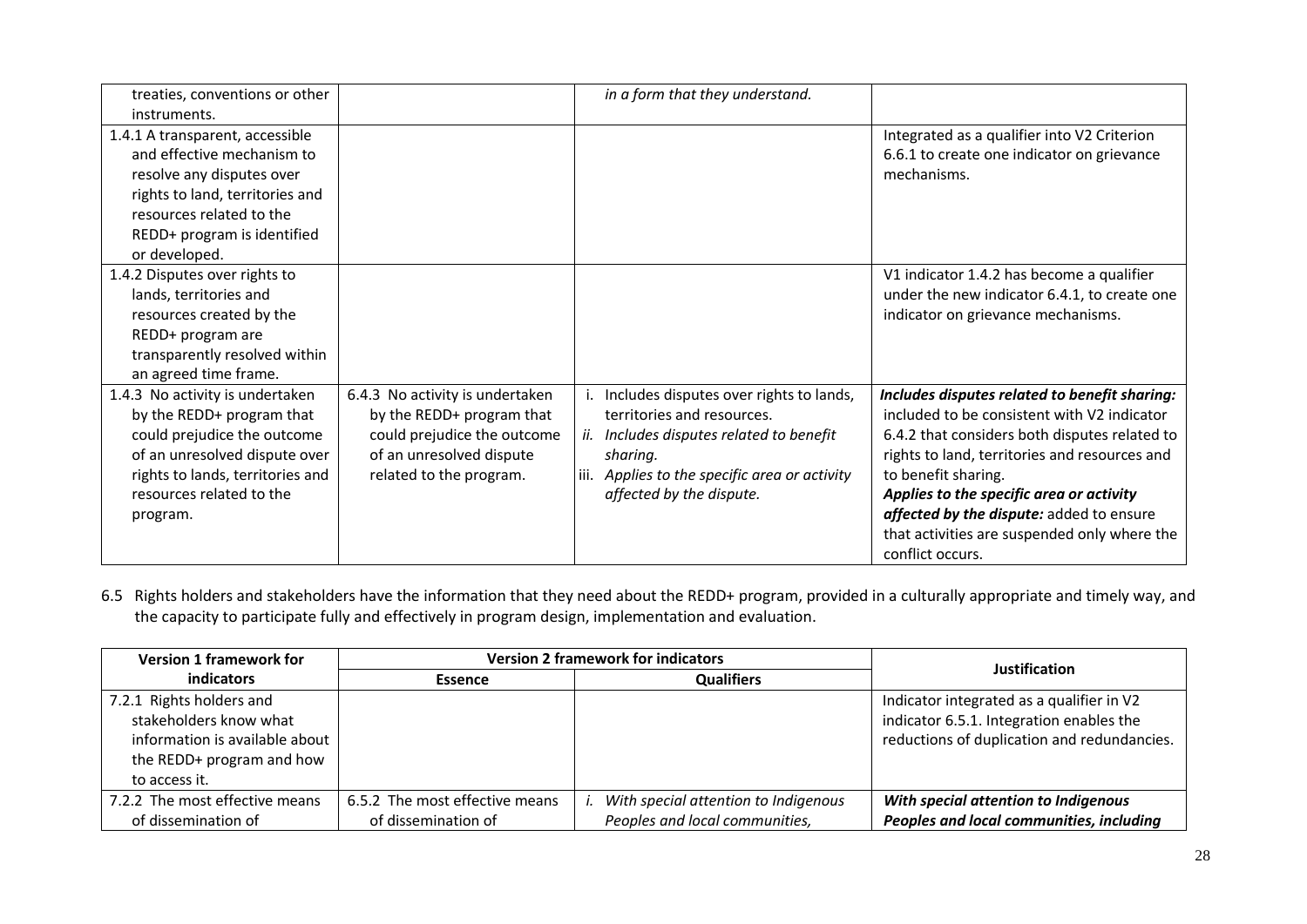| information about the REDD+<br>program are identified and<br>used for each rights holder<br>and stakeholder group.<br>7.2.3 Rights holders and<br>stakeholders have access to<br>relevant information about<br>the REDD+ program,<br>including the results of<br>monitoring and evaluation,<br>potential social, cultural,<br>economic and environmental<br>risks and opportunities, legal<br>implications, opportunities to<br>participate in decision-<br>making processes, grievance<br>mechanisms and the global,<br>national and local context. | information about the REDD+<br>program are identified and<br>used for each rights-holder<br>and stakeholder group.<br>6.5.1 Rights-holders and<br>stakeholders have access to<br>relevant information about<br>the REDD+ program. | including the most vulnerable and<br>marginalized people among them.<br>ii. Ensuring that information is provided<br>in a form that they understand.<br>i. Information includes:<br>the results of monitoring and<br>a)<br>evaluation;<br>potential social, cultural, economic<br>b)<br>and environmental risks and<br>opportunities;<br>legal implications;<br>C)<br>d)<br>REDD+ program governance<br>structures and processes including<br>opportunities to participate in<br>decision-making processes;<br>grievance mechanisms;<br>$\epsilon$<br>global, national and local context.<br>f)<br>ii. Ensuring adequate time between<br>information dissemination and<br>decision-making to enable rights<br>holders and stakeholders to coordinate<br>their response<br>iii. Rights holders and stakeholders know<br>what information is available about<br>the REDD+ program and how to access<br>it. | the most vulnerable and marginalized<br>people among them, and<br>Ensuring that information is provided in a<br>form that they understand: added to<br>reflect the integration of V1 indicator 7.2.4.<br>REDD+ program governance structures and<br>processes including opportunities to<br>participate in decision-making processes:<br>added to complement V2 criterion 4.1 that<br>covers transparency and accountability of<br>governance structures.<br>Ensuring adequate time between<br>information dissemination and decision-<br>making to enable rights holders and<br>stakeholders to coordinate their response<br><b>Ensuring adequate time between</b><br>information dissemination and decision-<br>making to enable rights holders and<br>stakeholders to coordinate their response:<br>included to reflect the integration of V1<br>indicator 7.4.1.<br><b>Rights holders and stakeholders know</b><br>what information is available about the<br>REDD+ program and how to access it:<br>added to reflect the integration of V1<br>indicator 7.2.1. |
|------------------------------------------------------------------------------------------------------------------------------------------------------------------------------------------------------------------------------------------------------------------------------------------------------------------------------------------------------------------------------------------------------------------------------------------------------------------------------------------------------------------------------------------------------|-----------------------------------------------------------------------------------------------------------------------------------------------------------------------------------------------------------------------------------|----------------------------------------------------------------------------------------------------------------------------------------------------------------------------------------------------------------------------------------------------------------------------------------------------------------------------------------------------------------------------------------------------------------------------------------------------------------------------------------------------------------------------------------------------------------------------------------------------------------------------------------------------------------------------------------------------------------------------------------------------------------------------------------------------------------------------------------------------------------------------------------------------------|---------------------------------------------------------------------------------------------------------------------------------------------------------------------------------------------------------------------------------------------------------------------------------------------------------------------------------------------------------------------------------------------------------------------------------------------------------------------------------------------------------------------------------------------------------------------------------------------------------------------------------------------------------------------------------------------------------------------------------------------------------------------------------------------------------------------------------------------------------------------------------------------------------------------------------------------------------------------------------------------------------------------------------------------------------------------|
|                                                                                                                                                                                                                                                                                                                                                                                                                                                                                                                                                      |                                                                                                                                                                                                                                   |                                                                                                                                                                                                                                                                                                                                                                                                                                                                                                                                                                                                                                                                                                                                                                                                                                                                                                          | Change in order so that the nature of<br>accessible information comes first.                                                                                                                                                                                                                                                                                                                                                                                                                                                                                                                                                                                                                                                                                                                                                                                                                                                                                                                                                                                        |
| 7.2.4 Indigenous Peoples and<br>local communities, including<br>marginalized and/or<br>vulnerable groups among<br>them, have access to the<br>relevant information they                                                                                                                                                                                                                                                                                                                                                                              |                                                                                                                                                                                                                                   |                                                                                                                                                                                                                                                                                                                                                                                                                                                                                                                                                                                                                                                                                                                                                                                                                                                                                                          | The indicator has become a qualifier of V2<br>indicator 6.5.2 that covers providing<br>information using appropriate approaches.<br>Enables the reductions of duplication and<br>redundancies.                                                                                                                                                                                                                                                                                                                                                                                                                                                                                                                                                                                                                                                                                                                                                                                                                                                                      |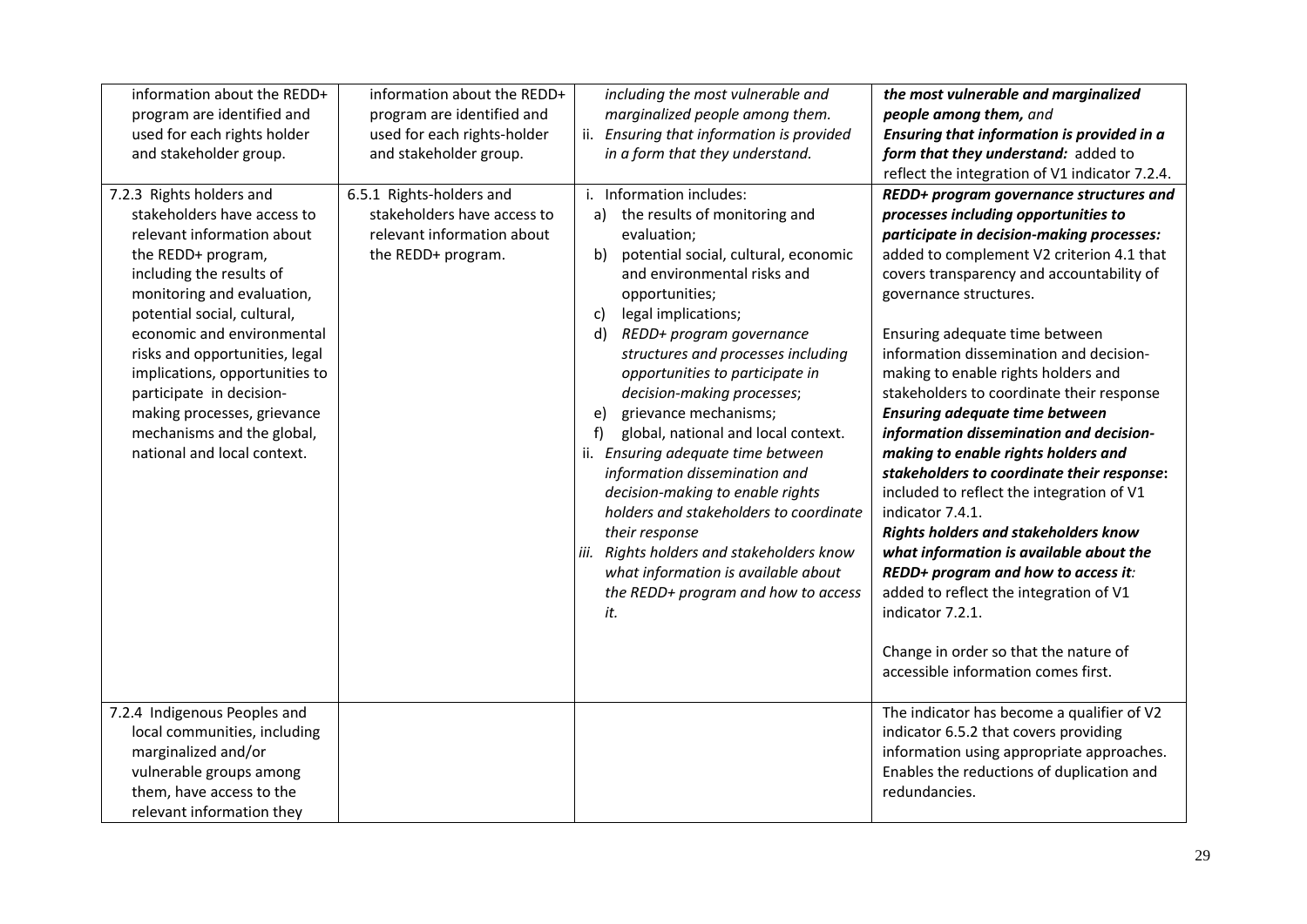| need about the REDD+               |                                |                                          |                                                 |
|------------------------------------|--------------------------------|------------------------------------------|-------------------------------------------------|
| program in a form they             |                                |                                          |                                                 |
| understand.                        |                                |                                          |                                                 |
| 6.4.1 Information dissemination    |                                |                                          |                                                 |
| and other awareness-raising        |                                |                                          |                                                 |
| activities ensure that relevant    |                                |                                          |                                                 |
| rights holders and                 |                                |                                          |                                                 |
| stakeholders have a good           |                                |                                          |                                                 |
| understanding of the REDD+         |                                |                                          |                                                 |
| program, particularly              |                                |                                          |                                                 |
| Indigenous Peoples and local       |                                |                                          |                                                 |
| communities, including             |                                |                                          |                                                 |
| marginalized and vulnerable        |                                |                                          |                                                 |
| people among them.                 |                                |                                          |                                                 |
| 6.4.2 Constraints to the effective | 6.5.3 Constraints to effective | i. Applies to all relevant rights holder | Identified: removed since constraints to        |
| participation of relevant          | participation are addressed    | and stakeholder groups.                  | participation have been identified for each     |
| rights holder and stakeholder      | through capacity building.     | ii. Capacity building is appropriate and | stakeholder group in V2 indicator 6.1.1         |
| groups in design,                  |                                | effective for the needs of the groups    | Includes capacity to use relevant grievance     |
| implementation and                 |                                | concerned.                               | mechanism: added to highlight the               |
| evaluation are identified and      |                                | iii. Includes capacity to use relevant   | importance of legal related issues.             |
| resolved through effective         |                                | grievance mechanisms.                    | Includes capacity to understand, implement      |
| capacity building that is          |                                | iv. Includes capacity to understand,     | and monitor legal requirements related to       |
| appropriate to the situation       |                                | implement and monitor legal              | the REDD+ program: included to reflect the      |
| and needs of the groups            |                                | requirements related to the REDD+        | integration of V1 indicator 8.3.1.              |
| concerned.                         |                                | program.                                 |                                                 |
| 8.3.1 Relevant rights holders      |                                |                                          | Integrated as a qualifier in V2 indicator 6.5.3 |
| and stakeholders have the          |                                |                                          | that covers capacity building of rights holder  |
| capacity to enable them to         |                                |                                          | and stakeholder groups.                         |
| understand implement and           |                                |                                          |                                                 |
| monitor legal requirements         |                                |                                          |                                                 |
| related to the REDD+               |                                |                                          |                                                 |
| program.                           |                                |                                          |                                                 |
| 6.7.1 A legal advice service is    | 6.5.5 Rights holders and       | i. Including advice on relevant legal    | No change.                                      |
| available and accessible to        | stakeholders can access        | processes of the REDD+ program, and      |                                                 |
| rights holders and                 | relevant legal advice.         | legal and financial implications of the  |                                                 |
| stakeholders to advise them        |                                | program.                                 |                                                 |
| on relevant legal processes        |                                |                                          |                                                 |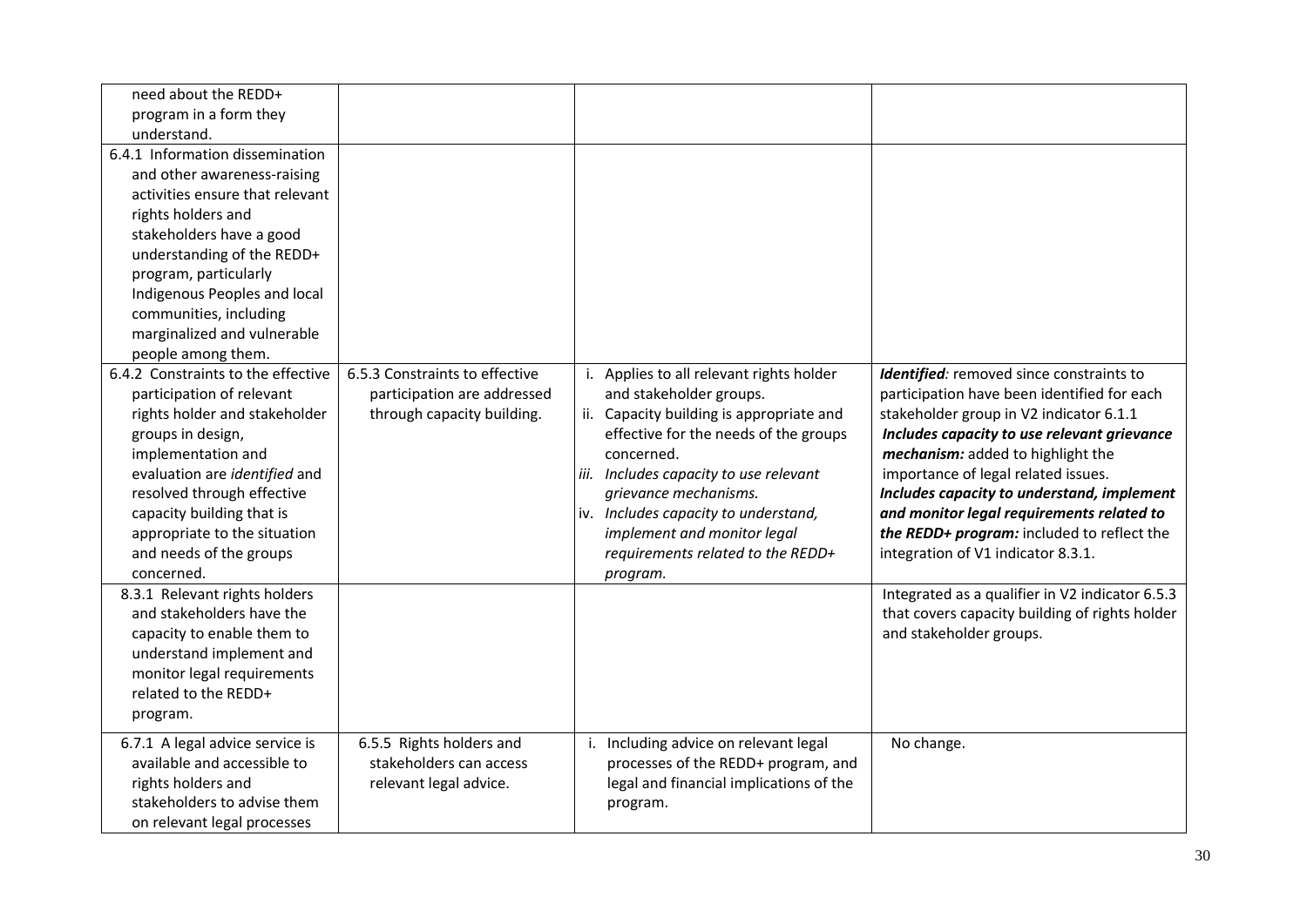| and legal and financial     |  |  |
|-----------------------------|--|--|
| implications related to the |  |  |
| REDD+<br>$\cdot$ program.   |  |  |

6.6 Rights holder and stakeholder representatives collect and disseminate all relevant information about the REDD+ program from and to the people they represent in an appropriate and timely way, respecting the time needed for inclusive decision making.

| <b>Version 1 framework for</b>                                                                                                                                                                                                                       | <b>Version 2 framework for indicators</b>                                                                                                                                  |                                                                                                   |                                                                                                                                                                                                                                         |
|------------------------------------------------------------------------------------------------------------------------------------------------------------------------------------------------------------------------------------------------------|----------------------------------------------------------------------------------------------------------------------------------------------------------------------------|---------------------------------------------------------------------------------------------------|-----------------------------------------------------------------------------------------------------------------------------------------------------------------------------------------------------------------------------------------|
| indicators                                                                                                                                                                                                                                           | <b>Essence</b>                                                                                                                                                             | <b>Qualifiers</b>                                                                                 | <b>Justification</b>                                                                                                                                                                                                                    |
| 7.3.2 A process is established to<br>ensure that rights holders<br>and stakeholders receive and<br>supply all relevant<br>information related to the<br>REDD+ program through<br>their representatives.                                              | 6.6.1 A process is established<br>to ensure that rights<br>holders and stakeholders<br>receive and supply all<br>relevant information<br>through their<br>representatives. |                                                                                                   | No change.                                                                                                                                                                                                                              |
| 7.3.1 Rights holder and<br>stakeholder group<br>representatives collect and<br>disseminate all relevant<br>information related to the<br>REDD+ program from and to<br>the people they represent.                                                     | 6.6.2 Rights holder and<br>stakeholder<br>representatives collect and<br>disseminate all relevant<br>information from and to<br>the people they represent.                 | Ensuring adequate time to enable<br>rights holders and stakeholders to<br>coordinate their input. | <b>Group:</b> removed to be in line with<br>indicator language.<br>Ensuring adequate time to enable rights<br>holders and stakeholders to coordinate<br>their input: included to address the<br>reference to 'timely' in the criterion. |
| 7.4.1 Information is available<br>and disseminated about the<br>REDD+ program allowing<br>adequate time between<br>information dissemination<br>and decision-making to<br>enable rights holders and<br>stakeholders to coordinate<br>their response. |                                                                                                                                                                            |                                                                                                   | Integrated as a qualifier to V2 indicator<br>6.6.1 which covers rights holder and<br>stakeholders access to information.<br>Enables the reduction of duplications and<br>redundancies.                                                  |

**Principle 7: The REDD+ program complies with applicable local<sup>51</sup> and national laws and international treaties, conventions and other instruments.<sup>52</sup>**

<sup>&</sup>lt;sup>51</sup> Local laws include all legal norms given by organisms of government whose jurisdiction is less than the national level, such as departmental, municipal and customary norms.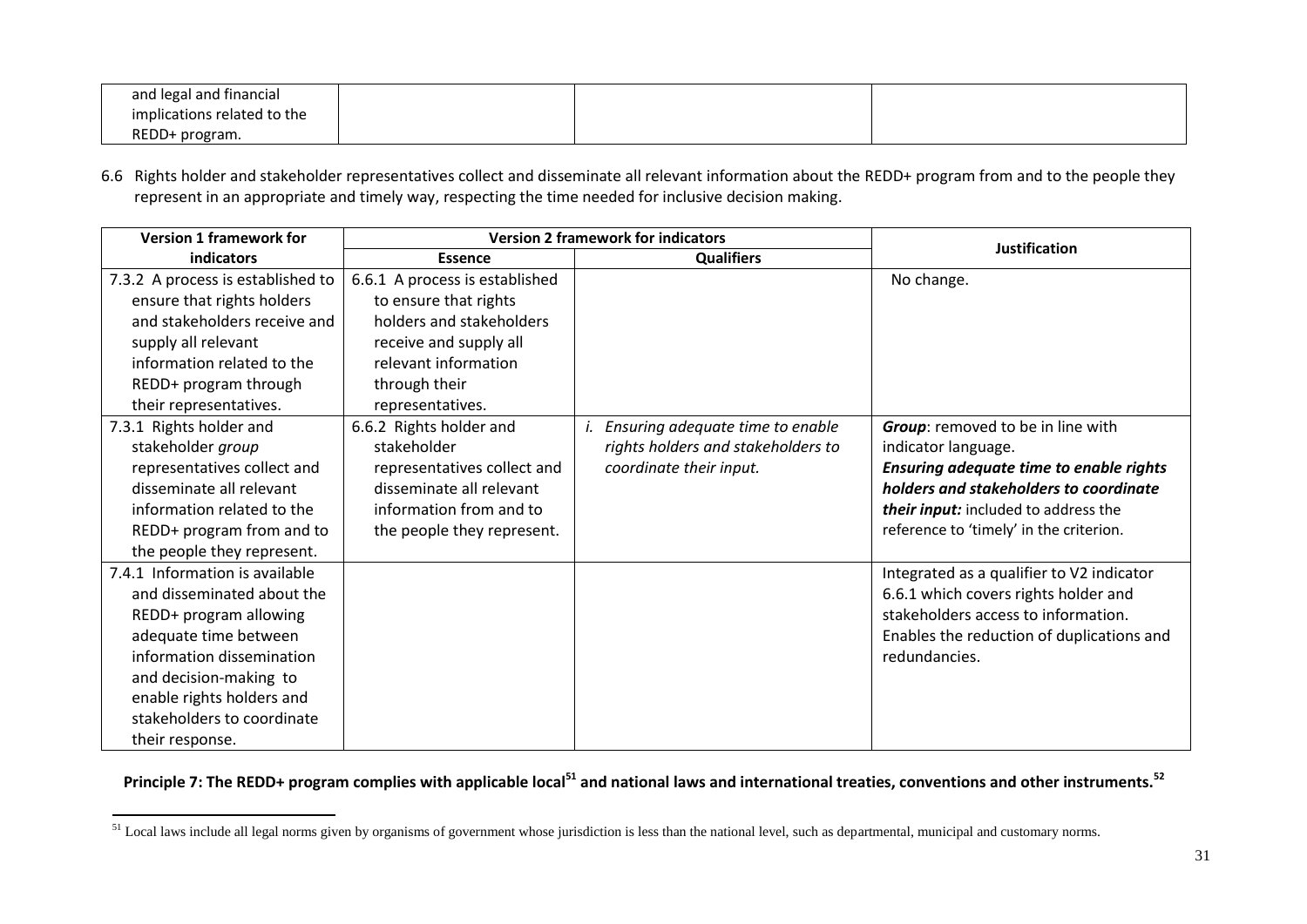7.1 The REDD+ program complies with applicable local law, national law and international treaties, conventions and other instruments ratified or adopted by the country.

| <b>Version 1 framework for</b>                                                                                                                                                                                                                                                                                                                                                                                                                                                                      | <b>Version 2 framework for indicators</b>                                                                                                                                                                                                                                                                                                                                   |                                                                                                                                                                                                                                                                                                                     | <b>Justification</b>                                                                                                                                                             |
|-----------------------------------------------------------------------------------------------------------------------------------------------------------------------------------------------------------------------------------------------------------------------------------------------------------------------------------------------------------------------------------------------------------------------------------------------------------------------------------------------------|-----------------------------------------------------------------------------------------------------------------------------------------------------------------------------------------------------------------------------------------------------------------------------------------------------------------------------------------------------------------------------|---------------------------------------------------------------------------------------------------------------------------------------------------------------------------------------------------------------------------------------------------------------------------------------------------------------------|----------------------------------------------------------------------------------------------------------------------------------------------------------------------------------|
| indicators                                                                                                                                                                                                                                                                                                                                                                                                                                                                                          | <b>Essence</b>                                                                                                                                                                                                                                                                                                                                                              | <b>Qualifiers</b>                                                                                                                                                                                                                                                                                                   |                                                                                                                                                                                  |
| 8.1.1 International treaties,<br>conventions and other<br>instruments ratified or<br>adopted by the country<br>relevant to the REDD+<br>program are identified.<br>8.1.2 National and local laws<br>relevant to the REDD+<br>program are identified.<br>8.1.3 The REDD+ program<br>recognizes and respects<br>the human rights <sup>53</sup> of<br>Indigenous Peoples and<br>local communities,<br>including women and<br>other marginalized<br>groups, as defined by<br>national and international | 7.1.1 International treaties,<br>conventions and other<br>instruments ratified or adopted<br>by the country relevant to the<br>REDD+ program are identified.<br>7.1.2 National and local laws<br>relevant to the REDD+ program<br>are identified.<br>7.1.3 The REDD+ program<br>recognizes and respects the<br>human rights of Indigenous<br>Peoples and local communities. | With special attention to women and<br>marginalized and/or vulnerable<br>people.<br>ii. Applies to human rights defined by<br>national and international law.<br>Includes the right to self-<br>determination for Indigenous Peoples,<br>and the requirement for free, prior<br>and informed consent in relation to | No change.<br>No change.<br>With special attention to women and<br>marginalized and/or vulnerable people:<br>rephrased to be consistent with language used in<br>V2 principle 6. |
| law.                                                                                                                                                                                                                                                                                                                                                                                                                                                                                                |                                                                                                                                                                                                                                                                                                                                                                             | the adoption of legislative or<br>administrative measures as well as<br>other relevant decision-making<br>processes that affect rights.                                                                                                                                                                             |                                                                                                                                                                                  |
| 8.1.4 Any possible areas<br>where the design and/or<br>implementation REDD+                                                                                                                                                                                                                                                                                                                                                                                                                         | 7.1.4 Appropriate measures are<br>taken to ensure compliance of<br>the REDD+ program with                                                                                                                                                                                                                                                                                   | i. Applies to local and national laws and<br>international treaties, conventions and<br>other instruments identified in 7.1.1                                                                                                                                                                                       | Applies to local and national laws and<br>international treaties, conventions and other<br>instruments identified in 7.1.1 and 7.1.2: added                                      |

<sup>&</sup>lt;sup>52</sup> Including, but not limited to, the Universal Declaration of Human Rights, the United Nations Framework Convention on Climate Change, the Convention on Biological Diversity, the United Nations Declaration on the Rights of Indigenous Peoples, the Convention on the Elimination of All Forms of Discrimination Against Women, the International Labor Organization Convention 169.

<sup>&</sup>lt;sup>53</sup> Including the right to self-determination for Indigenous Peoples, and the requirement for free, prior and informed consent in relation to the adoption of legislative or administrative measures as well as other relevant decision-making processes that affect rights.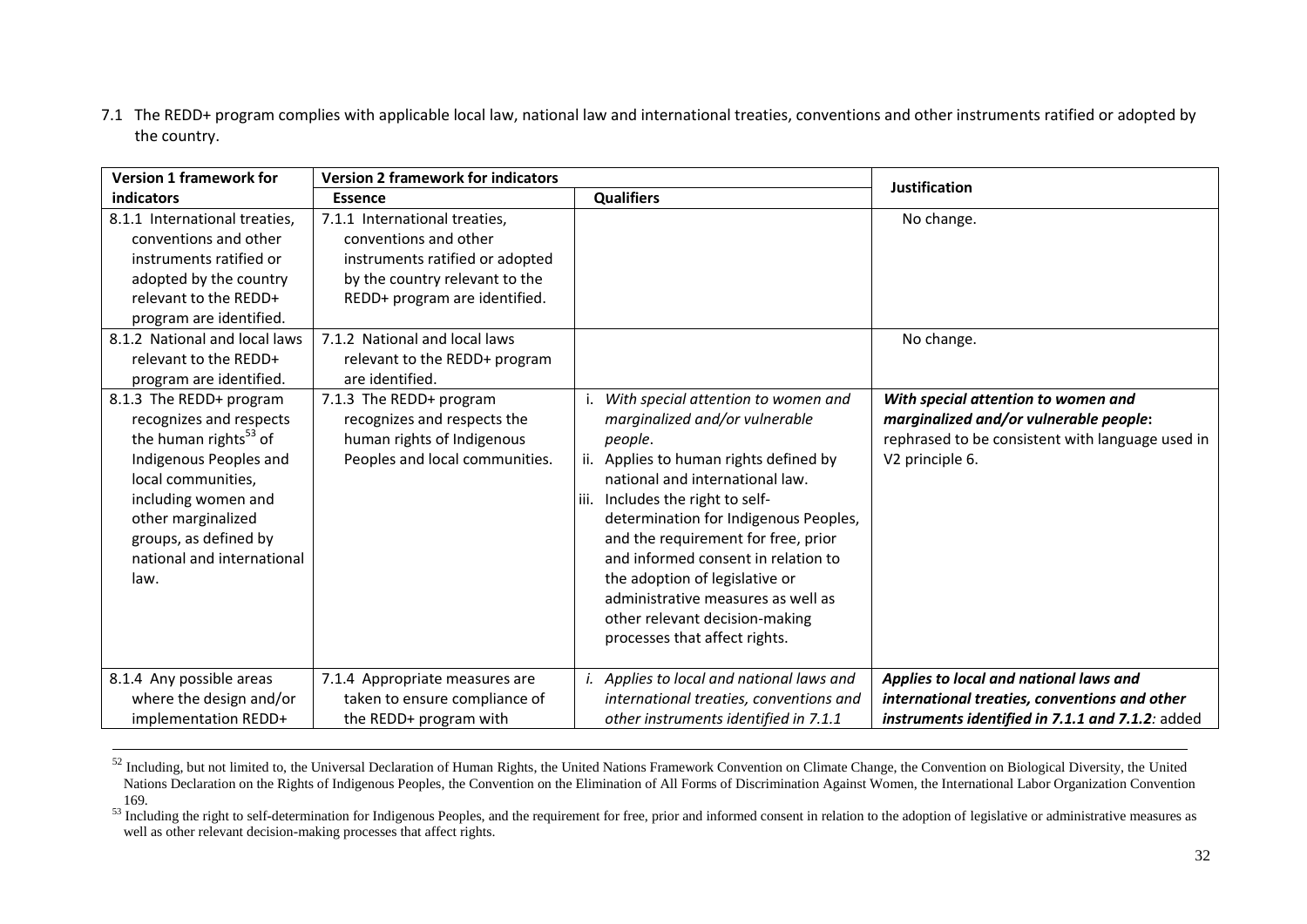| program does not, or may      | relevant legal instruments | and $7.1.2$ .                         | to include V1 footnote 54.                          |
|-------------------------------|----------------------------|---------------------------------------|-----------------------------------------------------|
| not, comply with the          |                            | ii. Areas of actual or potential non- | Areas of actual or potential non-compliance are     |
| relevant local and            |                            | compliance are identified using       | identified using appropriate assessment             |
| national laws and             |                            | appropriate assessment methods, such  | methods, such as human rights impact                |
| international treaties,       |                            | as human rights impact assessment.    | <b>assessment:</b> added to include V1 footnote 55. |
| conventions and other         |                            |                                       |                                                     |
| instruments <sup>54</sup> are |                            |                                       | Indicator rephrased to simplify language.           |
| identified <sup>55</sup> and  |                            |                                       |                                                     |
| monitored, and                |                            |                                       |                                                     |
| appropriate measures are      |                            |                                       |                                                     |
| taken to ensure               |                            |                                       |                                                     |
| compliance.                   |                            |                                       |                                                     |

7.2 Where local or national law is not consistent with the standards, a review process is undertaken to reconcile the inconsistencies.

| <b>Version 1 framework for</b>                                                                                                                                                                                                                                            | <b>Version 2 framework for indicators</b>                                                                                         |                                                                                                                                    | <b>Justification</b> |
|---------------------------------------------------------------------------------------------------------------------------------------------------------------------------------------------------------------------------------------------------------------------------|-----------------------------------------------------------------------------------------------------------------------------------|------------------------------------------------------------------------------------------------------------------------------------|----------------------|
| indicators                                                                                                                                                                                                                                                                | Essence                                                                                                                           | <b>Qualifiers</b>                                                                                                                  |                      |
| 8.2.1 A review process is<br>established to address the<br>inconsistencies between the<br>standards and local or<br>national law, including<br>preexisting laws and changes<br>in the legal framework that<br>may occur during<br>implementation of the REDD+<br>program. | 7.2.1 A review process is<br>established to address any<br>inconsistencies between the<br>standards and local or<br>national law. | Applies to preexisting laws and<br>changes in the legal framework that<br>may occur during implementation of<br>the REDD+ program. | No change.           |

Indicators deleted in Draft Version 2 because the corresponding criterion was redundant.

| <b>Version 1 indicators</b> | <b>Draft Version 2 indicators</b> |                   | Justification                              |
|-----------------------------|-----------------------------------|-------------------|--------------------------------------------|
|                             | Essence                           | <b>Qualifiers</b> |                                            |
| 4.4.1 REDD+ program         |                                   |                   | V1 criterion 4.4 was deleted because these |
| institutional arrangements  |                                   |                   | standards are applied to 'government-led   |

<sup>&</sup>lt;sup>54</sup> Including respect for the rights enshrined in these treaties, conventions and other instruments.

<sup>&</sup>lt;sup>55</sup> Using appropriate assessment, including human rights impact assessment.